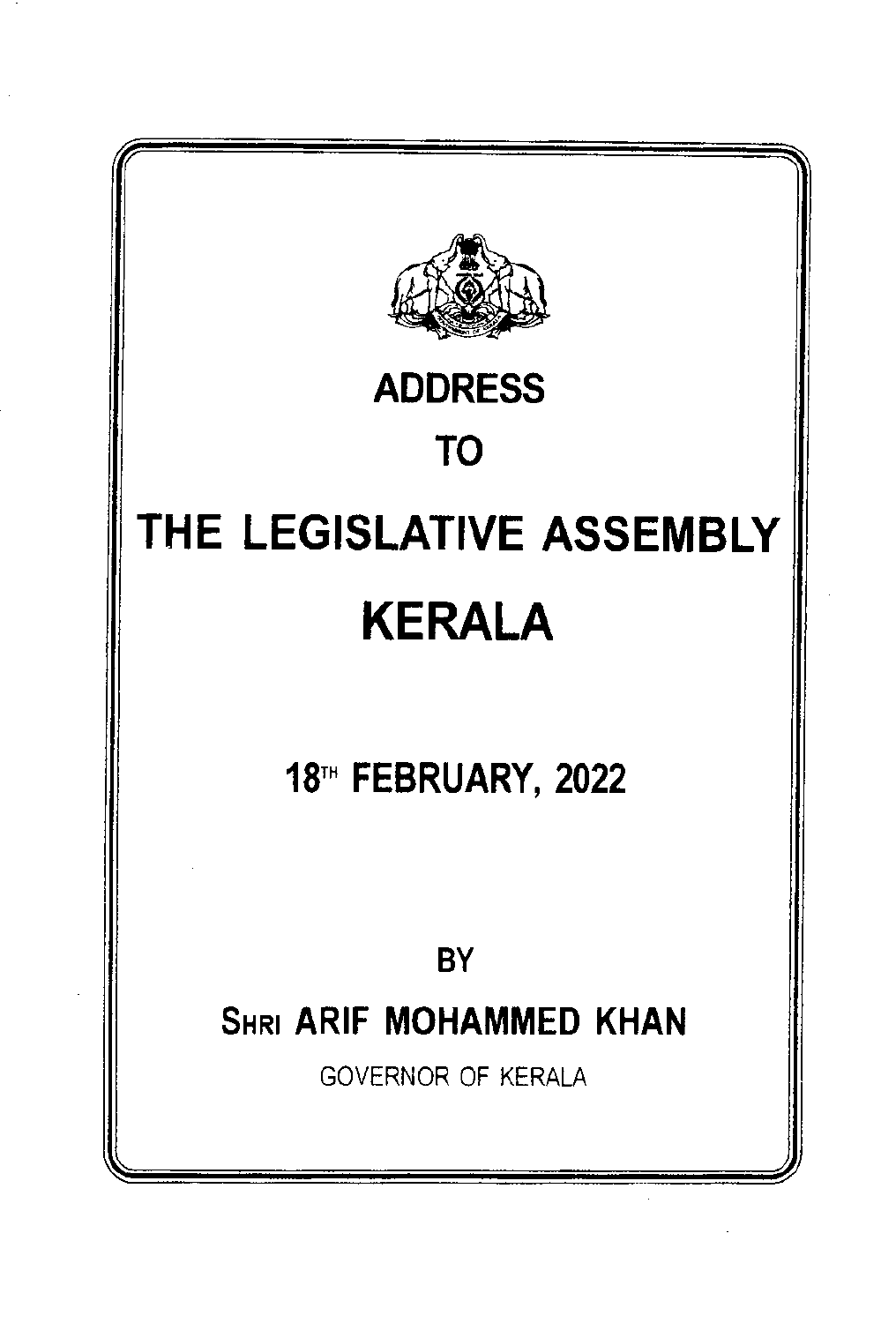# **Honourable Speaker, Chief Minister, Ministers, Leader of the Opposition and Members:**

- 1. It is my honour and privilege to address this august body of representatives of the people of Kerala, marking the beginning of the  $4<sup>th</sup>$  session of the  $15<sup>th</sup>$ Kerala Legislative Assembly.
- 2. My Government in its previous tenure faced trials and tribulations as a consequence of the Covid-19 pandemic which adversely affected the lives and livelihoods of people and the economy of the State. We successfully came out of this crisis with determination. The abating of the incidence of Covid-19 provided us some relief, but that was not enduring. The second surge of the pandemic was witnessed in the month April – May 2021. Recently, the State is facing the third wave of the pandemic. It is a matter of relief that the number of case is coming down and we have been able to keep the death rate under control like the previous two occasions.
- 3. Kerala Government has been able to tap on its strengths like empowered local governments, people"s participation and wide awareness about consequences of the pandemic. The role played by Health, Local Self Government, Police, Revenue,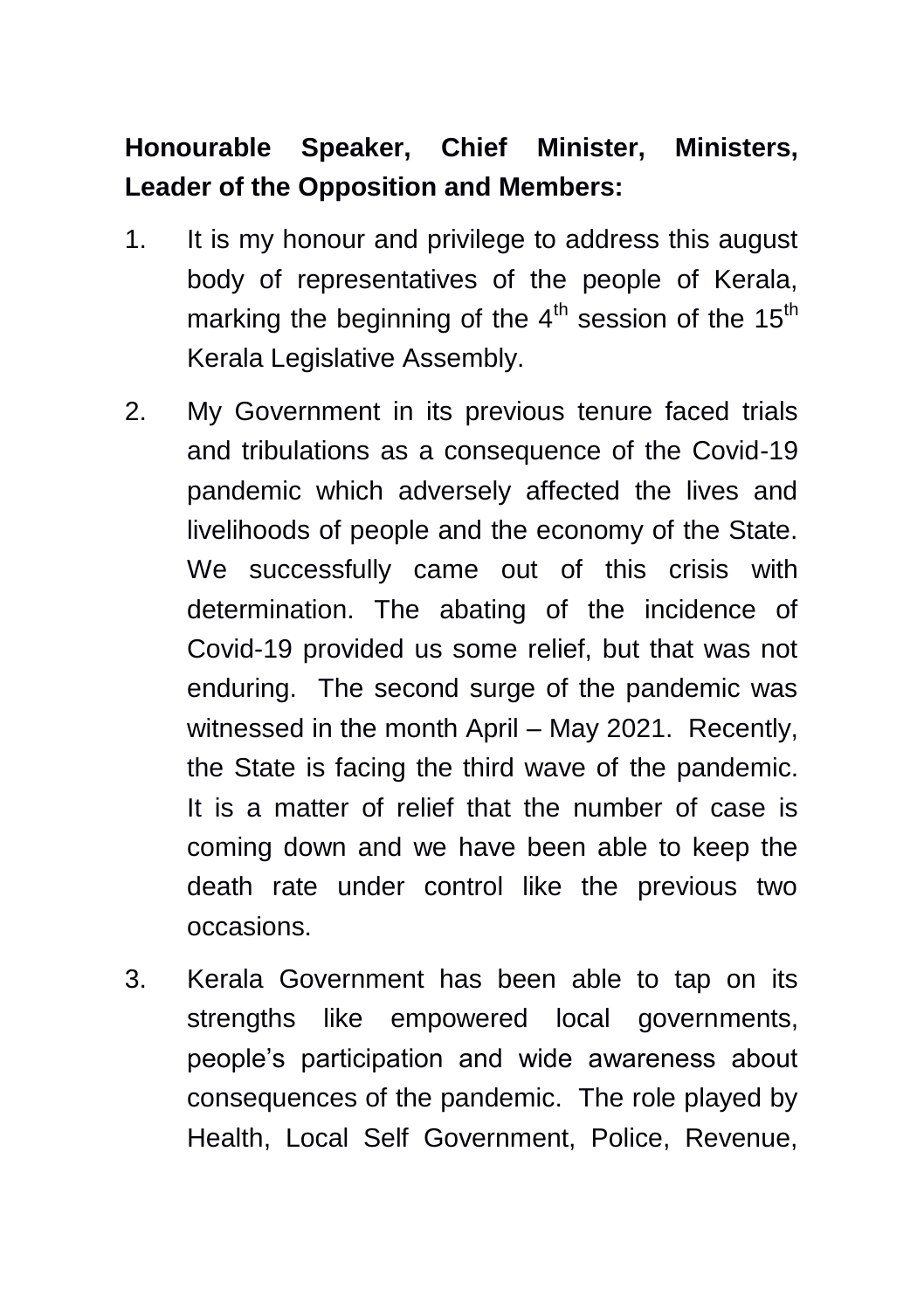Disaster Management Departments, RRTs (particularly the ASHAs), ward level committees, community volunteers and members of the public deserves special praise.

- 4. My Government is effectively carrying out the vaccination drive to build herd immunity against Covid-19 in the society. My Government has been in the forefront of the demand for providing Covid vaccination free of cost to everyone. I am happy to announce that Kerala has attained 100 percent coverage in first dose vaccination and 85 percent coverage in second dose of vaccination in the case of persons aged above 18 as on February 7, 2022. The coverage among children aged between 15 and 17 which began recently is at 73 percent.
- 5. Despite financial constraints my Government has taken every possible step to provide relief in the time of the pandemic. A comprehensive rehabilitation package for children who lost both parents due to Covid including children who were abandoned by the surviving parent, a scheme for providing  $\overline{\xi}$  5,000 for 36 months to the BPL families who lost their breadwinner due to Covid, timely disbursal of the ex-gratia of  $\bar{\tau}$  50,000 to the legal heirs of those who succumbed to Covid-19 has been implemented in the State.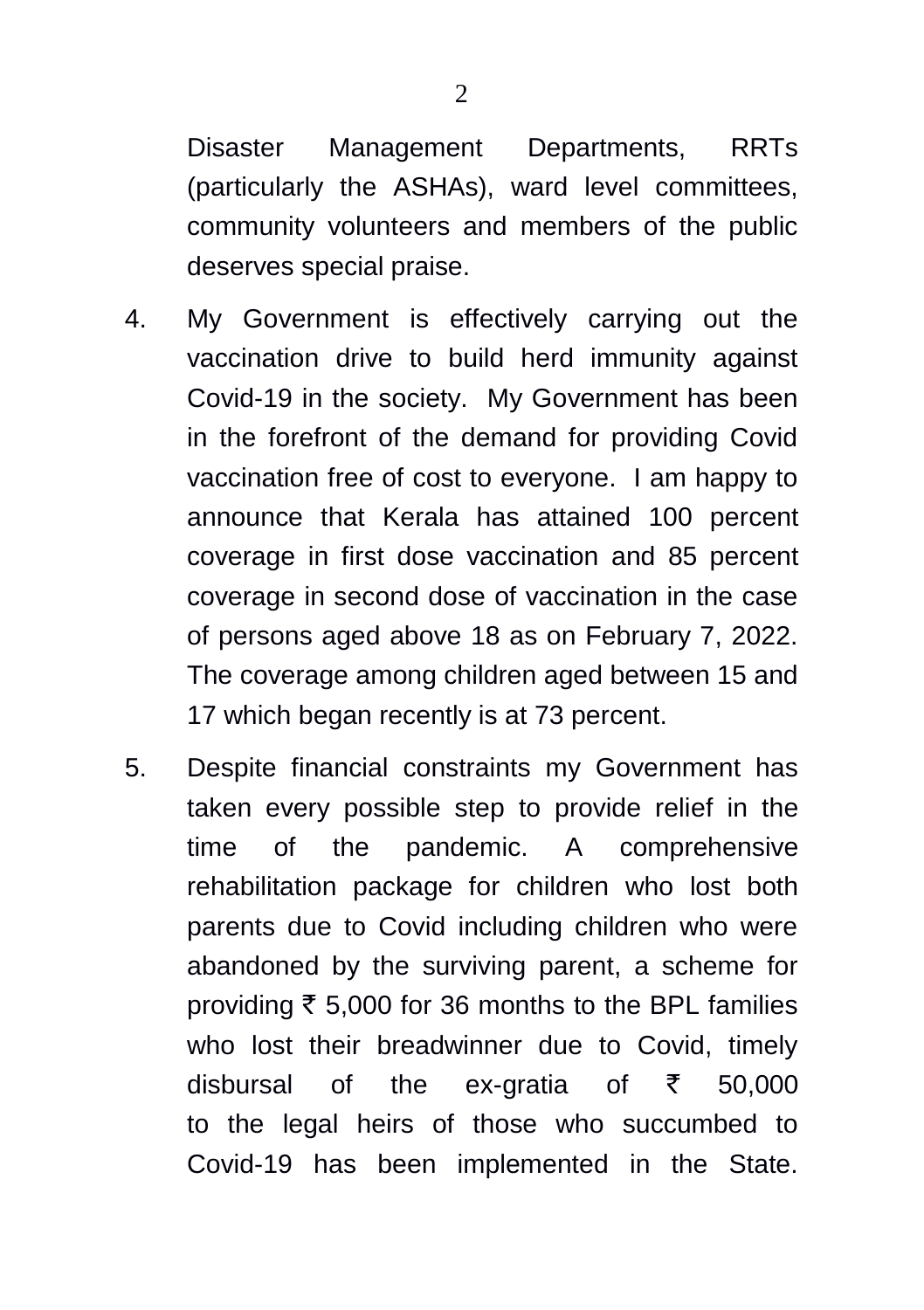As on February 4, 2022, 43,994 applications have been approved. Besides the above, my Government has provided financial relief packages, tax relief and interest subventions which have been announced through three economic packages.

- 6. My Government has been implementing various Programmes in a time bound manner and informing the people about the progress. 100-days Programme is part of this. The present Government completed the first 100-days Programme in June-September 2021. The second one is now on from February 10 to May 20, 2022. The total expected outlay of the second 100-days Programmes is about  $\bar{\tau}$  17183 crores in order to complete 1557 Programmes by May 20, 2022 when my Government completes its first year in office. 100-days Programme lays special emphasis on creation of direct and indirect employment opportunities and person days of work.
- 7. During the recent past, our State faced extreme rainfall events and two cyclones. Experts have opined that these are the consequences of patterns of climatic change which we are experiencing. The unexpected landslides which happened in places where they were least expected resulted in loss of precious lives causing anguish to all of us. My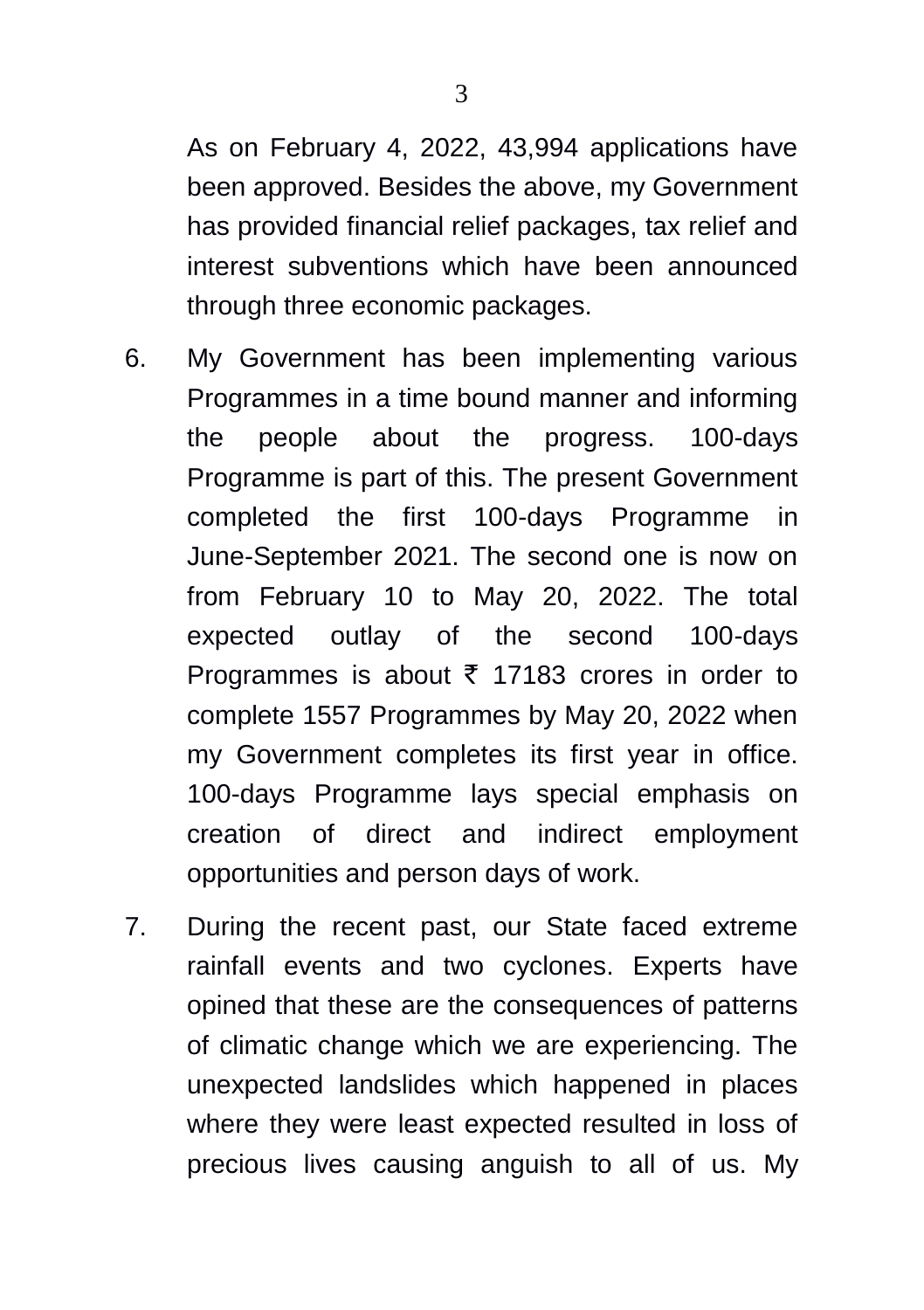Government is moving ahead with policies and programmes to tackle the consequences of climate change lest they should become cataclysmic. Improving the carbon footprint is an important objective of my Government.

- 8. The safety of the people of Kerala is of utmost concern to my Government. As regards the Mullaperiyar Dam in Idukki District we are taking every effort to ensure the safety of people of Kerala while making sure that the neighbouring State of Tamil Nadu gets the water it needs. We believe that the dam"s capacity should not exceed 136 feet of storage. As Kerala is committed to providing water to Tamil Nadu while safeguarding the lives of its people, it has put forth the proposal to build a new dam in the place of the existing dam which is aged around a century and a quarter.
- 9. But in the midst of these troubles, we have had reasons to cheer, as the State found itself for the third consecutive time at the topmost position among all States in attainment of the Sustainable Development Goals, as per the assessment of the NITI AAYOG. The assessment covered all 17 goals, 70 targets and 115 indicators. Kerala was also found to be the best performer in health indices in 2021 as evidenced in the fourth edition of the NITI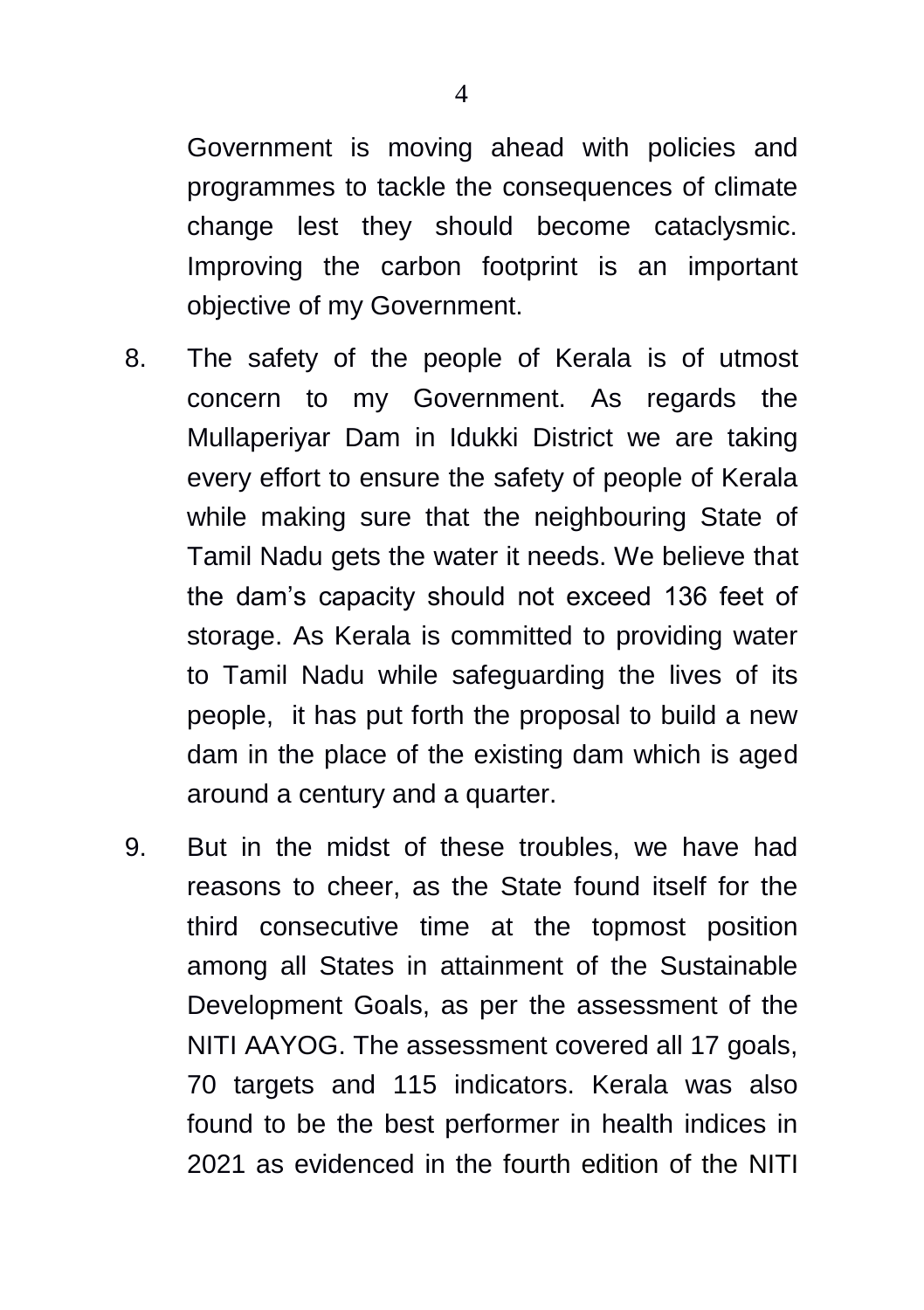AAYOG health index, which ranked States based on overall health performance.

- 10. The NITI AAYOG Baseline Report on the National Multidimensional Poverty, released in December 2021, puts the multidimensional poverty in Kerala at 0.7 percent, which is the lowest in the country. This is the result of the State"s unrelenting welfare orientation aiming at reaching the poorest of the poor.
- 11. Land and housing for all is an important goal to which my Government is firmly committed to. The aim to implement this through the convergence of resources and efforts of multiple Departments, Institutions and Schemes. My Government intends to revise the Housing Policy 2011, by incorporating changes in housing scenario recognizing the housing needs of the citizen as a right.
- 12. My Government is committed to improve the quality of service delivery to its people, as well as facilitating resurgence in the economy through multiple measures for digital governance and ease of doing business. The restrictions imposed by COVID have brought home the relevance of digital technologies to ensure outreach and access and therefore my Government is working towards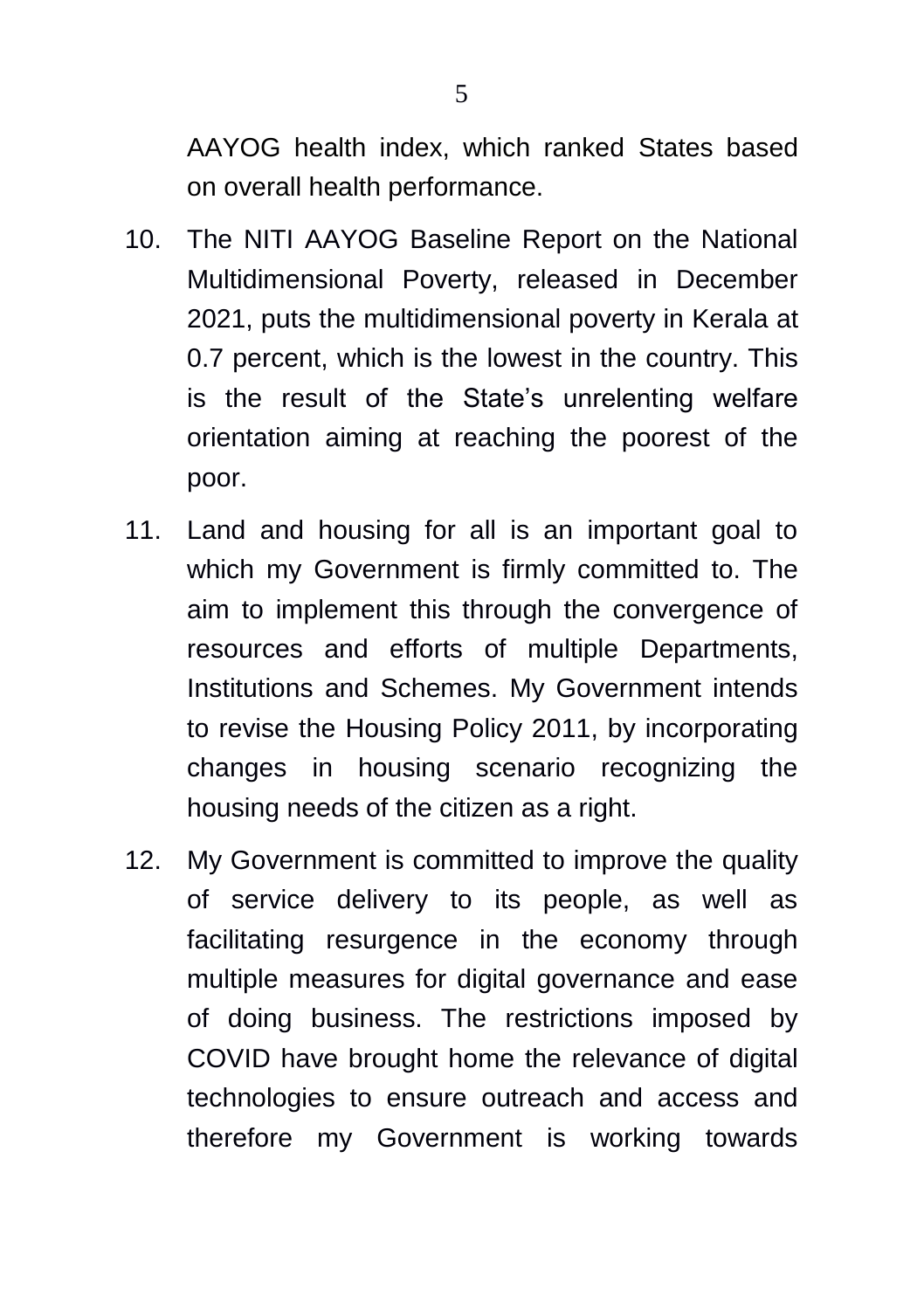becoming a completely e-governed State in 2022. Universalisation of the e-office digital platform in all Department and Public Institutions, providing over 500 services online and incorporating single sign on facility, including payment gateways, bringing about aadhaar vaults and unified registry to dispense with the need for multiple certifications for multiple purposes, creating digi lockers for people to store important documents and records digitally, setting up dashboards for tracking progress of applications and service delivery, online personnel management systems. The digital services extend to business applications as well. To ensure ease of business, my Government has streamlined application processes, allowing for self certification in the case of small businesses, introduced centralized inspection systems to eliminate adhocism, and simplified procedures and forms.

13. The COVID-19 pandemic led to revenue loss and additional expenditure commitments which have worsened the State's debt to GDP ratio. This is expected to reach a sustainable level once the State's revenue collection including GST recovers, as we grow out of the pandemic. Besides the revenue loss due to COVID, the State has been facing severe cut in revenue from central transfers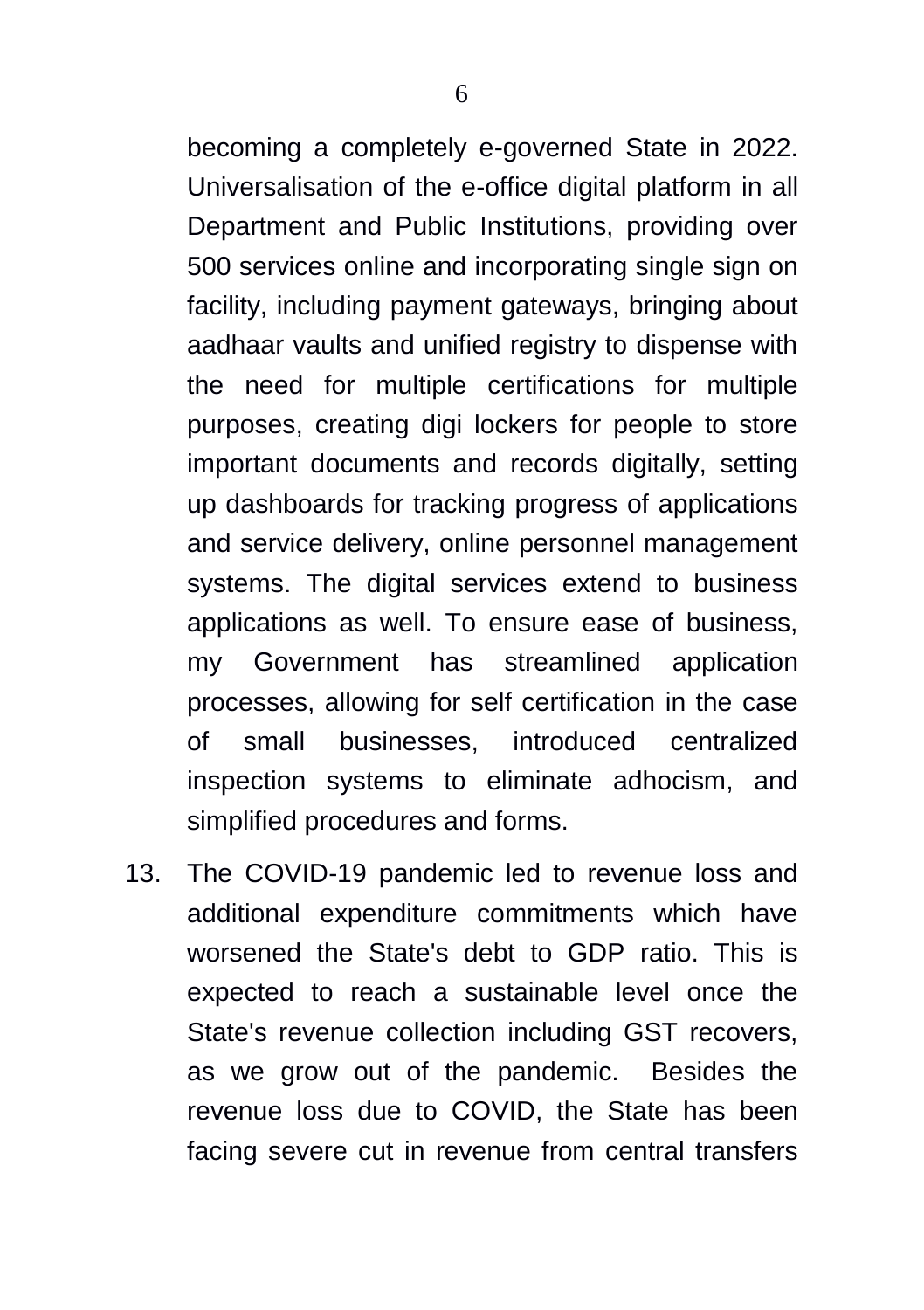at present. There has been a consistent decline in the State share provided from the divisible pool by succeeding Central Finance Commissions. At the time of the  $10<sup>th</sup>$  Finance Commission, the State share was 3.8% of the divisible pool. By the 14th Finance Commission, this had comedown to 2.5% and now the  $15<sup>th</sup>$  Finance Commission award only permits 1.92%. During the first year of the award year itself, there was a reduction of about  $\bar{\tau}$  6500 crores. On account of the GST compensation ceasing to exist after June this year, we may further lose about  $\bar{\tau}$  10000 to 12000 crores. The Revenue Deficit Grant is going to be reduced sharply in the coming Financial Year. It has been the practice of the Union Government to give exemption to the direct taxes which fall in the divisible pool and to raise significant amount of revenue through cess and surcharges, which are not in divisible pool. This causes huge fall in the share of resources due to the State. Hence, it is not just the reduction in State's own revenue which causes the deficit but mainly the change in policy at the level of Union Government in devolving resources to the States that pushes the State Government to financial difficulties. Importantly, while the fiscal deficit of the Union Government is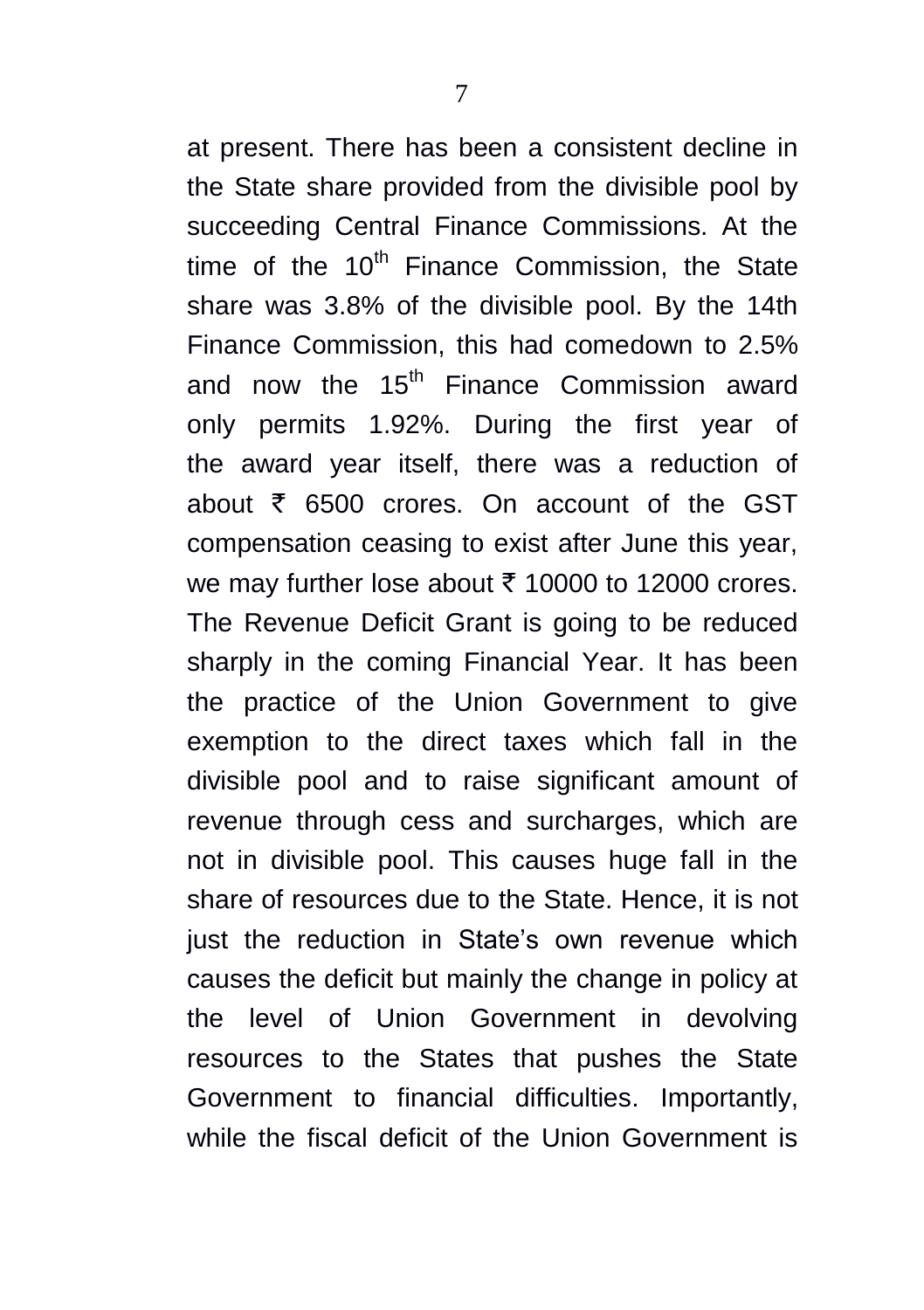around 6 percent, the States" deficits are restricted to 3 percent. This is unscientific as the expenditure obligations of the State are much higher than the Union and the spending has increased manifold due to the COVID related packages and assistance from the part of the State Government. The Union Budget has not accommodated any longstanding demands of the State.

14. Despite these, we will ensure that the State"s economy continues to grow. My Government is committed to enabling the creation of 20 lakhs job opportunities for educated unemployed and has given itself a target of generating 5 jobs per 1000 population in every local body. The State is expected to make a sharp recovery in its economic growth to over 10% growth in GSDP in 2022-23 with the revival of economic activity, increased pace of vaccination, fiscal consolidation measures such as rationalisation of expenditure and recovery in revenue collection including GST. During the last year, given the impact of the pandemic, the State adopted rationalisation measures to create the fiscal space to expand the social security net through higher allocation for Social Security Pensions, Welfare Board Pensions, ex gratia payment to the various vulnerable sections of the population, higher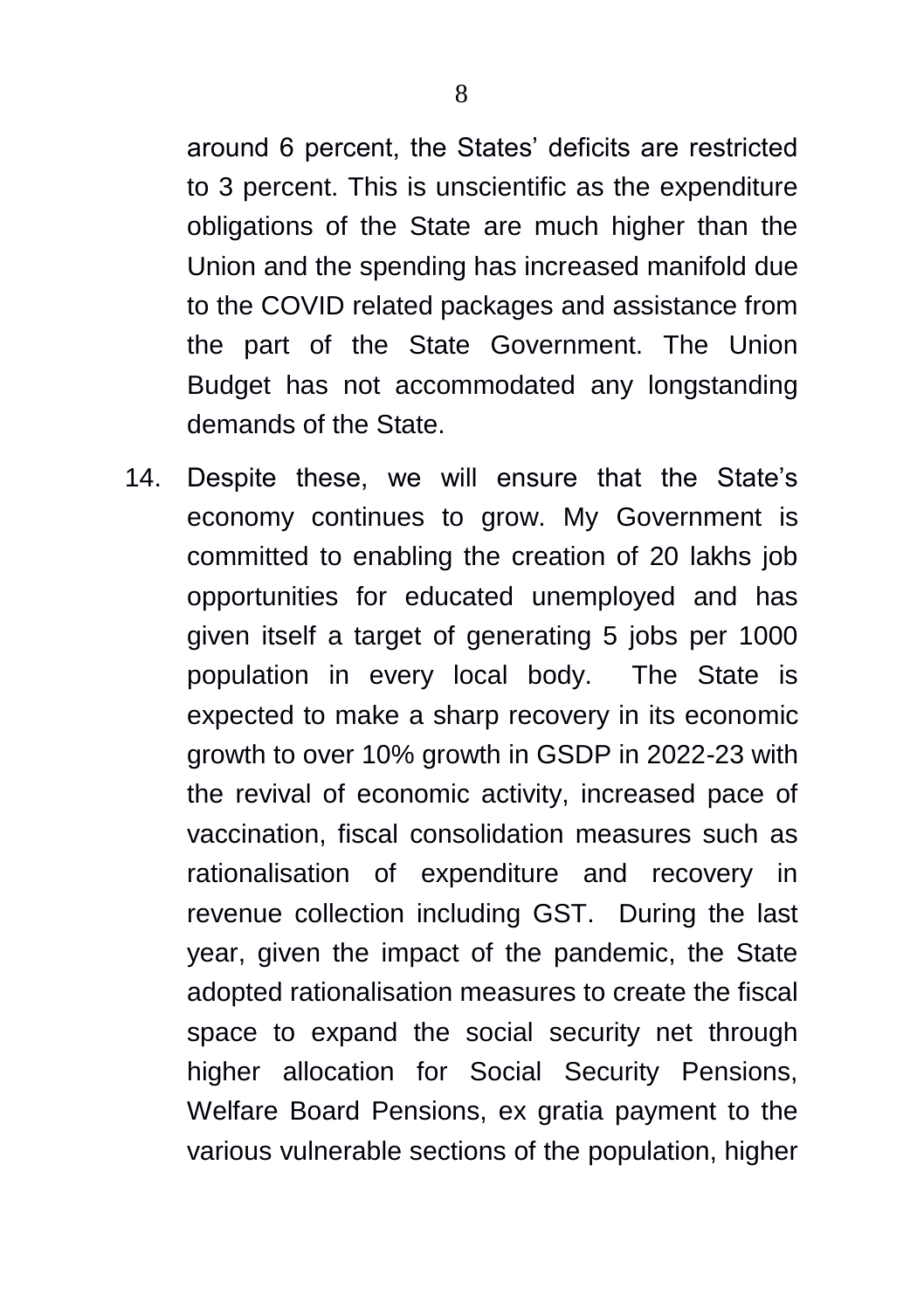9

expenditure on pre-medical treatment, free grocery kits and sector support scheme for tourism, industry, Non Resident Keralites etc. It is praiseworthy that the State has been able to get an additional 0.5% capital expenditure link borrowing in the current Financial Year by achieving the total target of incremental capital expenditure fixed for the State by the Central Government.

- 15. The climate of economic distress that currently prevails in the country was exposed by the Farmers" agitation against the Farm Legislations. This agitation is a reflection of acute deprivation among workers and farmers in rural and urban setting alike, which necessitates immediate drastic intervention. In light of the impact of the agitation and the Union Government"s response, we are hopeful that the Union Government will come up with an inclusive strategy that will address rural and agrarian distress.
- 16. Kerala has witnessed perceptible growth in industrial investments in the last six years. Close to 48 percent of the MSME establishments (68,419) in the State were formed during the same period. An estimated 3,00,000 employment opportunities were created in the MSME sector. There is a paradigm shift in the way Industrial Licensing is issued and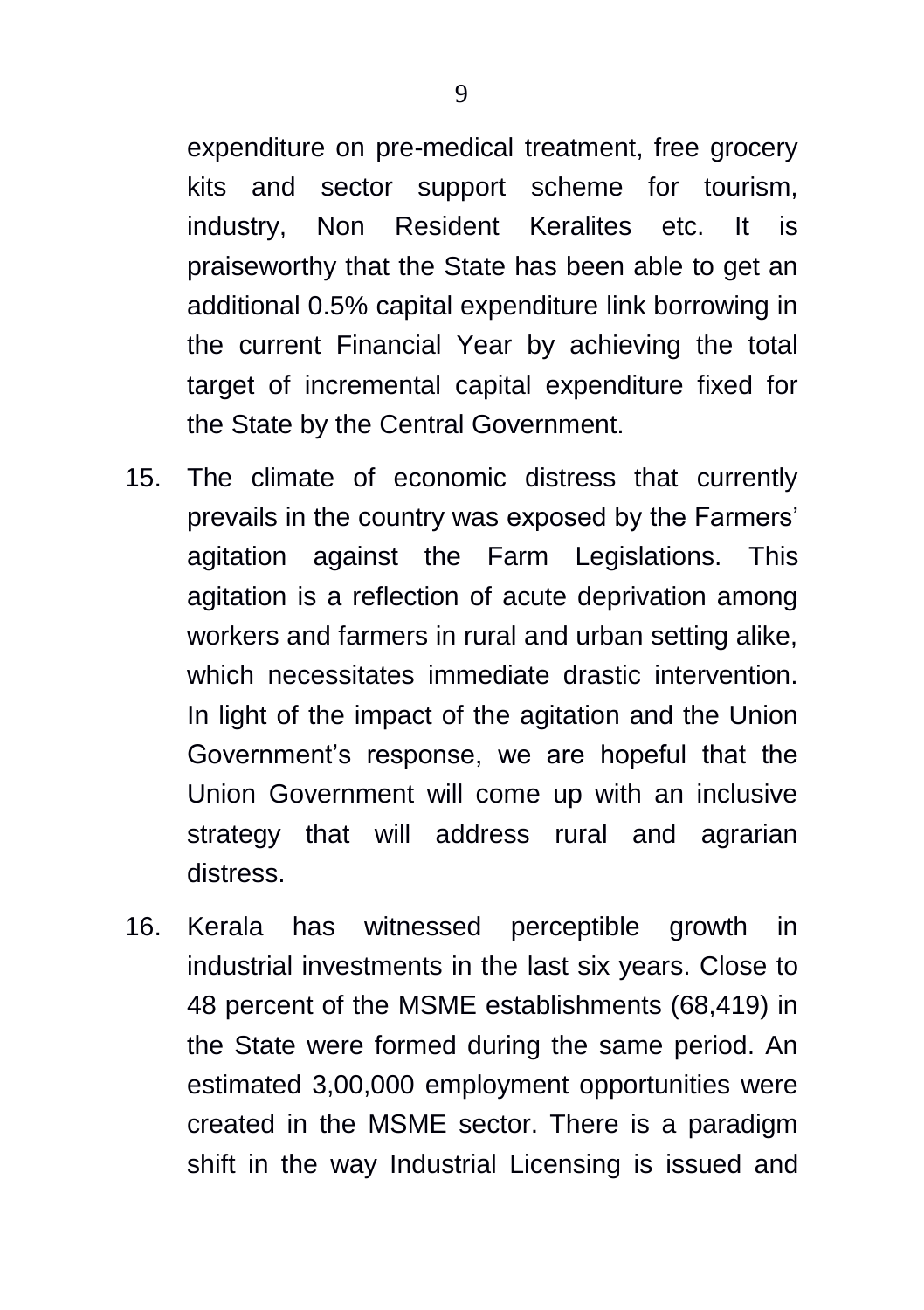entrepreneurs are engaged. The reform process in the Industrial Sector included, simplifying industrial licensing, improving and expanding industrial infrastructures - like industrial parks, dedicated industrial corridors and entrepreneurship training institutes.

- 17. Enabling the citizens of the State to avail quality infrastructure for basic services of water, electricity, telecommunications and transport continues to be an area in which my Government is focusing its attention and identifying innovative projects. The ambitious K-RAIL Project will provide a new environment friendly transport mode compared to fossil fuel based transportation and will be a green initiative that would catalyse employment and growth while enhancing the speed, joy and comfort of travel. My Government expects an early approval from the Union Government for this Project.
- 18. Kerala continues to be the only State in India to make effective use of Five Year Plan as an instrument for the development of the economy. The preparations for the  $14<sup>th</sup>$  Five Year Plan have begun and the reports of the various Working Groups are in final stage. The Approach Paper to the 14th Five Year Plan document will be finalized by May 2022.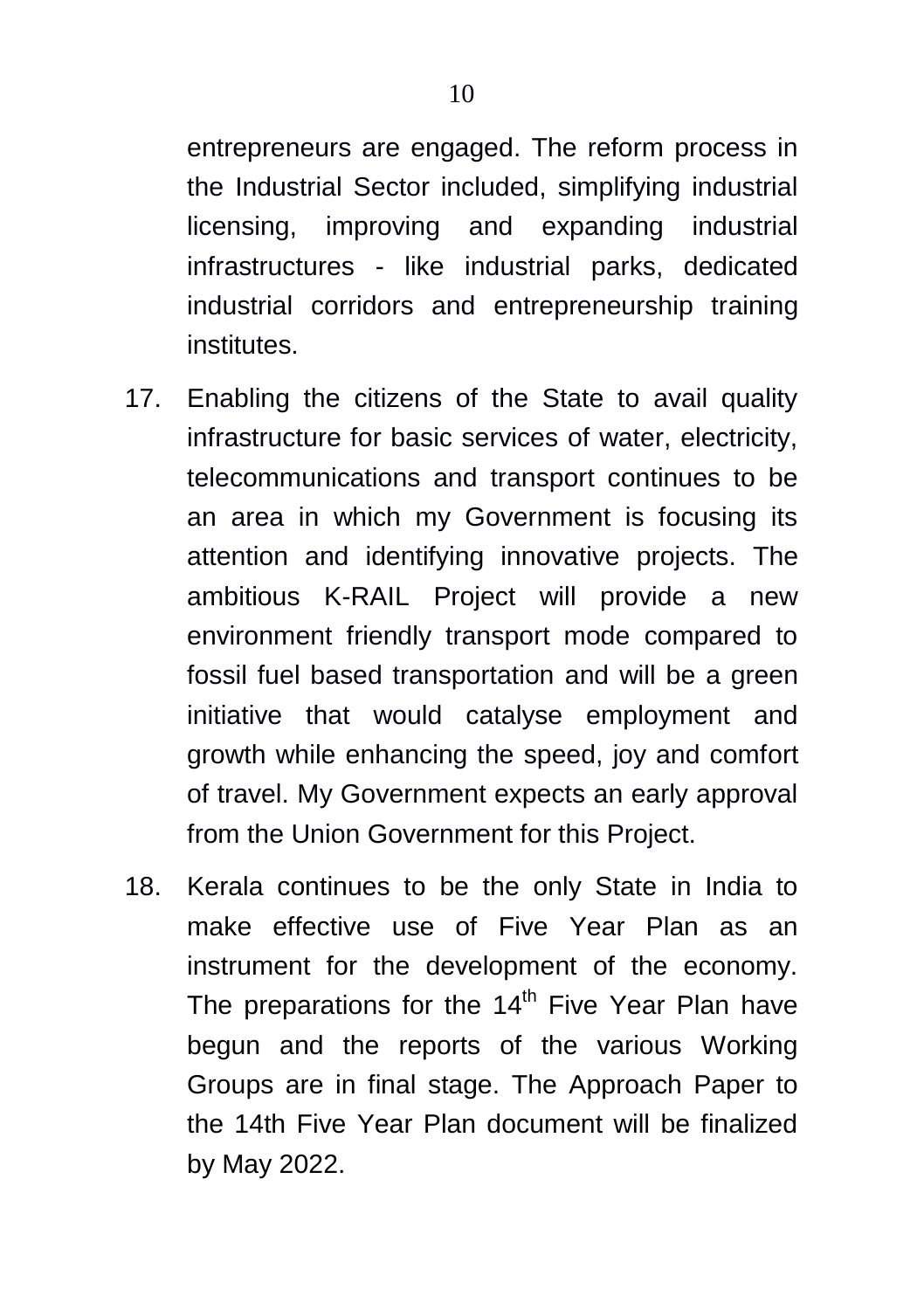19. Federalism is an inalienable part of the basic structure of our Constitution. Cooperative Federalism has been recognised as our common desirable goal. However, in the recent times, legislations by the Union Government is taking place on subjects enumerated in State and Concurrent Lists, that too without effective consultation with the States. This goes against the grain of cooperative federalism. My Government is of the opinion that this should not be a practice to be continued.

# *Let me now discuss my Government's important initiatives across specific sectors:*

- **I. Agriculture and Allied Sector**
- **1. Agriculture**
- 20. In the context of recurring natural calamities, Crop Insurance Programme has been strengthened. 1,26,570 farmers have been insured under the Programme. As part of crop loss compensation due to natural calamities, a total of  $\bar{\tau}$  5,473 lakhs was distributed to 52,988 farmers.
- 21. As part of the timely market intervention to curb the rising prices of vegetables in the State, vegetables bought directly from farmers were distributed across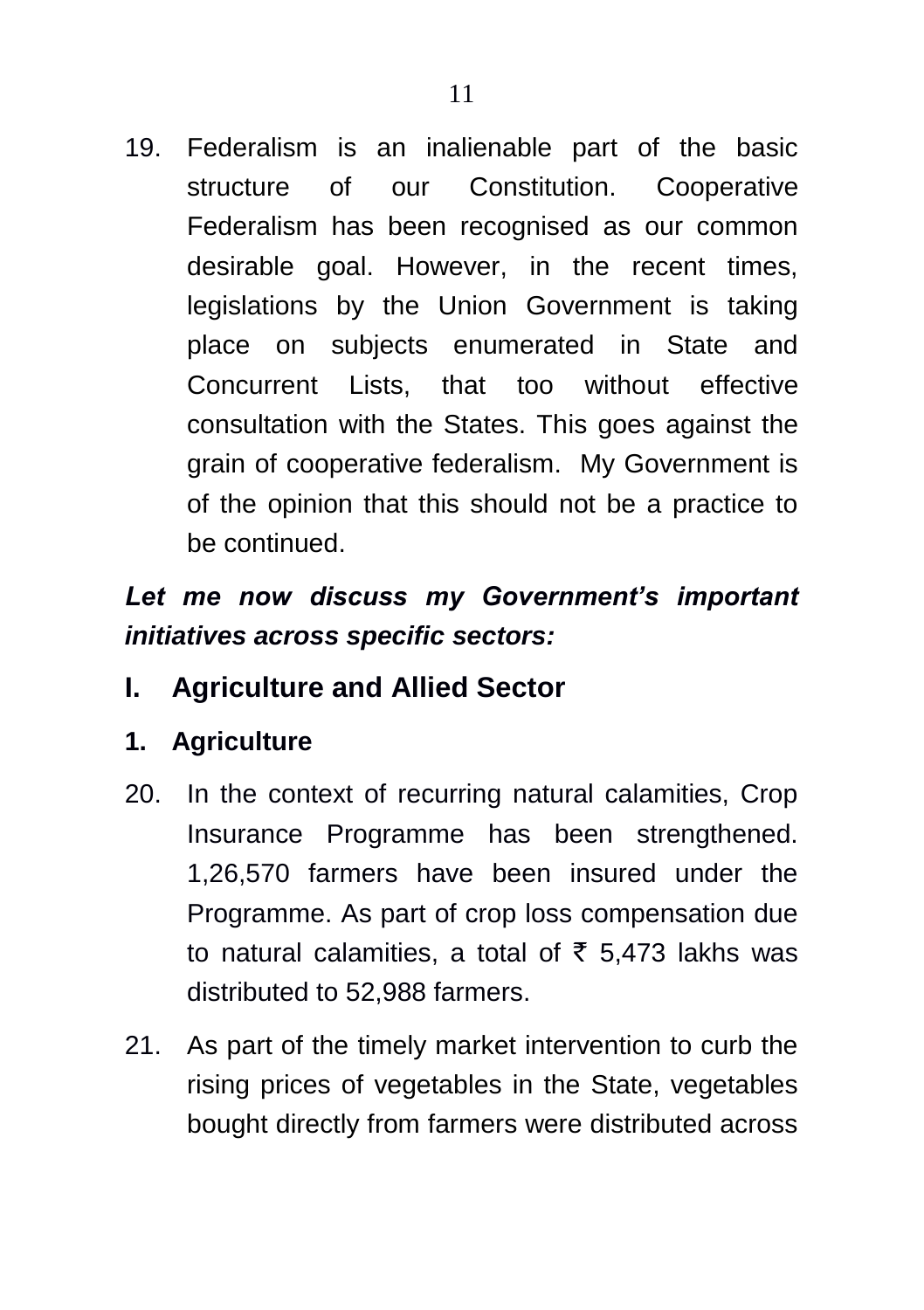the State at half the market price through Government supported outlets.

- 22. Paddy cultivation was undertaken in a total area of 77,375 Ha under the Rice Development Programme. Bharathiya Prakrithik Krishi Padhathi was implemented in 51,933 Ha. 66.37 lakhs fruit plants have been distributed under the "One crore fruit plants" Programme. As a part of Sub Mission on Agricultural Mechanization, machineries like tractors, tillers, harvesters, threshers, processing and value addition machineries were provided to farmers and groups and for custom hiring centres by expending  $\bar{\tau}$  125.69 crores.
- 23. Attapady Millet Village Project was successful in its fifth year also. The Athirappally Tribal Valley Agricultural Project has been launched under RKI to focus on food security, livelihood and conservation of traditional agricultural products in the region.

# *The main Programmes proposed for the year 2022-23 by my Government are;*

- 24. Initiation to reduce carbon footprint through grassroot level campaigns.
- 25. 50 Farmers' Producers Organizations have been registered so far under the Department of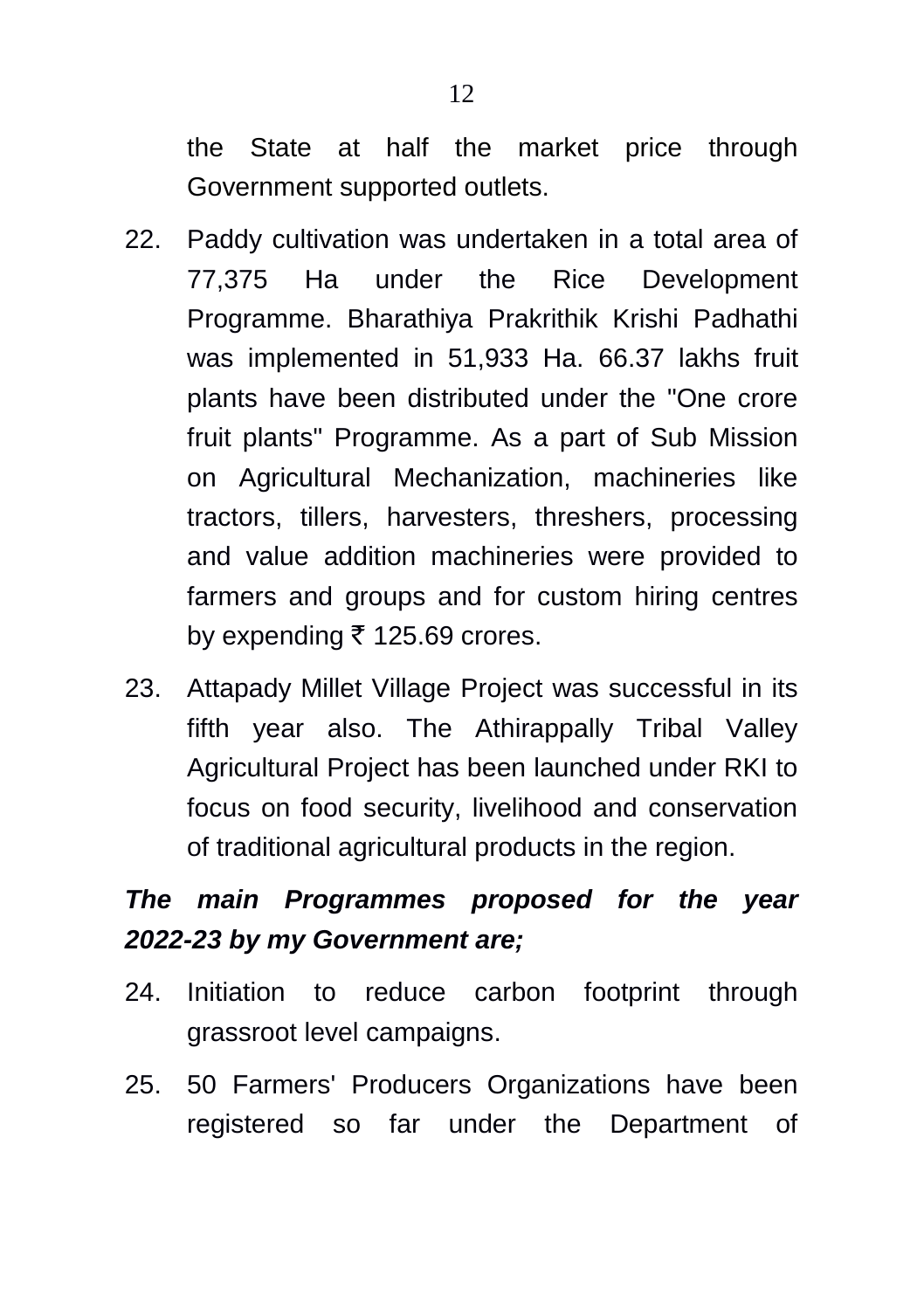Agriculture and VFPCK. More such FPOs will be formed soon.

- 26. Krishi Sree Groups will be organised at Krishi Bhavan level to provide timely support to agricultural operations and to take up cultivation in at least 2 Ha of land per year.
- 27. My Government plans to bring about a paradigm shift from crop based assistance to a farm based one by developing a farm land based multi cropping system as a basic block for agricultural development.
- 28. The Sustainable Mandalam Programme aims at development of "Tharishurahitha Mandalam' at assembly constituency level through establishment of integrated nutrition gardens.
- 29. It is proposed to provide Hi-tech Organic Supermarkets as a means of marketing the organic produce in the State.
- 30. Online Market Platform or E-Trading Platforms are proposed to achieve integration of distant Agrimarkets, systemic supply chain logistics and process designs that boost trading.
- 31. Government will take up Agri Cadet Corps Programme with an objective of developing interest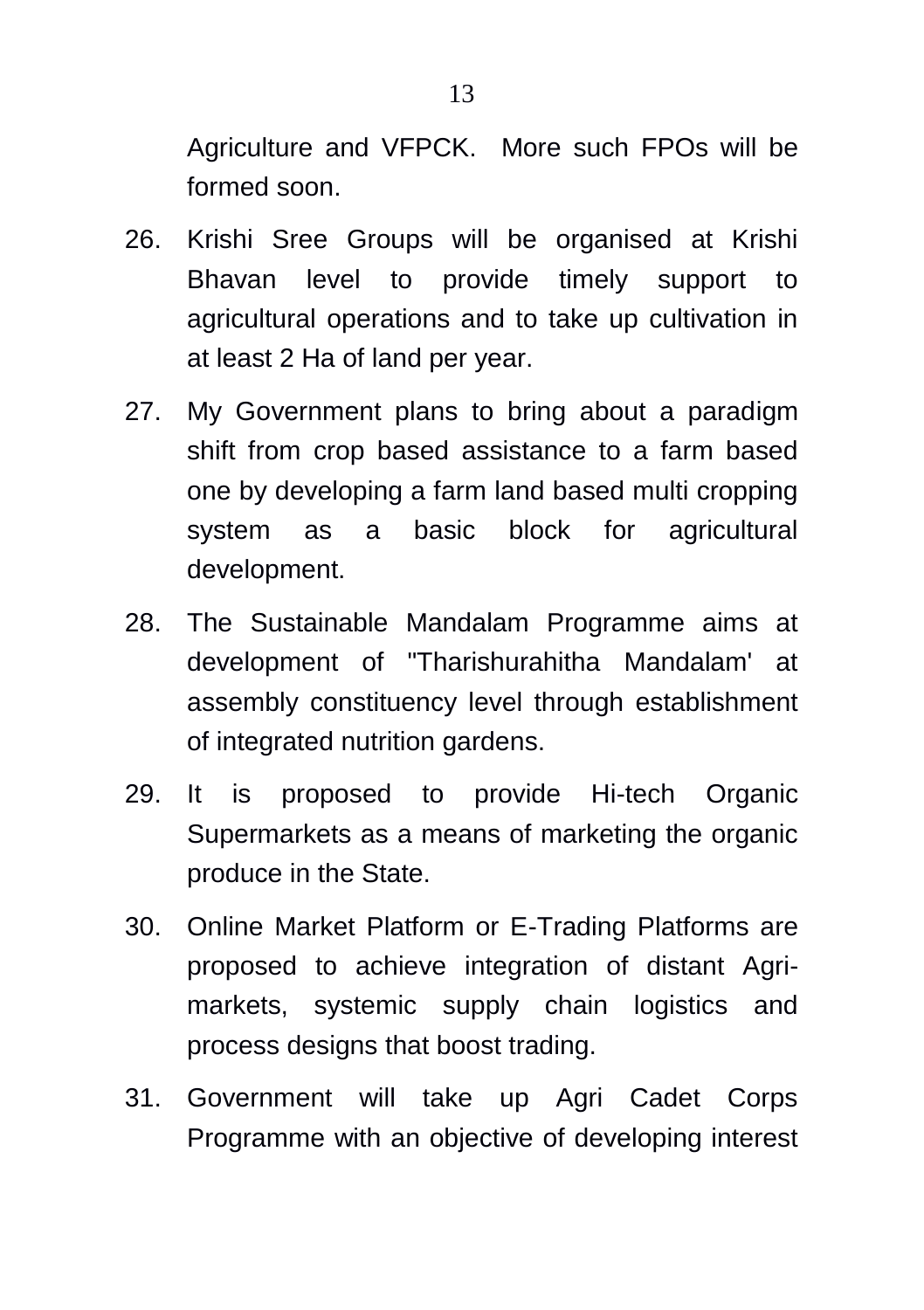among school students in agricultural activities. My Government will also establish Krishi Sree Groups of youth, women and NRIs.

- 32. The Krishibhavans will be given a makeover as SMART Krishibhavans.
- 33. A new system of Crop Insurance Scheme through which farmers will enjoy the existing benefit of low premium but will get professional insurance coverage from lead players in the field is planned.

## **2. Animal Husbandry and Dairy Development**

- 34. In spite of adversities like flood calamity and Covid pandemic, Dairy Sector in Kerala could maintain a higher growth rate of 4% milk production during the last five years. My Government aims to revitalise the Dairy Sector of Kerala in 2022-23 so as to ensure that the State achieves self-sufficiency in milk production. It is also planned to increase Milk Procurement through Dairy Cooperatives to 23 lakhs litres per day.
- 35. Scheme to breed elite cows in the State with superior germ plasm, in order to hasten the genetic improvement in population will be initiated.
- 36. In tune with the Government"s policy of providing doorstep veterinary service to farmers, mobile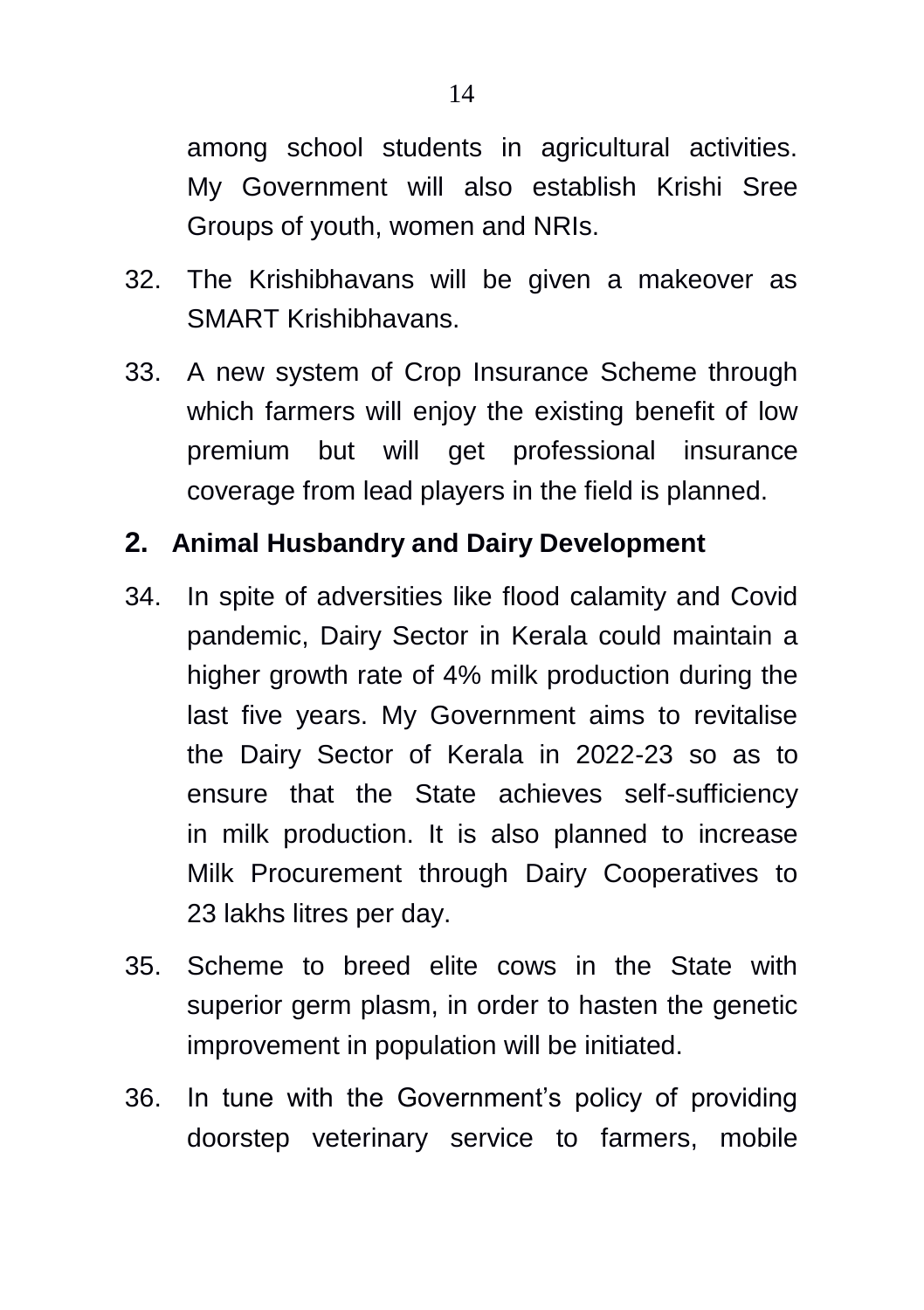tele-veterinary units with advanced diagnostic and treatment facilities, were established at Ernakulam and Kannur Districts and are being established in the remaining Districts.

- 37. The State has been able to vaccinate 80% of the cattle and buffalo population against the Foot and Mouth disease. Herd quarantine cum trading centers will be established under dairy cooperatives to keep the animals under quarantine while on transit from neighbouring States to avoid spreading of diseases.
- 38. PAALKKUDAM Integrated Dairy Development Programme will be implemented in Selected 10 Panchayats during the year 2022-23 with Special Herd Induction Programme, Dairy Farm Mechanization Cum Automation Programmes with the aim of making the Panchayats self- sufficient in milk production.
- 39. In 2022, a special Programme will be launched for promoting women farmers in key animal husbandry activities. Entrepreneurship Development Programmes will be implemented by strengthening the extension services of Animal Husbandry Department.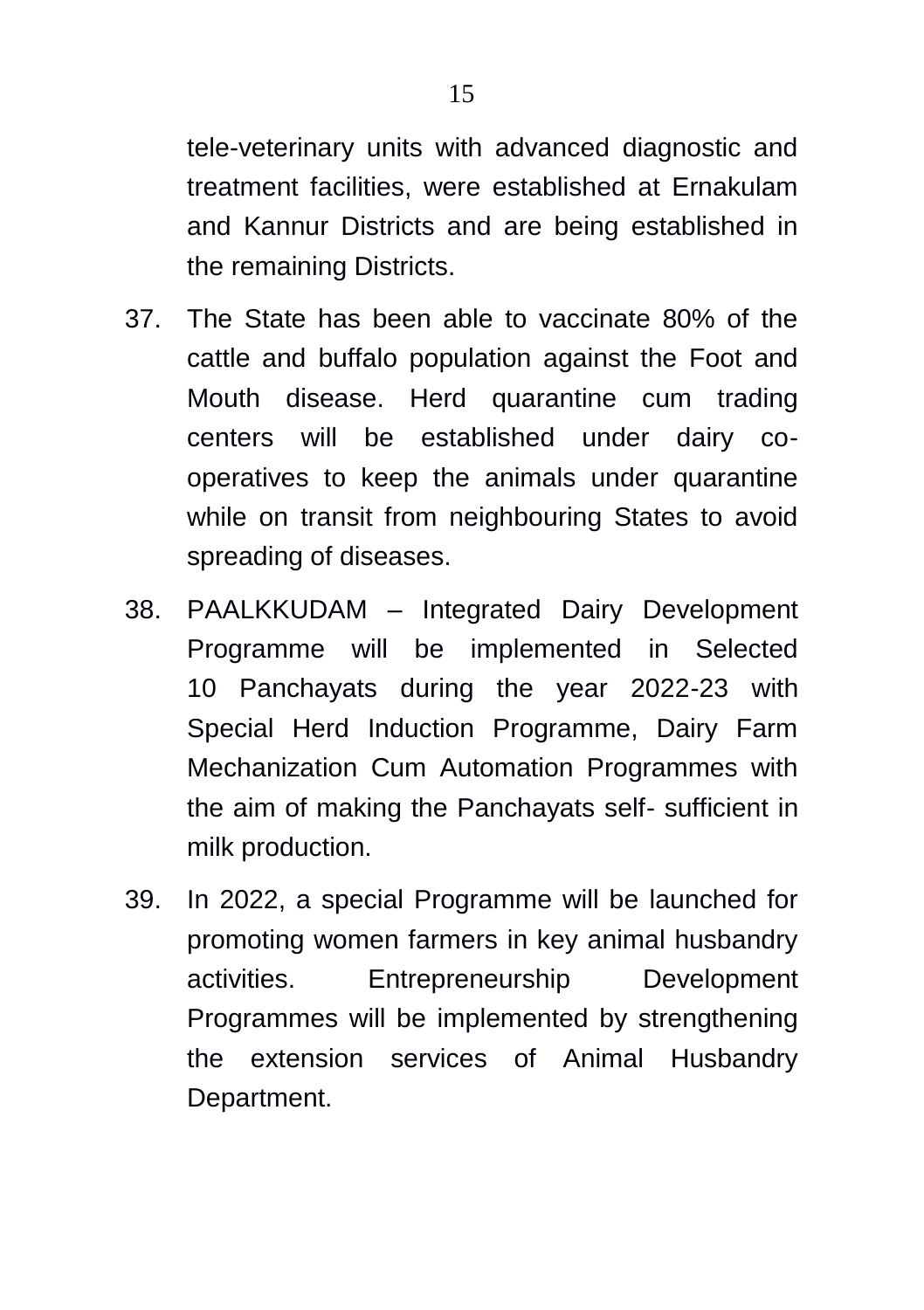- 40. Kerala Veterinary and Animal Sciences University (KVASU) shall establish a referral and diagnostic laboratory for supporting livestock farming and diagnostic zoonotic diseases consisting of 30 labs of BSL-3 (Biosafety Level 3) facilities. It also proposed to establish a state of the art Centre for Monitoring Xenobiotic Residues and Advanced Animal Health Care, a knowledge park for capacity building and business promotion in dairy processing and a duck research facility in Kuttanad.
- 41. Dairy Training Centers at Thiruvananthapuram, Ochira, Kottayam, Palakkad, Kozhikode and Kasargod will be upgraded to Dairy Entrepreneurship Development Centers with incubation Centers to promote entrepreneurship in Dairy Sector.

### **3. Fisheries Department**

42. The United Nations General Assembly has declared 2022 as International Year of Artisanal Fisheries and Aquaculture. Holistic development of the sector is a matter of emphasis for the Government. Providing high quality fish products at affordable price and generating employment is an area of focus for my Government.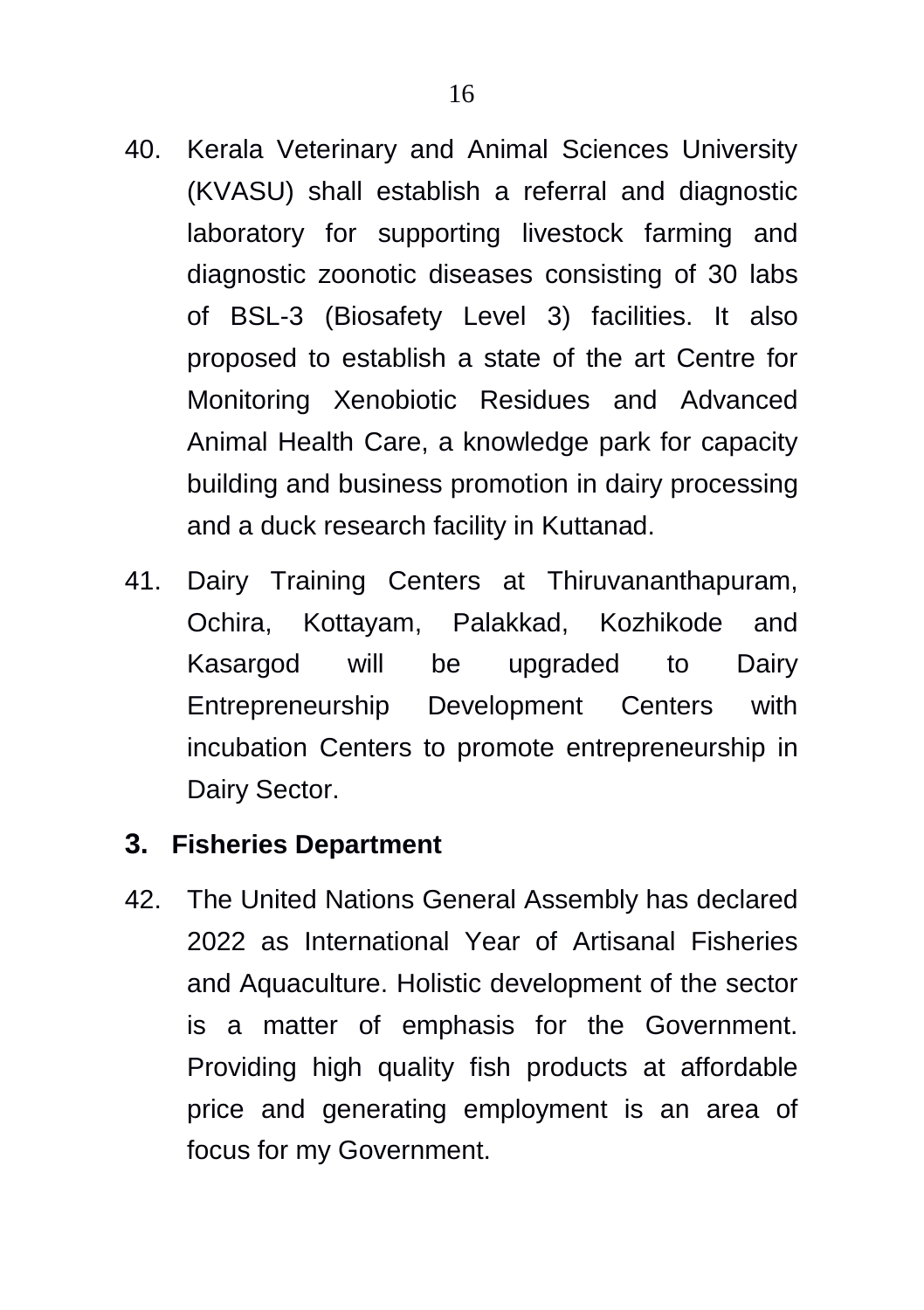- 43. Model fish vending units and hygienic transportation support will be ensured for the empowerment of fisherwomen. Also, Government"s flagship program 'Punargeham' will focus on providing safe dwelling to fishers who are residing within 50 metres of High Tide Line.
- 44. My Government is committed to promote fish farming in all suitable water bodies in the State with an objective of doubling the aquaculture production from 34,000 tonnes to 70,000 tonnes within five years.

## **4. Co-operation**

- 45. Co-operative Governance will be strengthened through the comprehensive legal reforms and regulation of Audit and Inspection of the Co-operative Sector. A monitoring System–CAMIS (Co-operative Audit Monitoring and Information System) was introduced for reviewing the updation of audit and the financial condition of Co-operative Societies. New generation banking facilities will be made available to the members of the Kerala Bank through the implementation of Common Accounting Software.
- 46. The "Muttathe Mulla" Micro Finance Scheme has been implemented through Kudumbashree units all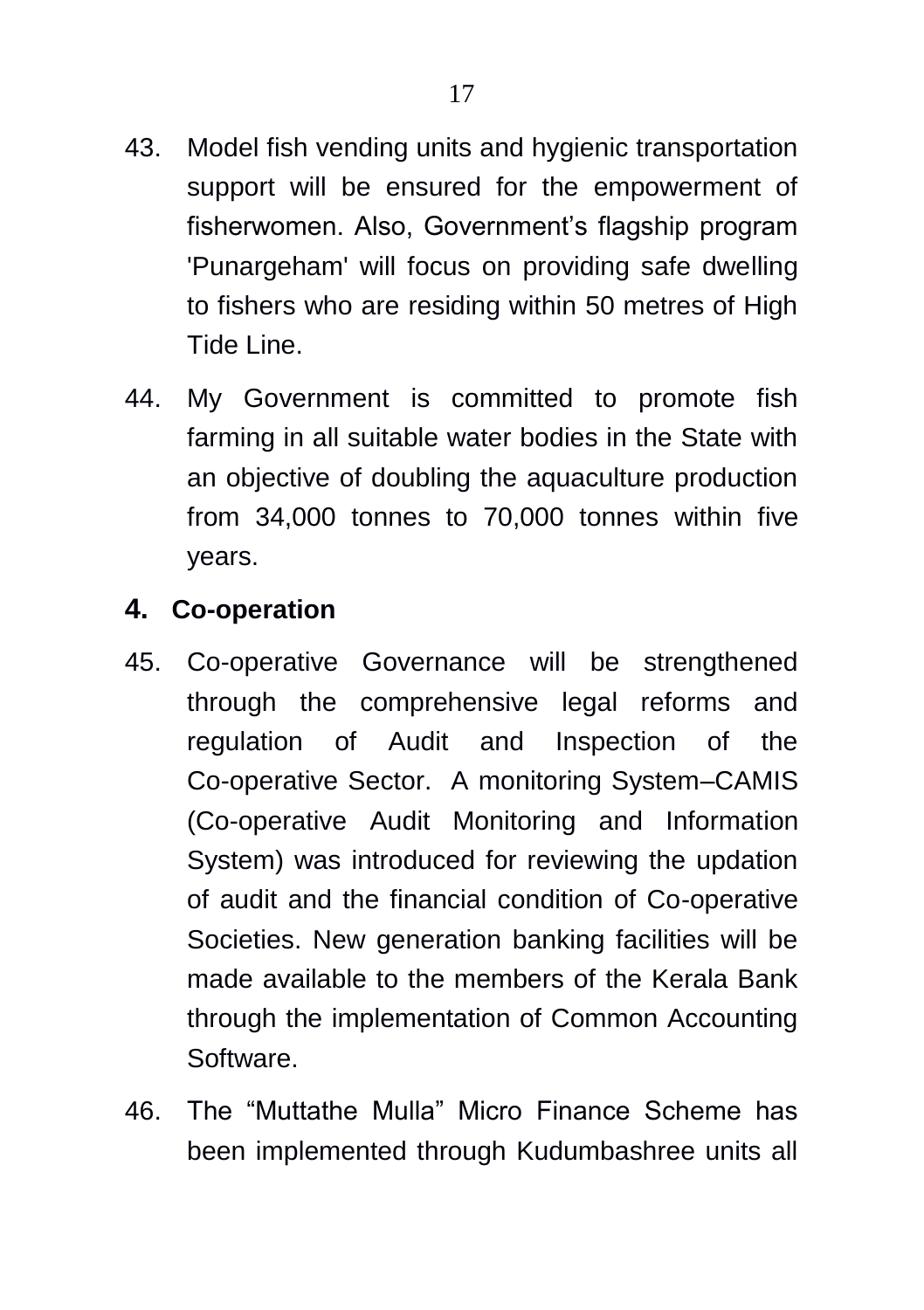over the State to protect the people from private money lenders.  $\bar{\tau}$  1536.96 crores has been disbursed through 4,07,796 Kudumbasree Units. Snehatheeram - a micro loan scheme will be implemented for fishermen, workers and small traders in the coastal region.

47. As part of attracting young entrepreneurs and service providers to Co-operative Sector, 30 Youth Co-operative Societies have been registered and have started functioning under the Department of Co-operation. Yuva Co-operative Societies for promoting SC/ST youth will be registered in all Districts.

## **II. Industries, Labour and Commerce**

### **5. Industries**

48. My Government has been taking up many initiatives to energise and stimulate the business environment in the State. Legislative, procedural and digital reforms were introduced with the aim of bringing in "Ease of Doing Business" to the industry. The Statutory Grievance Redressal Committee is a novel initiative wherein, all complaints/grievances of existing entrepreneurs will be addressed in a time bound manner. This Committee has the power of a civil court. Centralised Inspection System ensures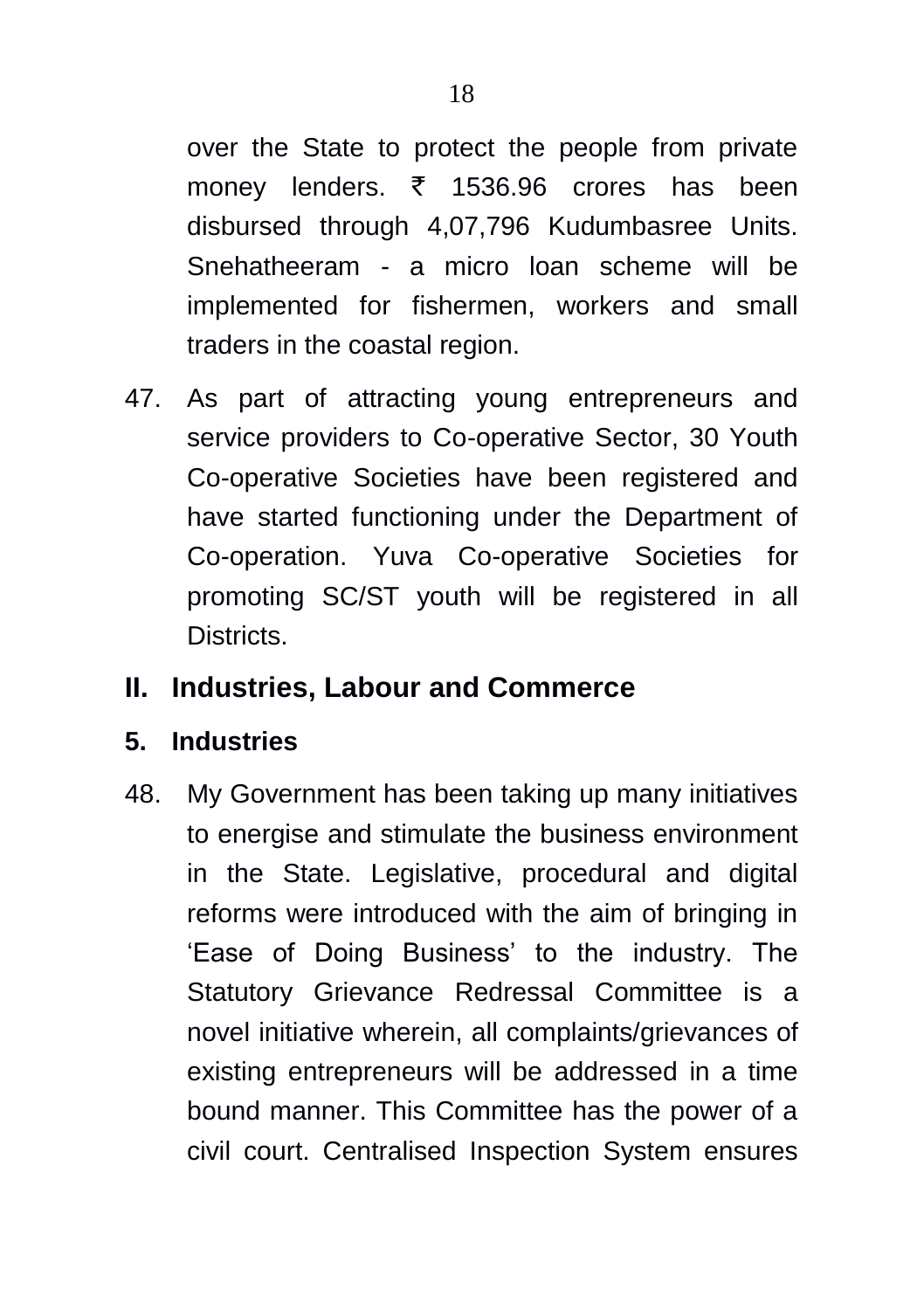that unnecessary and repeated inspections are avoided.

- 49. Automatic approvals for MSMEs highlights the change in the Government"s approach from investigation or enquiries to issuance of approvals on self-declarations. Around 11,878 MSME Acknowledge Certificates (instant approvals) for starting MSMEs have been issued in the State. Online system of industrial land allotment is available now. The State has made considerable progress in implementing Business Reforms under the Ease of Doing Business Programme (EoDB). Ranking made by NITI AAYOG on Innovation Index has placed Kerala at 10<sup>th</sup> place and the National Council for Applied Economic Research (NCAER) placed Kerala in  $6<sup>th</sup>$  position under the Investment Potential Index.
- 50. The Department has implemented the policy of strengthening Public Sector Undertakings. The Department has taken over two Central PSUs– Hindustan Newsprint Ltd in Kottayam and BHEL-EML in Kasargod. The Instrumentation Ltd will also be taken over in the current Financial Year. Masterplans were prepared for modernisation, diversification and expansion of PSUs.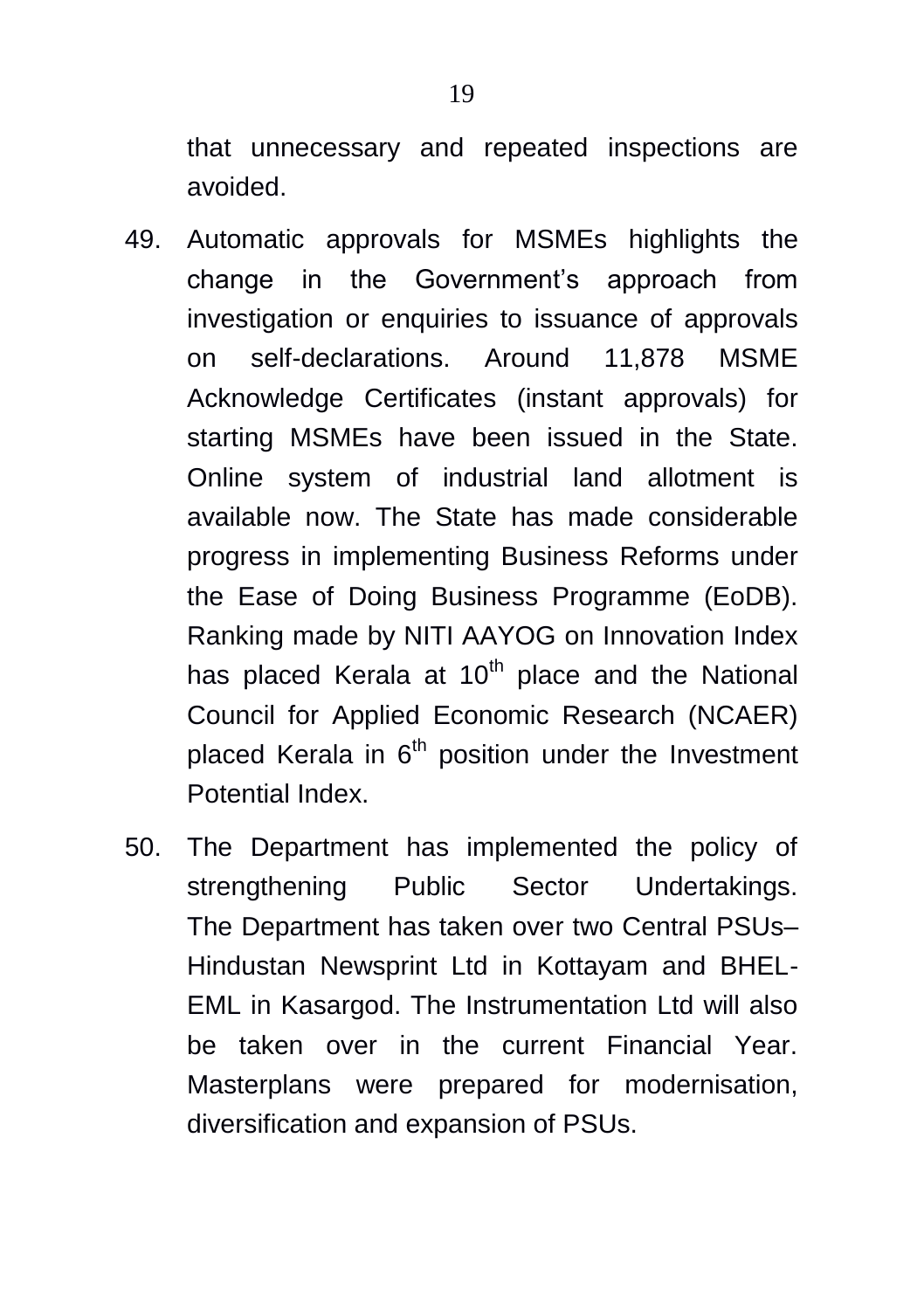platform for linking the manufacturers, consumers and logistic companies for creating e-market. Through this, even a small household nano enterprise will find market for its products. The Government will provide managerial and entrepreneurship training for the starters as well as the established entrepreneurs to scaleup their business.

# *Following initiatives will be the focus of my Government in this fiscal year:*

- 52. The Private Industrial Park Scheme will be launched this year, making it possible for private individual to establish an industrial park. Government will extend assistance towards infrastructure development in the park.
- 53. A new Programme giving impetus to ESG (Environment Social Governance) is being promoted in the State to bring in Responsible Investments and Responsible Industries (RIRI), thereby making Kerala the ESG destination of India. The strategic areas for attracting investments are electronic manufacturing, life sciences, including pharma, petrochemical industries, aviation, food processing, e-mobility and defence sectors.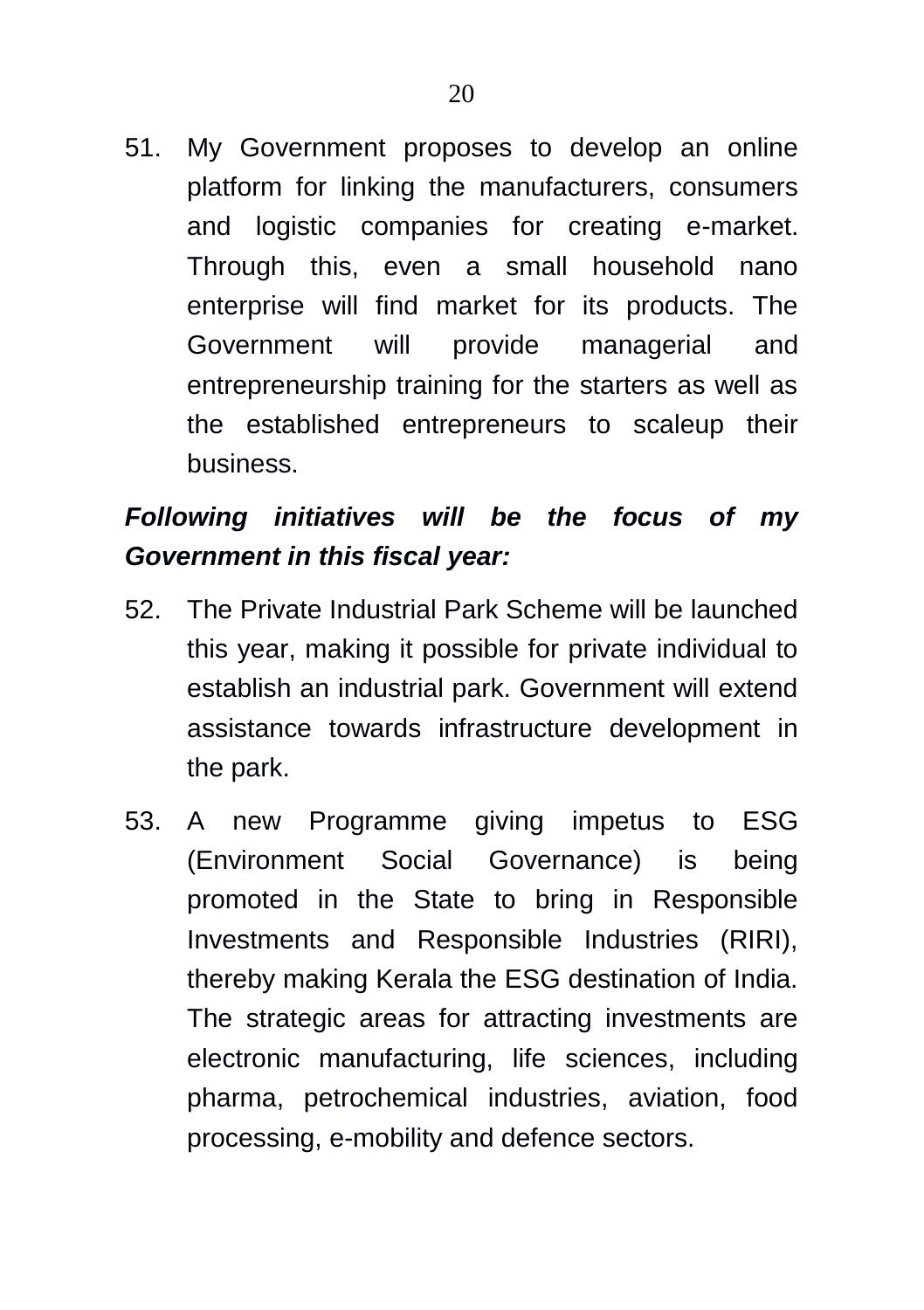- 54. The Department is also focused on developing the Kochi-Palakkad Industrial Corridor, for developing Integrated Manufacturing Centre (IMC) for attracting large scale investments.
- 55. Mega Food Processing Park in Cherthala, Kerala Paper Products Limited and Kerala Rubber Limited will start functioning during 2022.
- 56. It is proposed to establish logistic parks with multimodel transport heads for rail, road and airway traffic.
- 57. KSWIFT Version 3.0 which will incorporate more services of the existing Departments and Agencies and by on-boarding more Departments/Agencies.
- 58. Fast-track development of 481 acres of KINFRA Petrochemical Park in Ambalamughal and GIFT (Global Industrial Finance and Trade) City in Kochi will be undertaken. A Spices Park is proposed to be developed in Thodupuzha.
- 59. My Government is initiating a unique programme for establishment of more than 1 lakh enterprises in the State during the Financial Year 2022-23. The innovative technologies developed by the R&D institutions will be made available to the existing and new entrepreneurs through the Technology Clinics.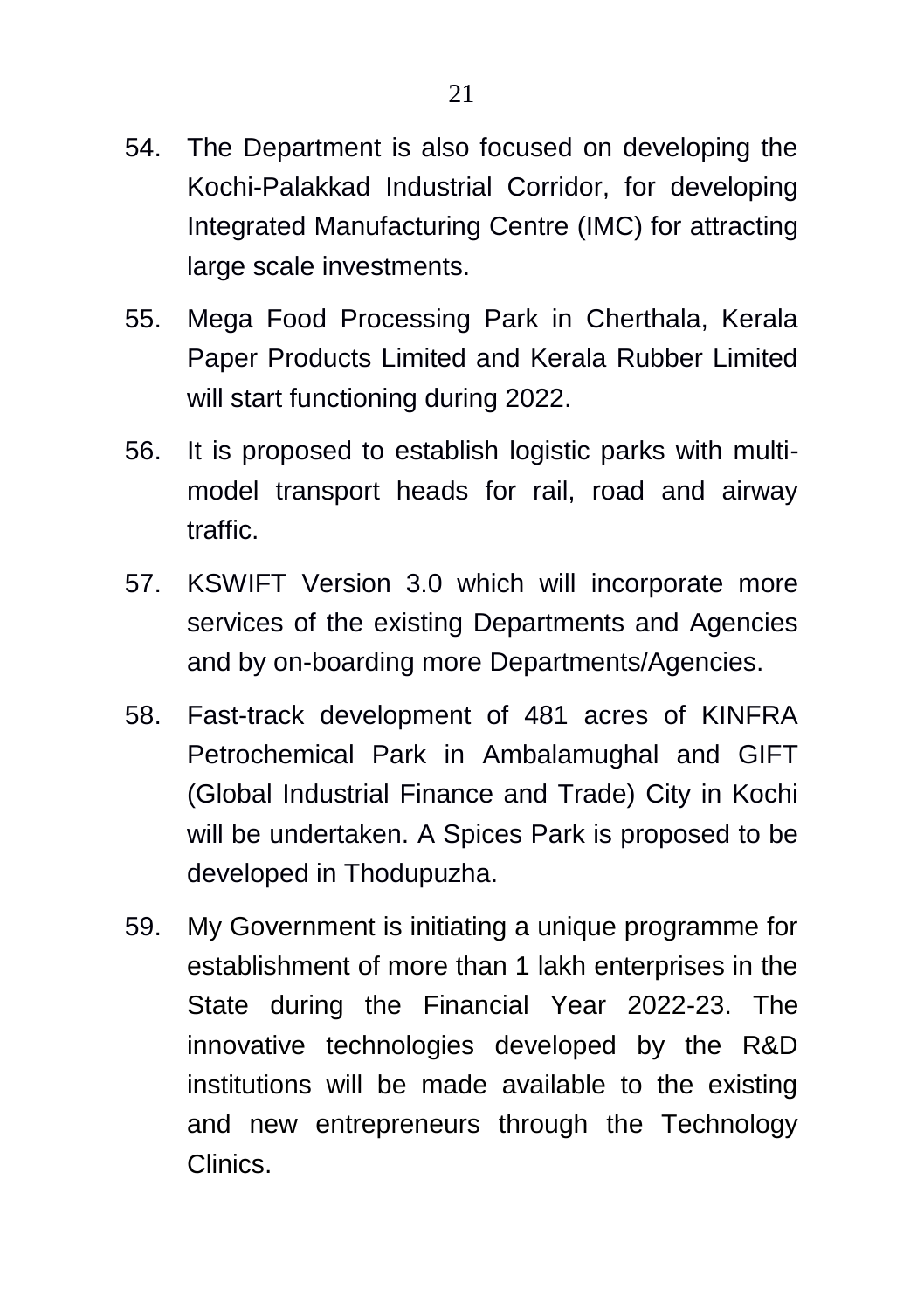- 60. "Meet the Minister" Programme was conducted to bring in confidence among the investor community and to understand the issues faced by the entrepreneurs. "Meet the Investor" Programme was launched for direct interaction with the prospective investors with investment plans above  $\bar{\tau}$  100 crores. Investment offers for  $\bar{\tau}$  7,000 crores has been received through this initiative.
- 61. My Government has taken several steps to introduce innovative Programmes for diversification and value addition in the traditional industries sector. An e-commerce portal will be launched for marketing of the products and professional designers will be engaged for introduction of contemporary designs and branding. Kerala Kaithari brand has been introduced for the handloom sector for ensuring specific standards in production and for the popularisation of hand-woven products. Block level handloom clusters will be developed to increase the infrastructure and income of the weavers.
- 62. Kerala has already transformed as the Total Solution Provider (TSP) of Coir Geo-textiles for engineering and agricultural applications and shall expand the market of Coir Geotextiles across the country. Manufacturing plants for newer products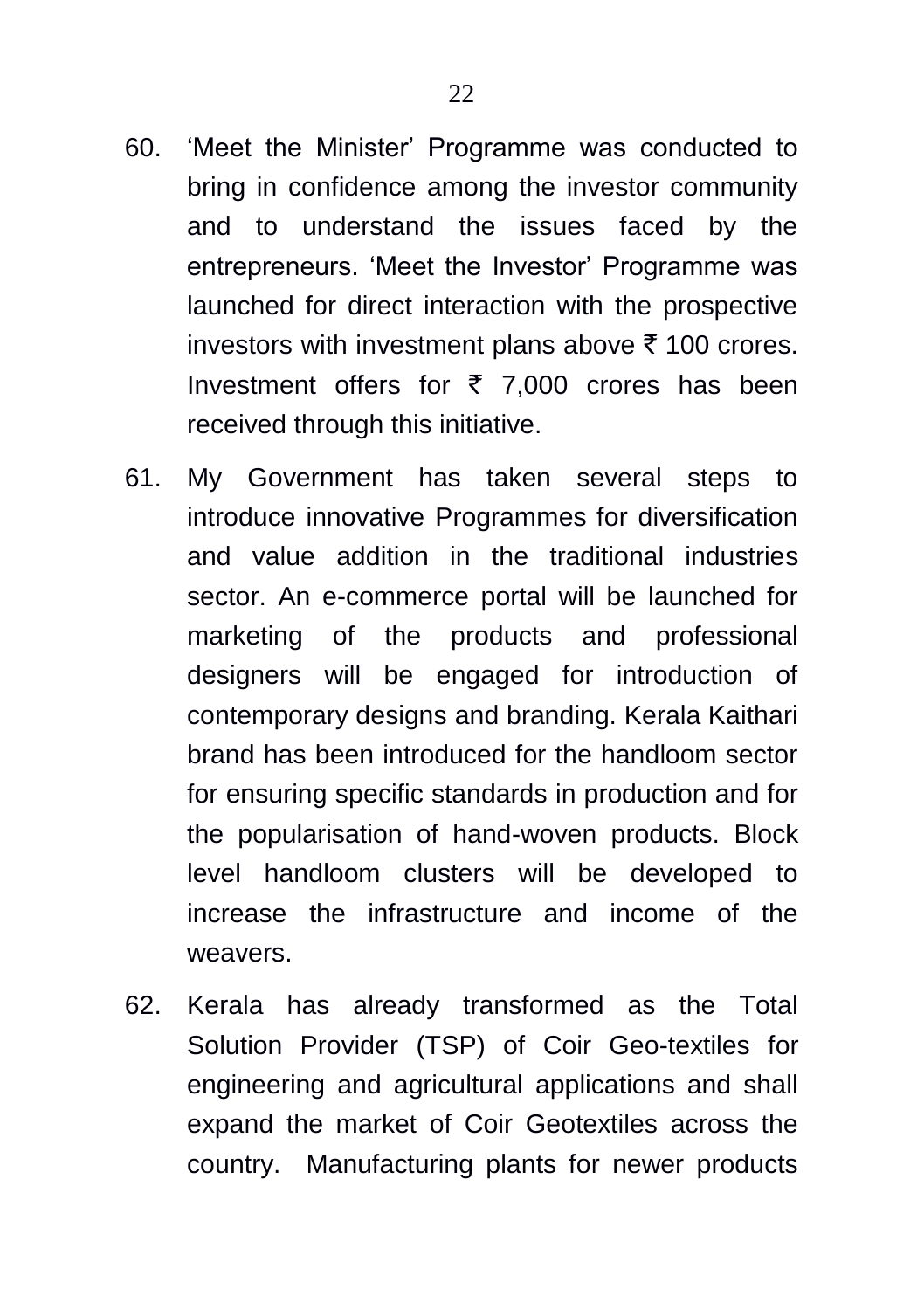like binder-less coir boards, needle felts, composite boards and acoustic panels will be operational during 2022-23.

- 63. My Government is making efforts to uplift the Cashew Industry Sector in the State. Masterplans will be prepared for the cashew sector for modernisation, infrastructural upgradation and diversification. Steps will be taken for Brand Building, maximize sales in domestic and international markets, to scaleup procurement operations to meet the requirement of industry and promote cashew cultivation.
- 64. The Department of Mining and Geology proposes to make available all mineral concession details in public domain and to provide all services online. Advanced technologies will be used in monitoring of mineral extraction and mineral transportation.
- 65. Steps will be taken to repeal those Acts which are irrelevant in the present scenario. Legal Awareness Programmes will be conducted to spread the availability of free legal aid to eligible citizens.

## **6. Labour and Skills Department**

66. My Government is committed to safeguard the interests of labour including interstate labour. As of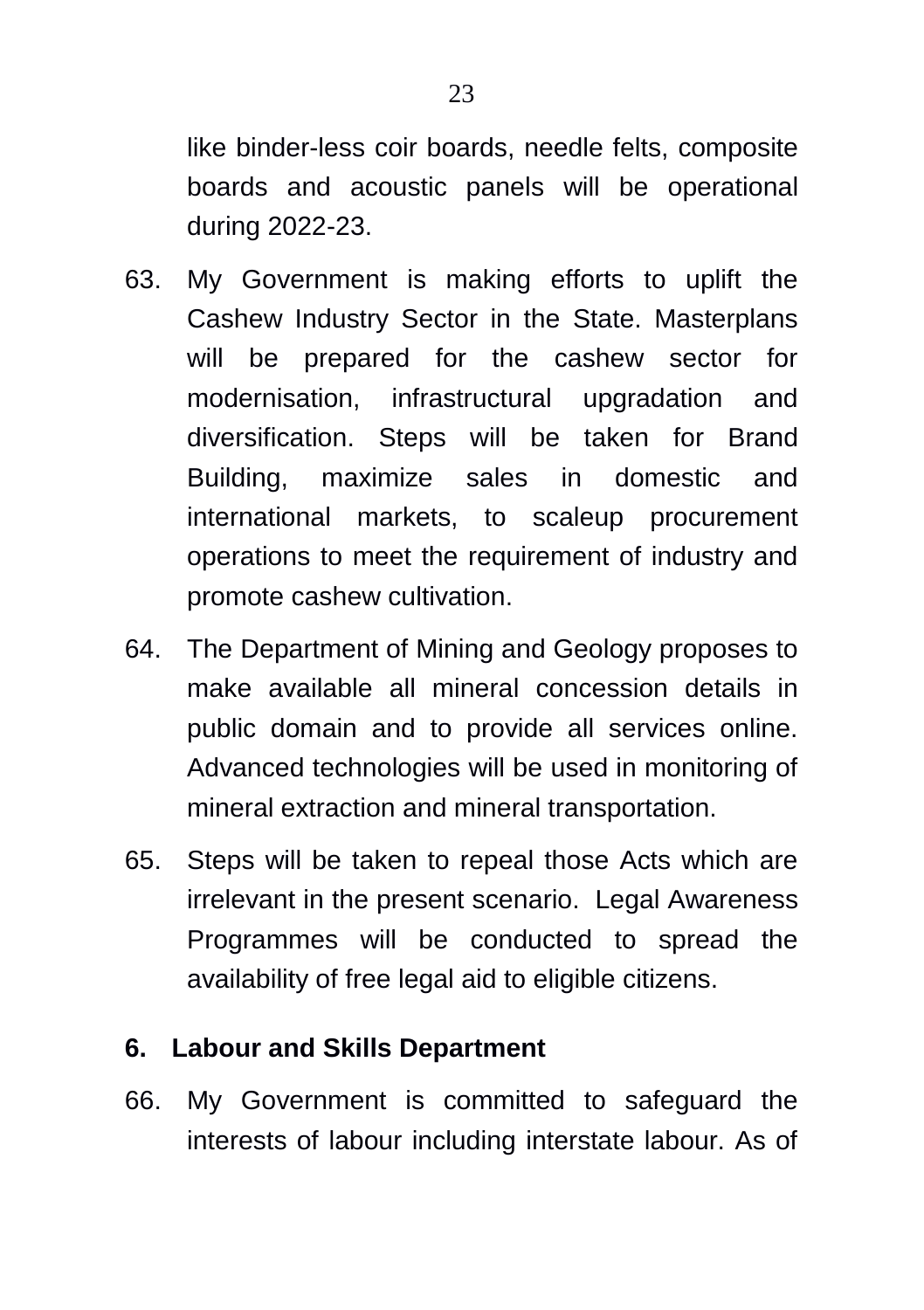December 2021, 30,00,176 members were registered in the E-shram portal developed by the Ministry of Labour and Employment for the national database of unorganised workers and labours.

- 67. During the second phase of Covid-19, Government allotted  $\bar{\tau}$  213.32 crores to registered members of various Welfare Fund Boards, Plantation labour and Closed plantation labour.
- 68. 5,09,865 interstate migrant workers have been registered as on date in the Health Insurance Scheme for ISM Workers (AWAAZ). Government have defined certain standards for residence for migrant workers. Kerala Athidhi App and Guest Workers Friendly Residence in Kerala (AALAY) is a digital app for collecting the details and providing health care & other facilities for the Migrant Workers in Kerala.
- 69. Different Schemes were introduced for the welfare of unorganised sector workers. An amount of  $\overline{5}$  58 crores has been provided for Maternity Allowances to Workers in the Un-organised Sector.
- 70. In the Studio Apartment Project the aim is for providing good quality, decent and safe accommodation in the form of Studio Apartment, for single and married working women in Kerala.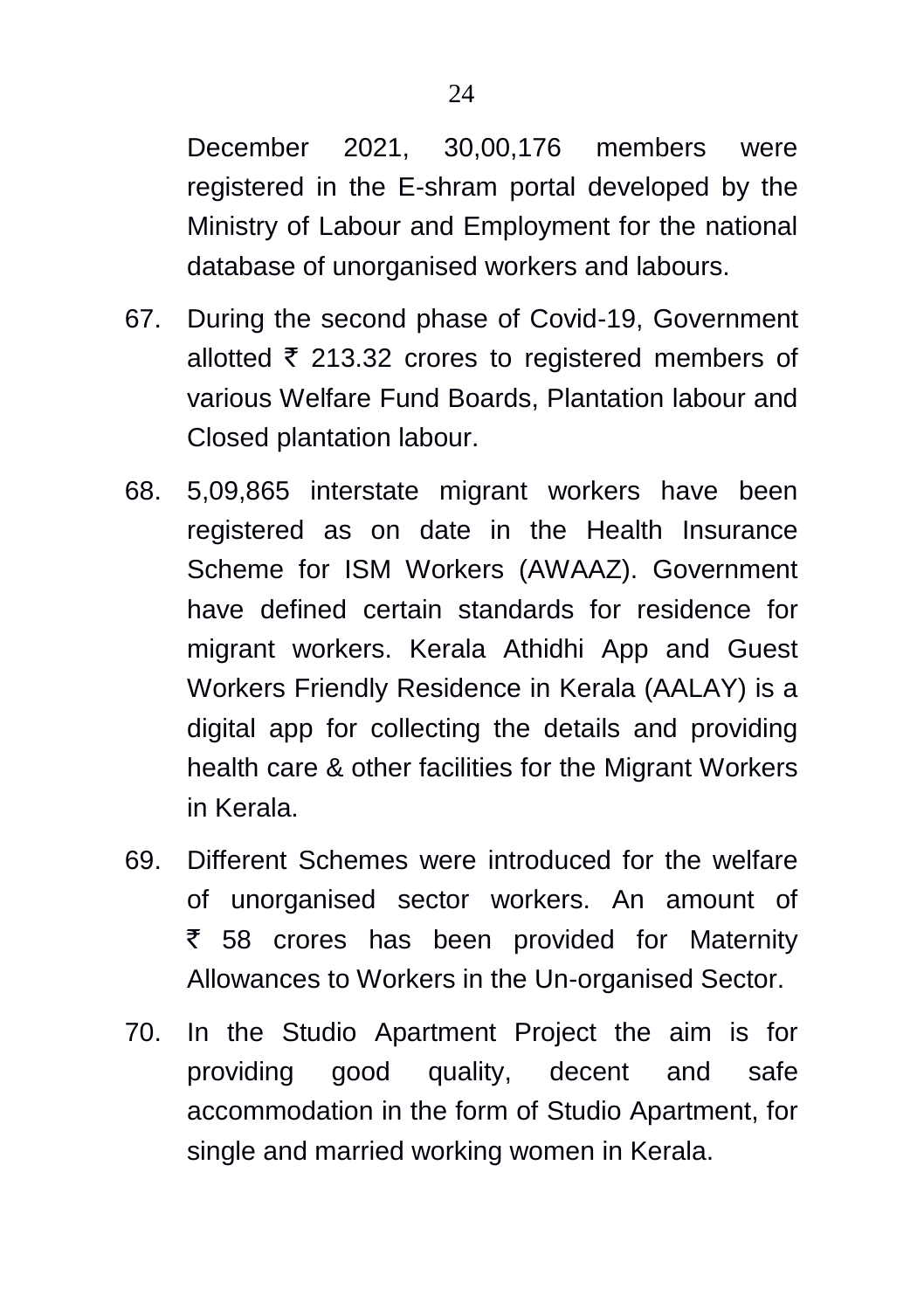- 71. "Samanwaya" is the training initiated by the Department of National Employment Services in 2020-21 Financial Year with the objective of comprehensive promotion of SC/ST candidates. The "Samanwaya" Scheme also envisages for providing employment oriented training to youth belonging to tribal communities and residing at
- 72. Grading System for Shops and Commercial Establishments, Thozhil Sreshta Award for evaluating establishments and Personal Accident Death Assurance Scheme for Employees in Un-organised Sector will be implemented.
- 73. A Virtual Employment Exchange/Online Portal for NRI/NRK is proposed to be started in the Financial Year 2022-23.

## **7. Information Technology**

remote areas.

74. State Data Centre Capacity will be upgraded to address the demand from increased digitisation of governance. Hybrid Cloud and Containerisation Technologies will be implemented at the earliest in SDCs. The Kerala University of Digital Sciences and Technology is planning to set up a Hybrid Data Centre in the campus, which is a dedicated cloud data centre.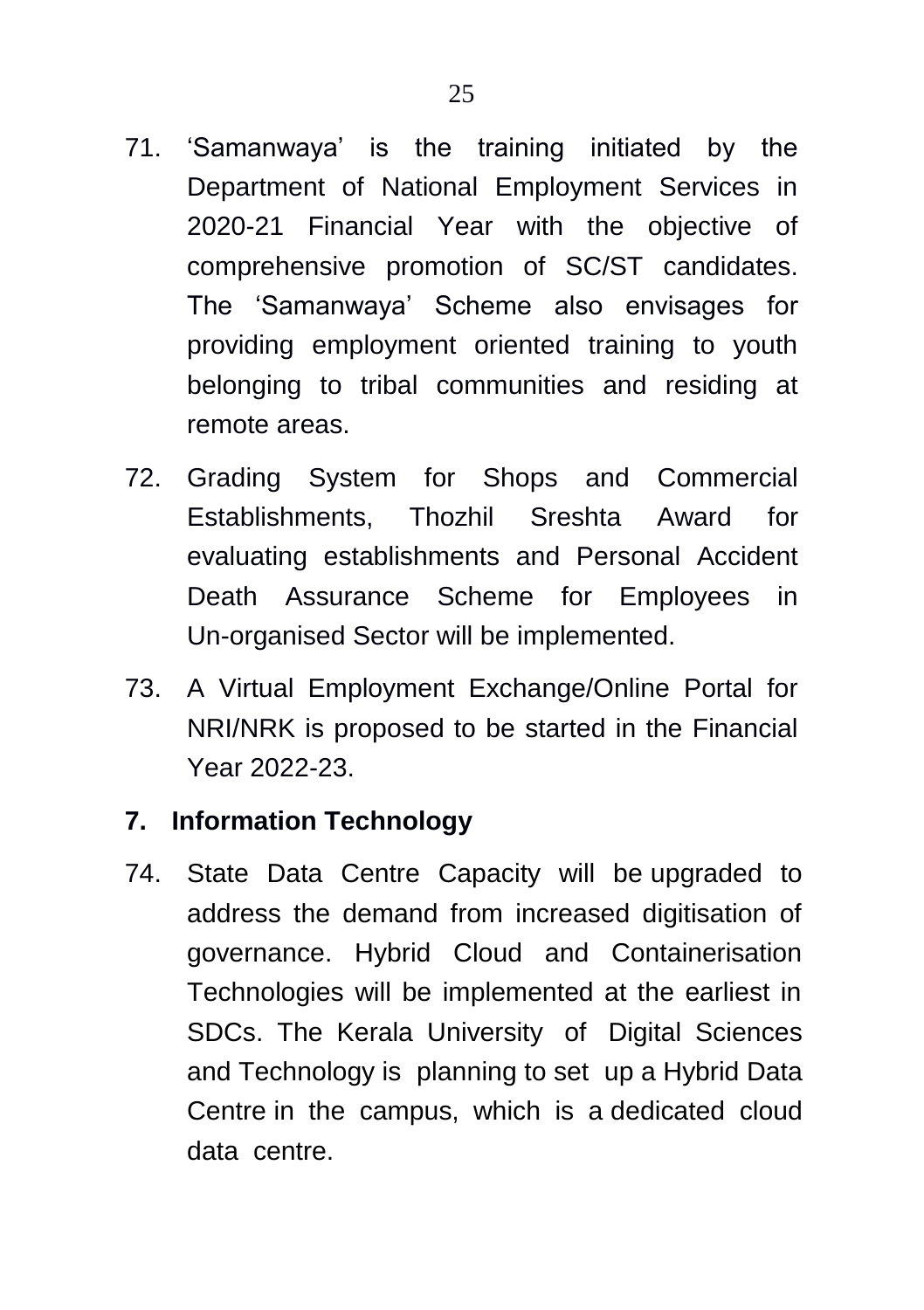- 75. ROW SUGAMA Portal has been implemented successfully in the State in order to ensure smooth online submission of applications for Road Cutting and Utility Shifting.
- 76. Kerala IT Parks (Technopark, lnfopark and Cyberpark) are generating over 1.1 lakhs direct employment through 950 plus companies. Building of additional space to the tune of 7.68 lakhs sq.ft. is being tied up for realisation in the coming year. The construction of the first phase of TCS Aerospace Hub Project at Technocity, Thiruvananthapuram is to commence in the first quarter of 2022 and will get completed by mid-2024.
- 77. KSITIL in consultation with KSITM proposes to implement Predictive Governance in Kerala, by creating a State Family Database and a block chain backbone, that will enable citizens to receive their statutory documents in their digital vault, without them ever having to apply for these documents or ever having to visit a Government office. This will take e-Governance in Kerala to the next level.
- 78. The Digital University will host state-of-the-art facilities for (1) sensor manufacturing (2) intelligent sensor system hardware and Artificial Intelligence software development and (3) comprehensive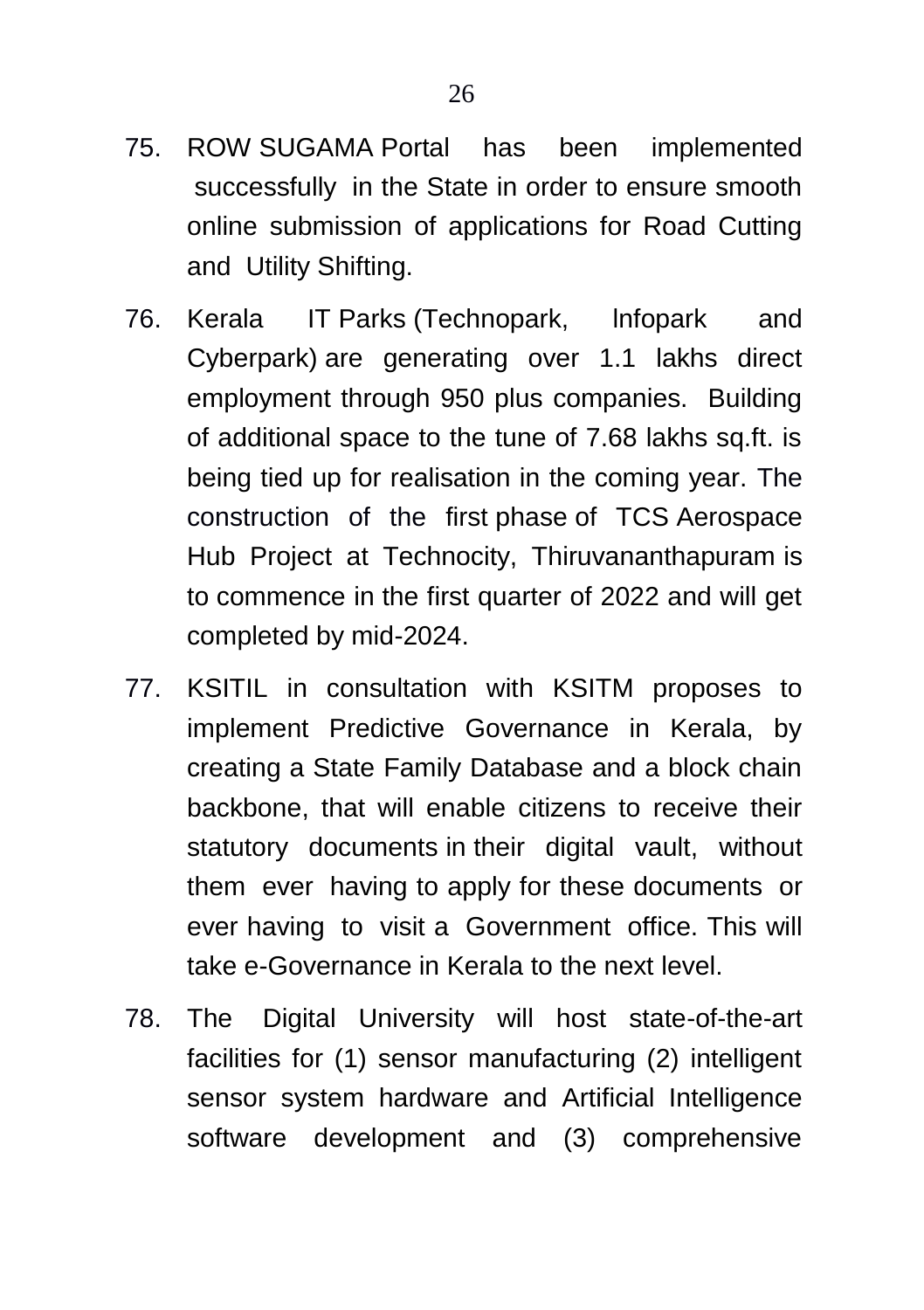compliance testing to provide business and mentorship support to Start-up companies.

- 79. Digital University plans to set up a centre of excellence in the area of Artificial Intelligence (AI) to establish national/international collaborations (industry/academia) for building capacity in Responsible AI Technologies, applications and policy frameworks.
- 80. Phase-1 of the KFON Project which was approved for an estimated cost of  $\bar{\tau}$  1,548.08 crores is ready for roll out.

### **8. TOURISM**

- 81. The adverse impact of the Covid-19 pandemic resulted in the highest negative growth ever recorded in the history of Kerala Tourism. Tourism needs to bounce back strongly with innovative strategies. As a result of the joint effort of Tourism Department and the stakeholders of the industry, the domestic tourism sector showed signs of fast recovery from April 2021 itself resulting in an altogether growth of about 14% during the first 9 months of 2021 in the domestic tourism sector when compared to 2020.
- 82. The Project "Destination Challenge" has been approved by my Government for developing local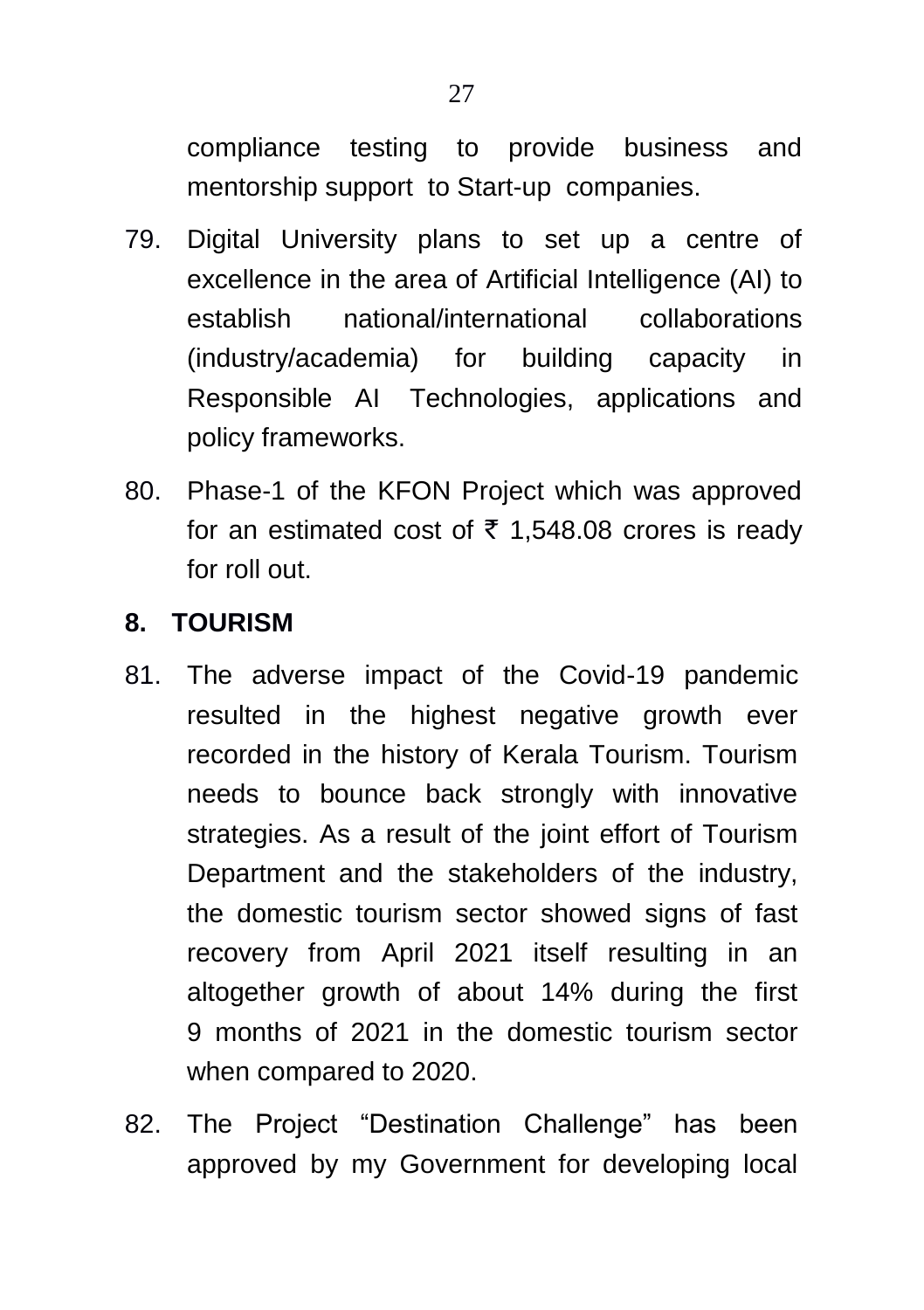areas with potential as tourism destinations in collaboration with Local Self Governments. Responsible tourism will be given support for its new initiatives.

- 83. To support the employees and employers of Tourism Industry, my Government has sanctioned a Revolving Fund. The Chief Minister"s Covid Relief Supporting Scheme for Tourism entrepreneurs will also be continued during 2022-23.
- 84. Caravan tourism which includes modified vehicles as well as parks for safe camping of tourists to enjoy a specific destination, will be implemented shortly.

# **III. SOCIAL SECTOR**

## **9. Backward Classes Development Department**

85. Important Programmes proposed include Subsidy for loans through 'Awakening' (Unarv), Rehabilitation/Support of Street Vendors and Retailers, AyyaVaikunda Traditional Employment Innovation Centre' and the 'Renaissance Scholarship for Girls' (Navodhana Scholarship). The Navodhana Scholarship Scheme can be implemented for OBC Girls, who are studying in medical/medical allied courses who have lost a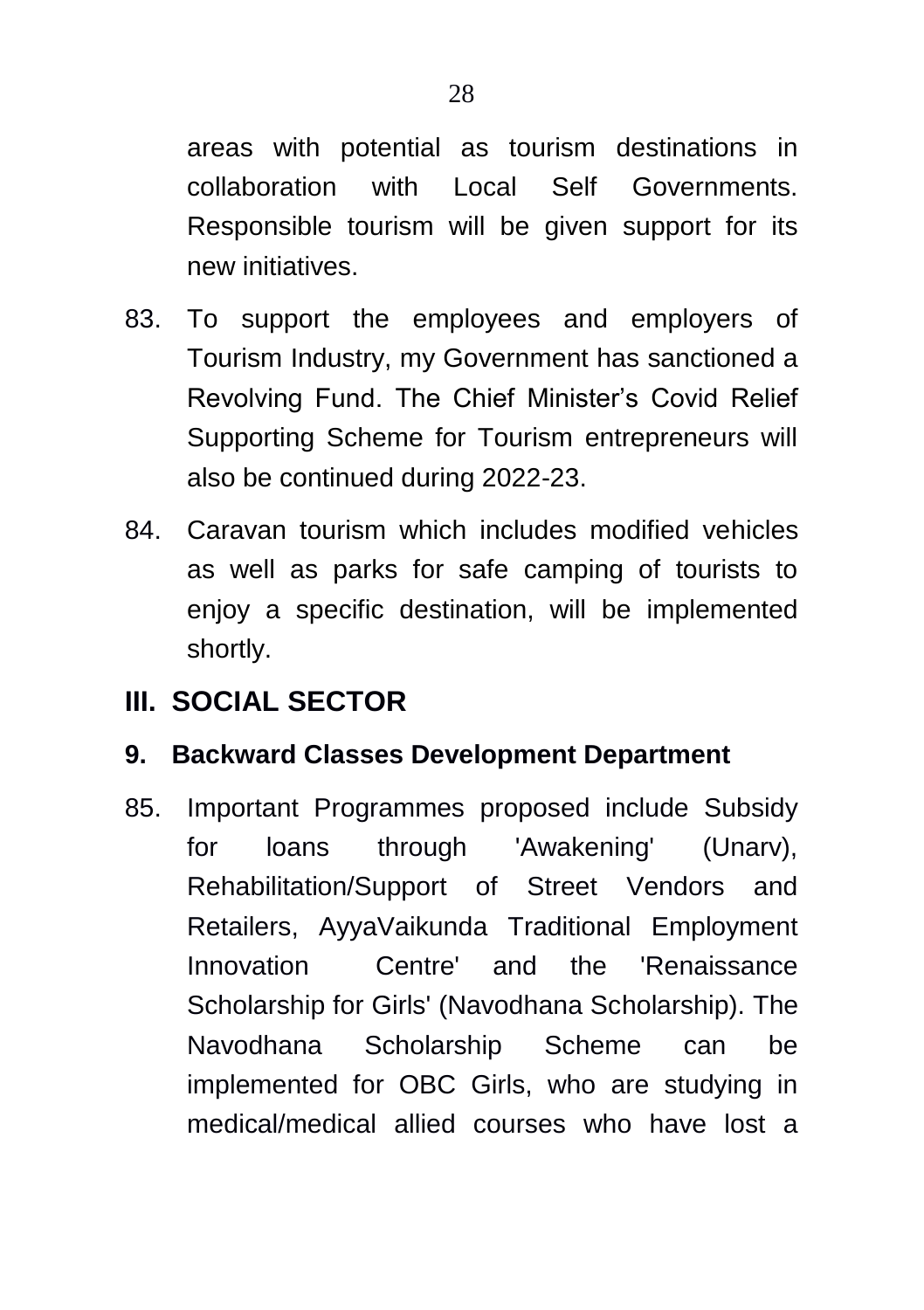parent or both and the annual family income does not exceed  $\bar{z}$  2.5 lakhs.

## **10. Scheduled Caste Development**

- 86. Under LIFE Mission, in the second phase, 9962 new houses were completed out of 11,854 targeted houses and in 3rd phase, 1957 new houses were completed out of 7341 targeted beneficiaries. It is proposed to complete the incomplete houses of 6000 in 2022.
- 87. Construction of 5000 new study rooms and completion of 7000 spill over study rooms are proposed in 2022-23.
- 88. The Department provides assistance of  $\bar{\tau}$  1,00,000 as foreign employment subsidy to those who are seeking employment abroad. In the current year, Foreign Employment Subsidy was given to 445 beneficiaries.
- 89. A comprehensive survey for the educational, economical, and social development of SC people in the State and updating of database is ongoing. The Digital Survey will be completed in 2022-2023.
- 90. Employment Guaranteed Skill Training Programme has been proposed in 2022-23 with an objective to provide training to 3000 beneficiaries. The facility,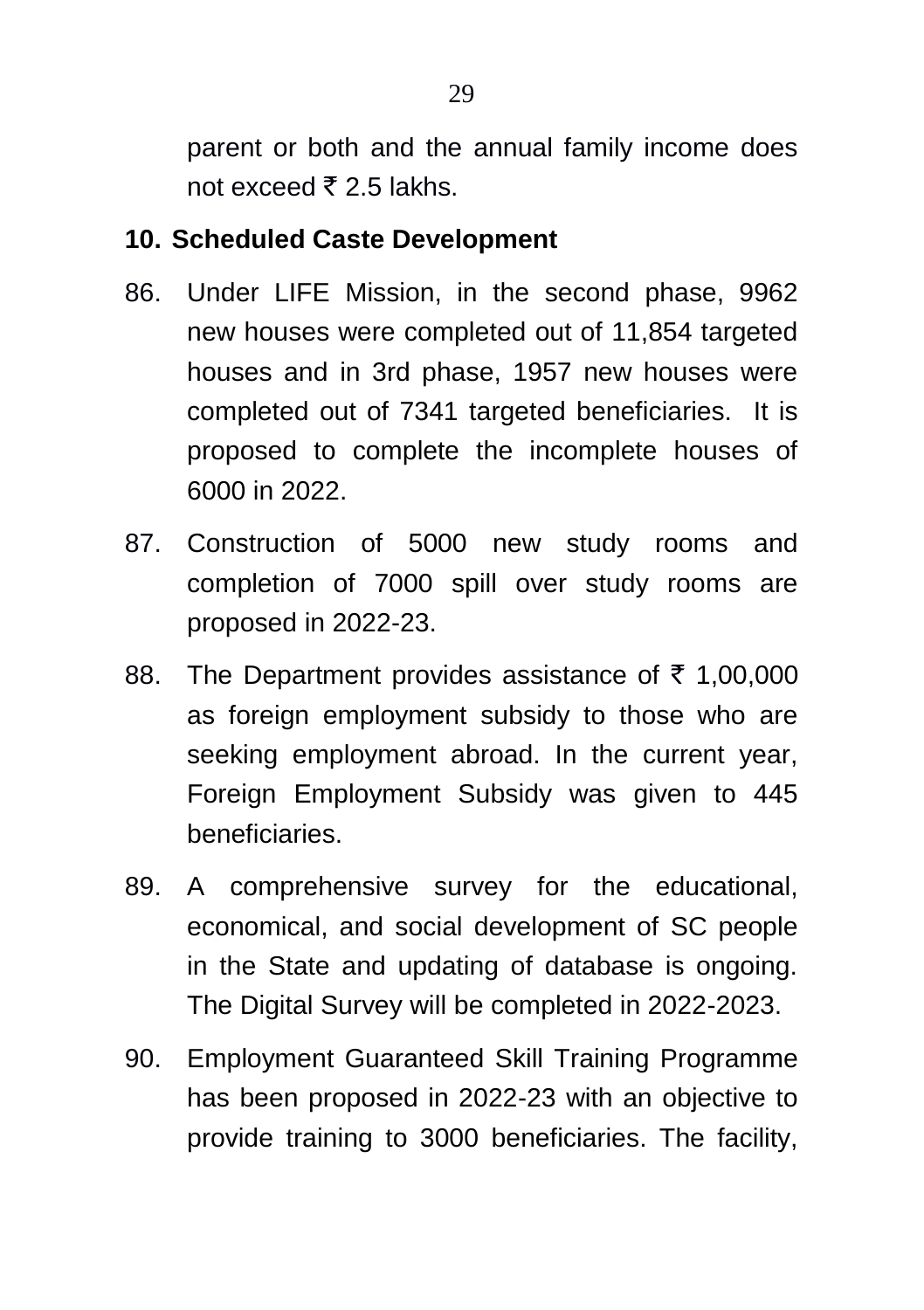"Startup Dreams", is located at Mannanthala Ambedkar Bhavan, Thiruvananthapuram. It will provide assistance to SC youth by incubating their innovative ideas and technology products, supporting them through facilities and capacitybuilding programmes and helping them grow into scalable businesses.

- 91. Empowerment Societies and Talent Centres are new Schemes proposed in 2022-23 to provide financial assistance to the young entrepreneurs belonging to the Scheduled Castes/Scheduled Tribes to start new ventures.
- 92. The WINGS Project is designed to give financial assistance to SC/ST students who have been selected for the training of Commercial Pilot License in Rajiv Gandhi Academy for Aviation Technology, Thiruvananthapuram.

### **11. Scheduled Tribes Development**

93. My Government intends to frame a development package for Edamalakudi, the only completely Tribal Grama Panchayat of the State. The package includes provision of basic necessities such as housing, drinking water, electricity, road, digital connectivity, education and health facilities at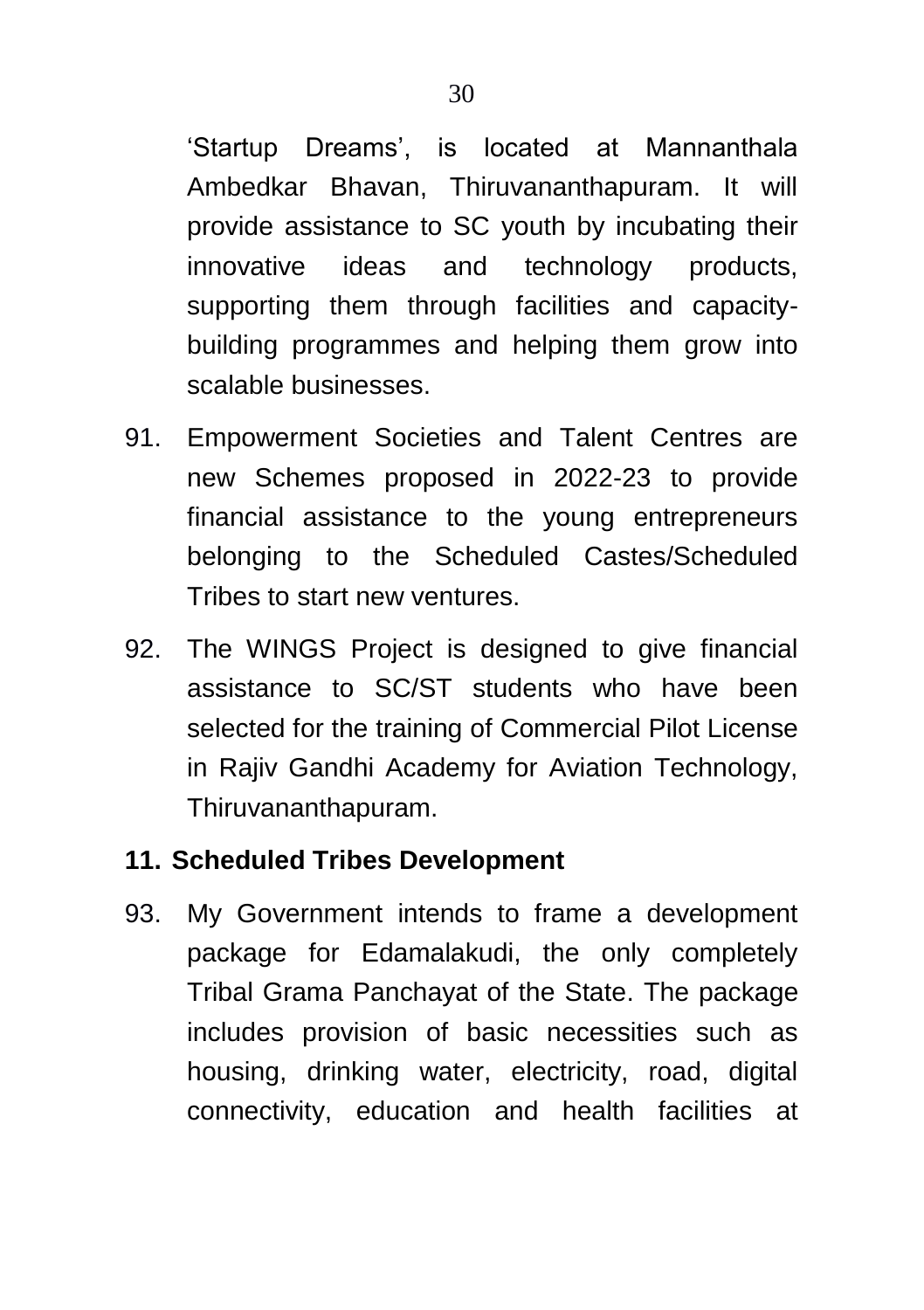Edamalakudi. During the year 2022-23, focus shall be given to development of basic infrastructure.

- 94. In order to address undernourishment among tribals, Nutrition Rehabilitation Centres in tribal areas is envisaged. Each NRC includes doctor, health promoter, members of Mobile Medical units.
- 95. My Government intends to promote Farm tourism in Attapady, Wayanad and Idukki Tribal areas which have rich potential. In order to improve popularity and accessibility of tribal products, a permanent online Platform will be setup for showcasing traditional tribal products. The solution will be managed by SC/ST Federation.
- 96. Micro plans shall be prepared in each settlement on the basis of identified gaps and requirements.

### **12. Minority Welfare Department**

97. Kerala has always been a pioneer in ensuring the welfare of the minorities and in safeguarding their rights. In light of the judgment of the Honourable High Court of Kerala, my Government appointed a Commission to bring out a comprehensive report on the issues faced by Christian minorities. The study is under progress. Meanwhile in compliance with the judgment, my Government issued orders sanctioning merit-cum-means scholarships to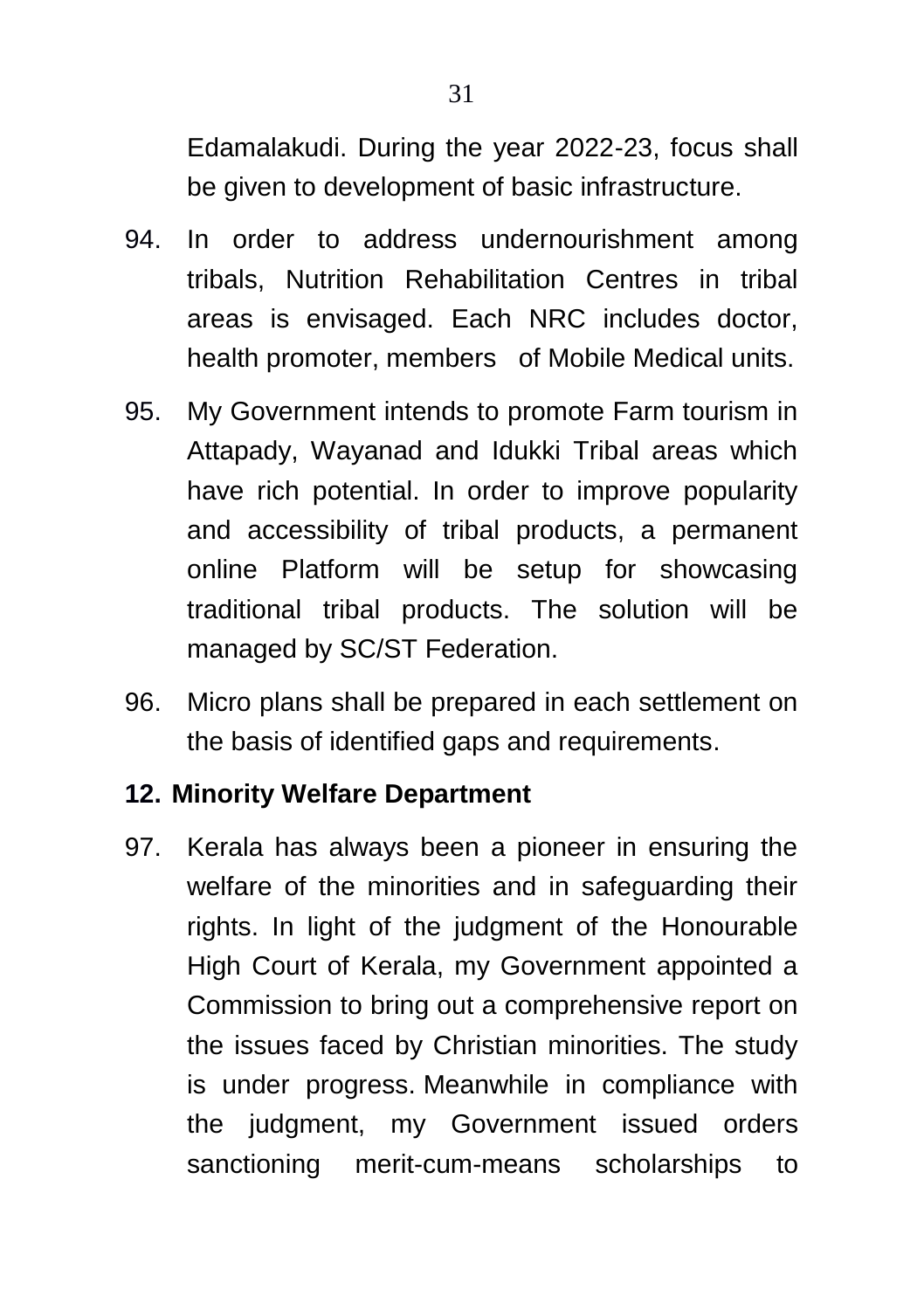students belonging to notified minority communities, in accordance with the representation of the minority communities in the 2011 Census. While effecting this policy change, my Government took care to ensure that there was no reduction either in the number of existing beneficiaries or the scholarship amount.

## **13. Social Justice Department.**

- 98. Kerala has the country"s highest proportion of senior citizens and therefore interventions targeting their wellbeing and care are priority to my Government. The "Vayoraksha" Scheme was initiated to provide emergency medical care, rehabilitation, caregiver support and legal assistance to senior citizens who are abandoned by the family. "Vayoposhanam" is a nutrition supplementation Scheme to improve the health condition of senior citizens in the aftermath of Covid. Caregiver training programmes with technical tie up with NISH, CUSAT, Kerala Health University etc. are being envisaged.
- 99. My Government initiated a new Scheme "Varnam" to provide financial assistance to transgender students pursuing distance education. It is also planned to set up facilities for gender reassignment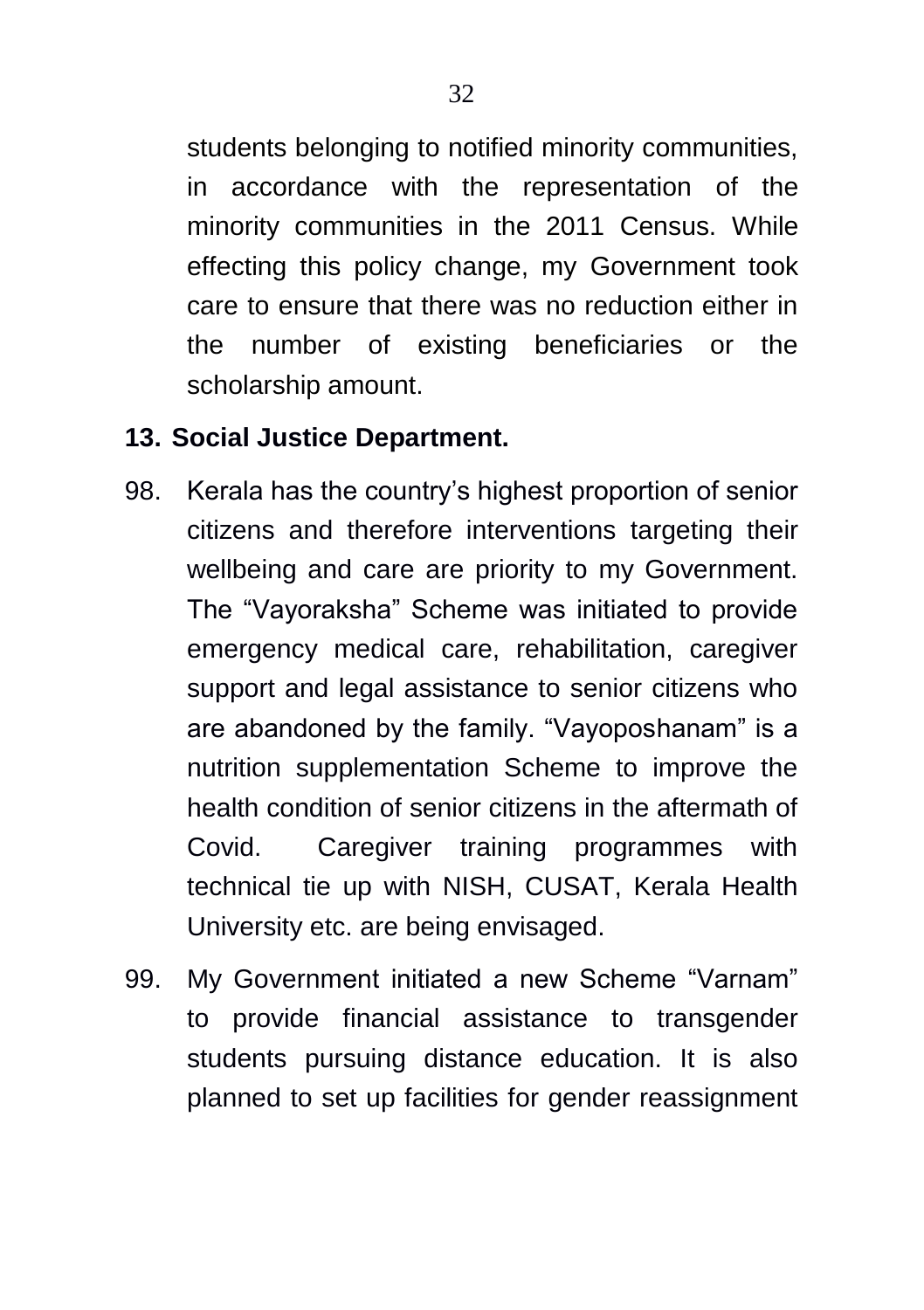surgery and allied therapies as part of ensuring the health and safety of transgender persons.

- 100. A new Project by name "Thanalidam Probation Home" was initiated for the homeless released from jail. My Government intends to formulate and implement a similar Rehabilitation Scheme aimed at social and family rehabilitation of released women.
- 101. Under the Department of Social Justice, it is proposed to set up three "Rehabilitation Villages" of international standard in three regions of the State for the comprehensive rehabilitation of persons with disabilities.
- 102. National Institute of Physical Medicine and Rehabilitation (NIPMR) has taken up Cerebral Palsy Rehabilitation Research Centre, Regional Autism Rehabilitation Research Centre (RARRC) for the rehabilitation of Children with Autism Spectrum Disorders with the assistance of the State Government and the Social Security Mission. To cater to the needs of families, it is proposed to construct a residential care facility.

## **14. Sainik Welfare**

103. Initial works for the construction of War Memorial at Thiruvananthapruam has begun. Around 4000 Ex-servicemen are deployed in various Central and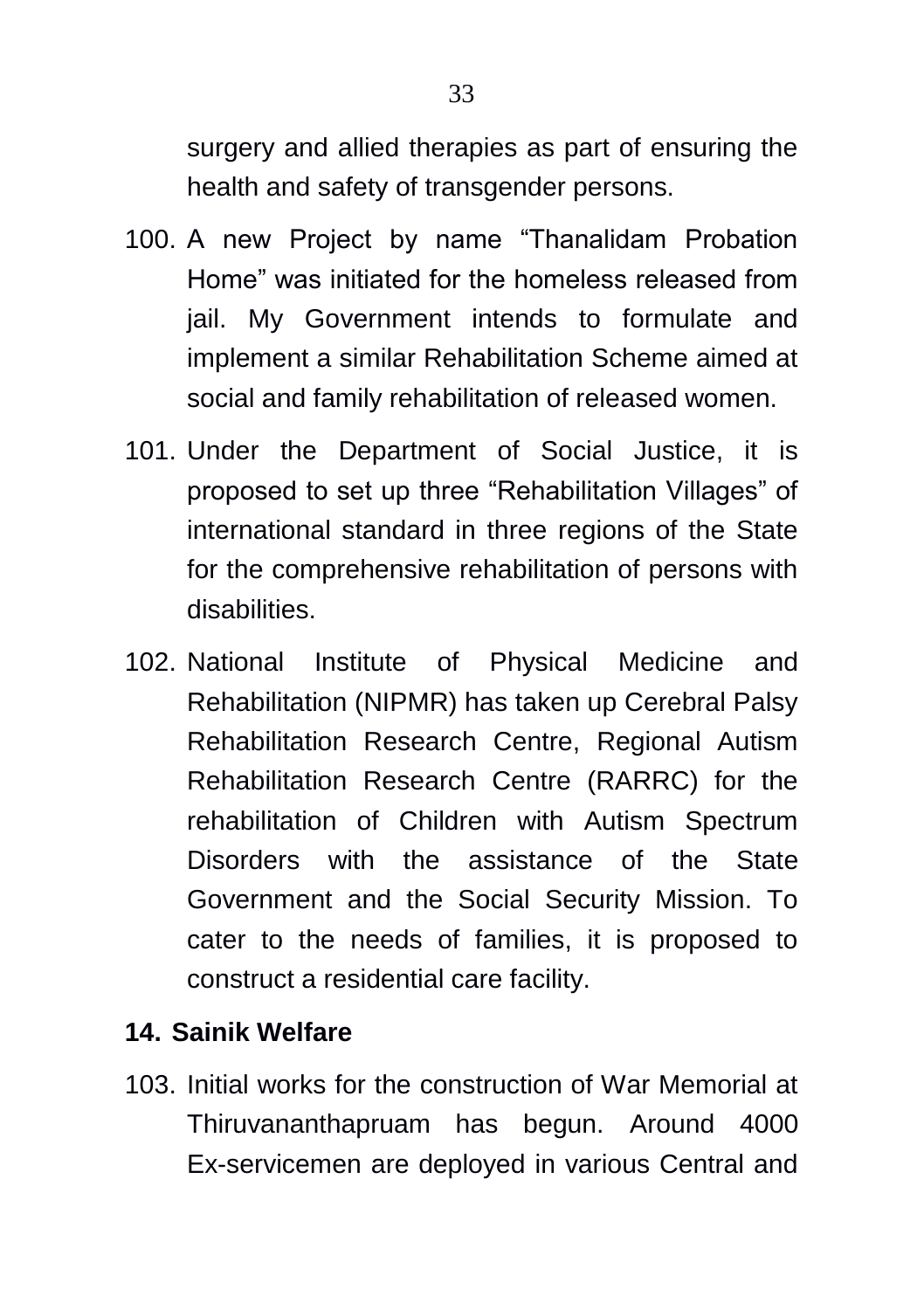State Government Departments through Kerala State Ex-Servicemen Development and Rehabilitation Corporation during this year.

### **15. Health and Family Welfare**

- 104. As the country and State reel under the devastation unleashed by the 3<sup>rd</sup> wave due to Omicron, Kerala continues its fight against the pandemic based on scientific rationale and evidence available across the world. In spite of the pandemic, my Government is conscious of the need to focus attention on pandemic control and mitigation along with various measures for the development of the State.
- 105. My Government is committed to provide free Covid treatment and also focusing on the emerging issues of "Post Covid Management". For this, 1188 Post Covid Clinics and 186 Pulmonary Rehabilitation units at Community Health Centres are started.
- 106. The Government has taken ambitious initiatives under Nav Kerala Karma Padhathi-2 to eliminate indigenous Malaria, Kala Azar, Filaria, Leprosy and Tuberculosis by 2025. District Cancer Control Programme will be implemented in all 14 Districts. Life style disease peoples' campaign will be initiated in the State along with annual screening of people above 30 years of age.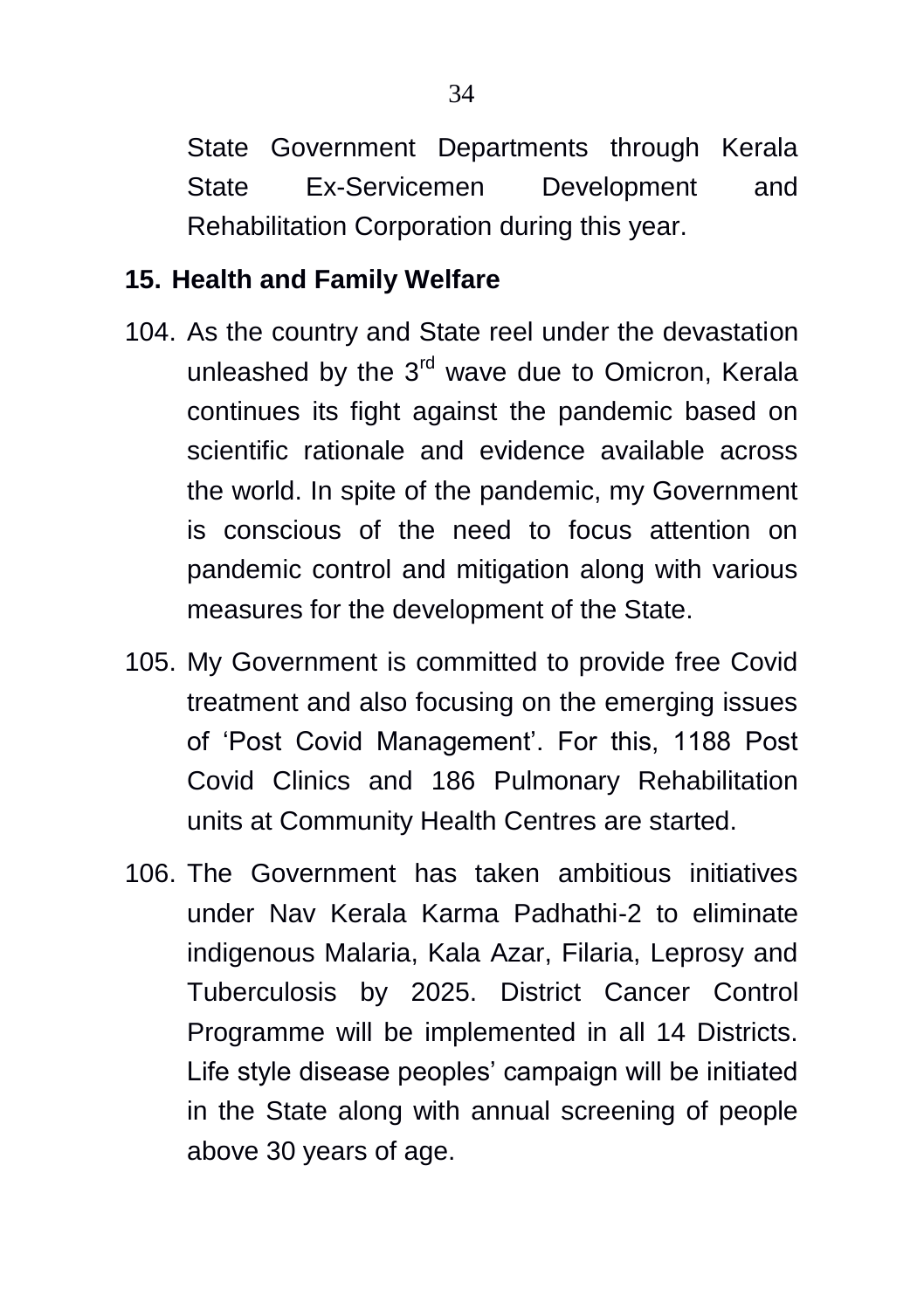107. The Government is taking strides to use cutting edge technology like Artificial Intelligence, machine learning in health sector under the State Digital Health Mission and e-Health Project.

### **16. General Education**

- 108. Despite the devastating impact that COVID has had on contact classes, my Government has been able to keep our students in the path of learning through digital classes followed by Online Classes that enabled the teacher and students to communicate with each other real time. The challenge of access of all students to digital equipment to avail the Online Classes was met through the "Vidya Kiran' Project, which was supported by philanthropic Keralites.
- 109. Government are going ahead with the proposal of preparing new curriculum based on the National Education Policy (NEP), 2020 but bearing in mind areas of disagreement with the NEP, 2020. The curriculum shall include both scientific conscience and technical knowledge, giving due importance to secularism. Awareness activities against superstition and inculcation of scientific temper will be included in the proposed curriculum. Emphasis on protecting constitutional values also be included in the Curriculum.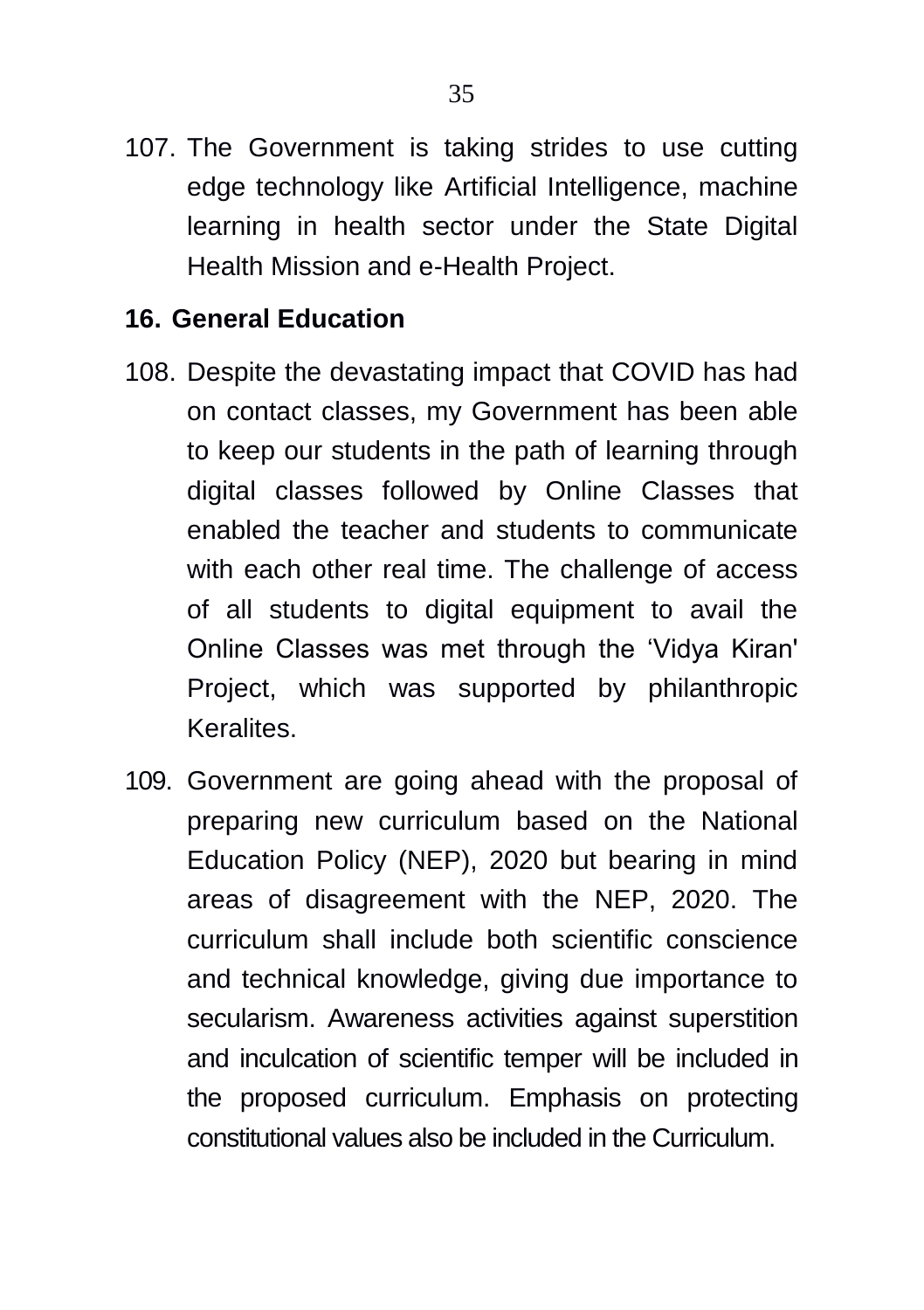# *The important Programmes that the Department proposes to implement in the year 2022-23 are given below:*

- i. The **FOCUS SCHOOL** Project is to bring low performing schools up to the benchmark.
- ii. The **MODEL INCLUSIVE SCHOOL** Programme envisages strengthening selected general schools to function as model centres of inclusive education in specific disabilities. Five specific disabilities viz Autism Spectrum Disorder (ASD), Intellectual Disability (ID), Hearing Impairment (HI), Visual Impairment (VI) and Specific Learning Disorder (SLD) are identified to be addressed in this manner.
- iii. It is seen that health issues have developed in children due to the lack of proper physical exercise in the wake of Covid-19. Therefore a Special Programme, namely, "Fitness for Future" is proposed to be introduced in schools during 2022-23.
- iv. A school at a block level is to be converted into skill development centres on the hub and spoke model to acquire the job skill qualifications envisaged by the NSQF curriculum for Higher Secondary - Vocational students.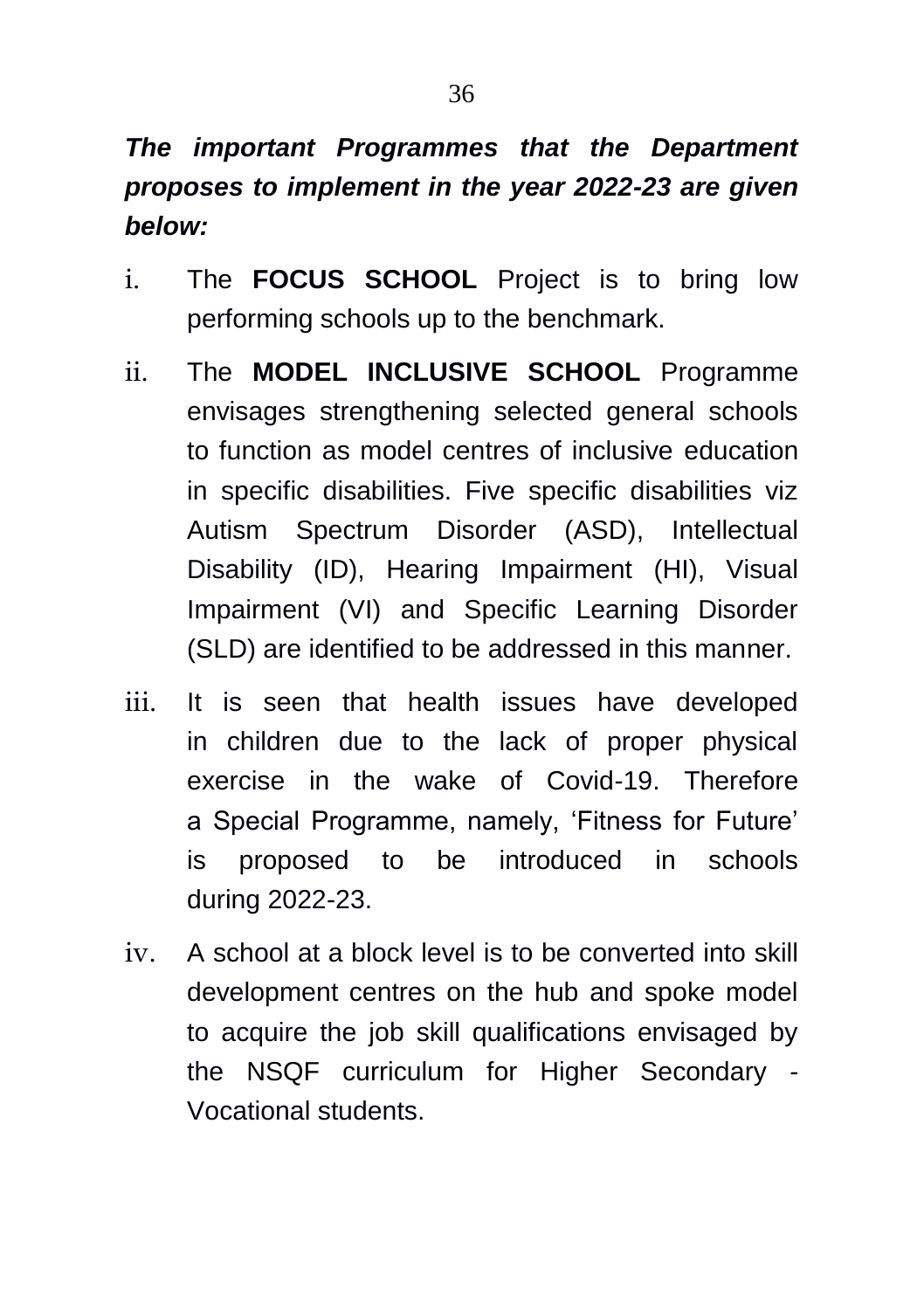## **17. Higher Education**

- 110. My Government aims to transform the standard of higher education so that our educational institutions also find a place in global rankings by implementing a paradigm shift in investment and approach to teaching and research.
- 111. The Government intends to start centres of excellence in various Universities with the aim of imparting world class education and attract talent across the globe.
- 112. A Project for Digitisation of Library Resources and Development of Kerala Academic Library Network (KALNET) is being planned which envisages Digitisation and Preservation of rare collections/ manuscripts of University and other Libraries in the State. The Kerala State Higher Education Council in association with the State Planning Board has initiated a Project of building up database of Keralite- Academic Diaspora around the Globe, which is termed as 'the Brain Gain Project'.
- 113. The Directorate of Collegiate Education has started implementing a Gender Sensitisation Programme called "Samabhavanayude Salkalaasaalakal" in order to end gender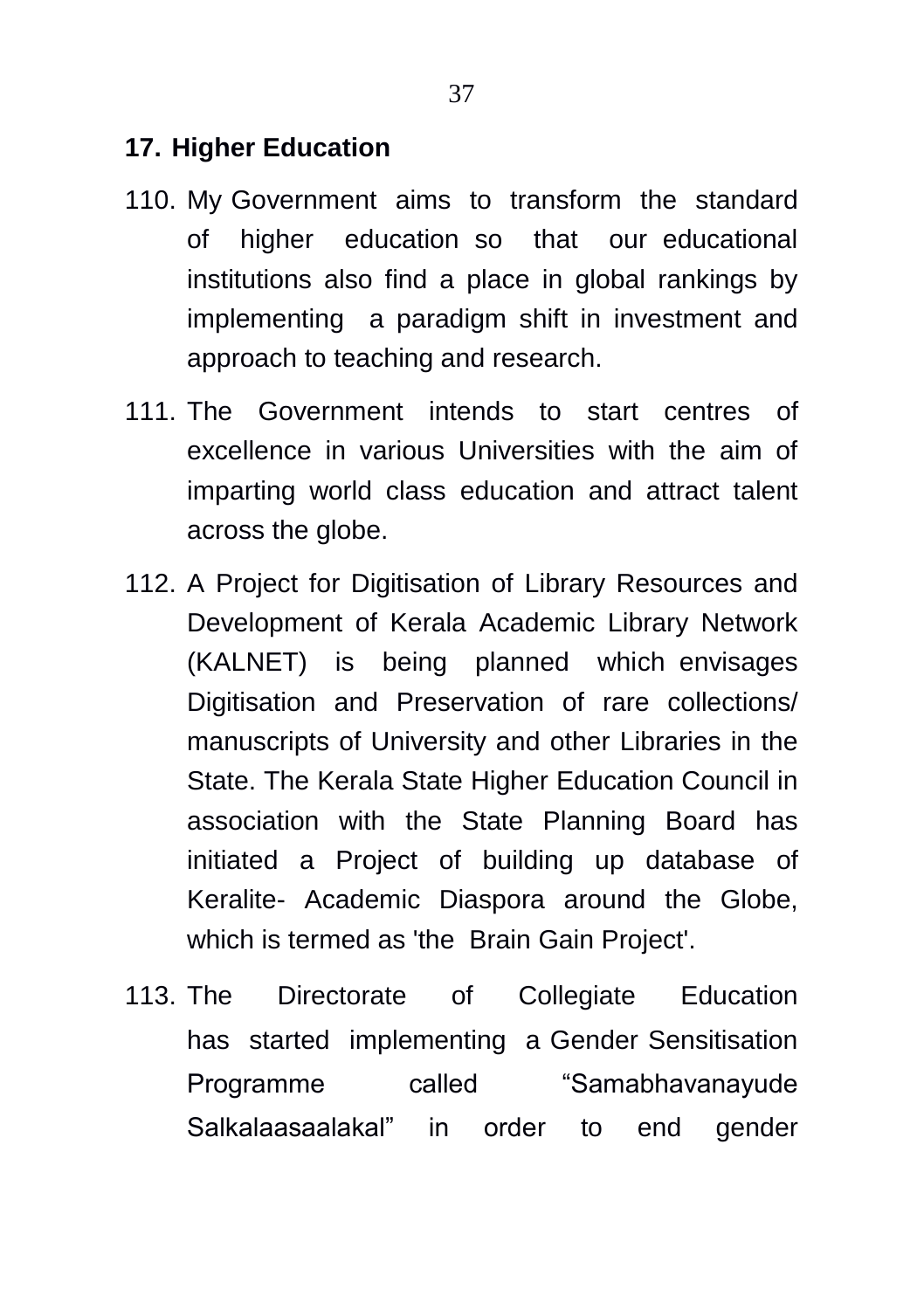discrimination and make our campuses centres of equal opportunity to all. A Programme, namely, 'Scheme for Her Empowerment in Engineering Education (SHE)', is intended to encourage girl students in technical fields.

114. Collegiate Education Department also proposes a new 'Green Campus Project' to reduce the carbon footprint of all institutions and offices by shifting to renewable energy sources.

#### **18. Science and Technology**

115. The Institute for Climate Change Studies in collaboration with IIT Madras has started a "National Aerosol and Bioaerosol at High Altitude Laboratory". The Institute has set up a short term weather simulation system for understanding the weather scenario in advance. The Institute of Advanced Virology has been developed to conduct cutting edge research on diagnosis and management of different viruses and started research on antivirus and strive for achieving excellence in the field, especially in the event of Covid-19 pandemic. My Government also intends to establish an Institute of Diabetic Studies in Kerala.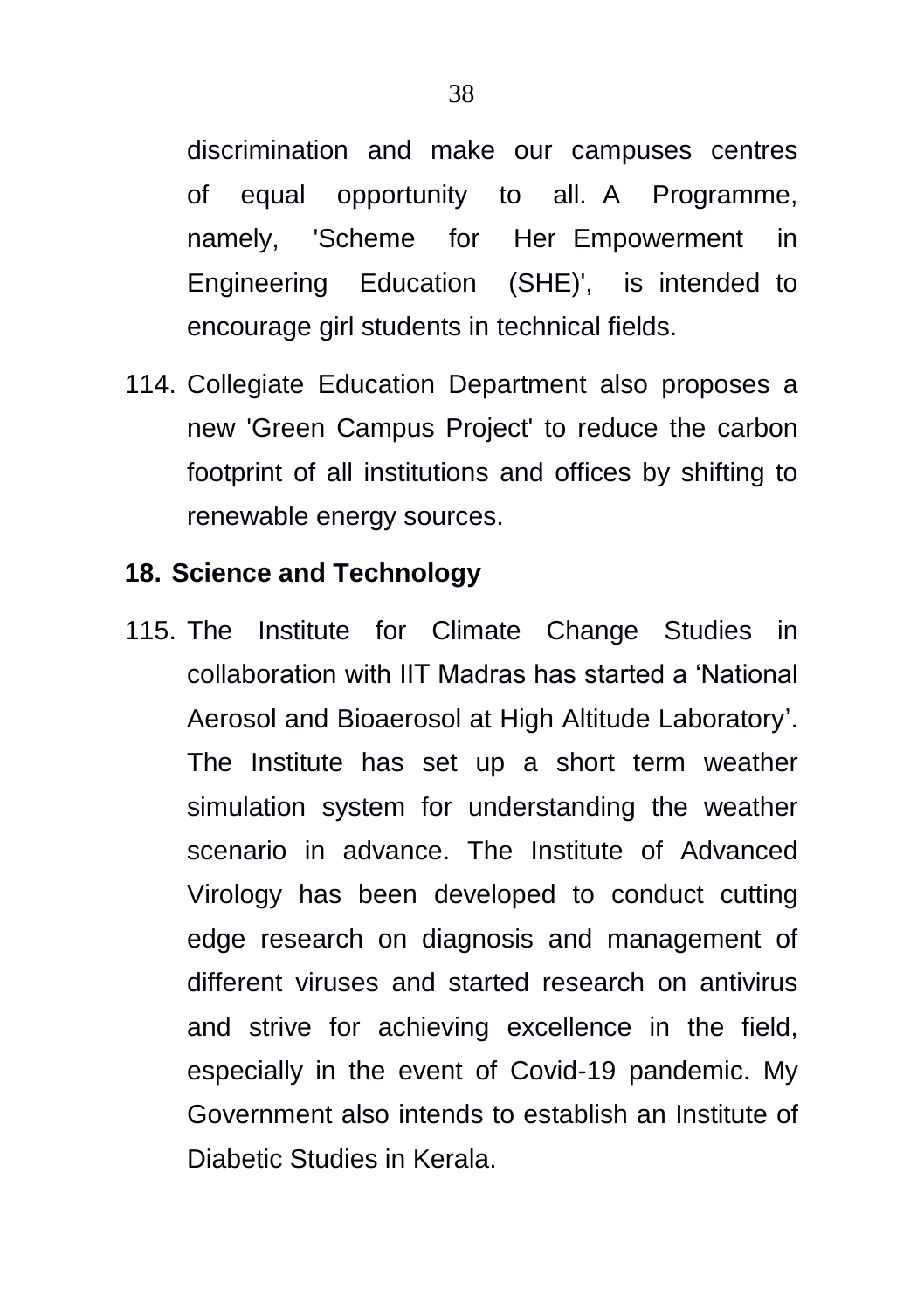# **IV. Local Governance**

#### **19. Local Self Government**

- 116. The Local Self Government Department has been in the vanguard of many of the initiatives of the State – be it COVID management, disaster resilience, climate action, eradication of poverty, employment generation, ease of doing business, digitization of citizen services and many more. I would particularly like to acknowledge the yeomen service rendered by the Local Self Governments and their elected representatives who have been leading from the front in COVID and disaster management.
- 117. My Government has undertaken a phenomenal intervention of identifying the most vulnerable and marginalised people in our midst through a participatory process led by Local Governments, involving over 13.74 lakhs people in all the Wards of the State. 73,555 of the poorest of the poor have been identified, for whom family based customized micro plans will be developed, so that they can be brought out of destitution and distress.
- 118. A new paradigm of local economic development which converges institutional credit, promotes new local enterprises, start ups and service opportunities like service aggregators, develops cyber workspaces, and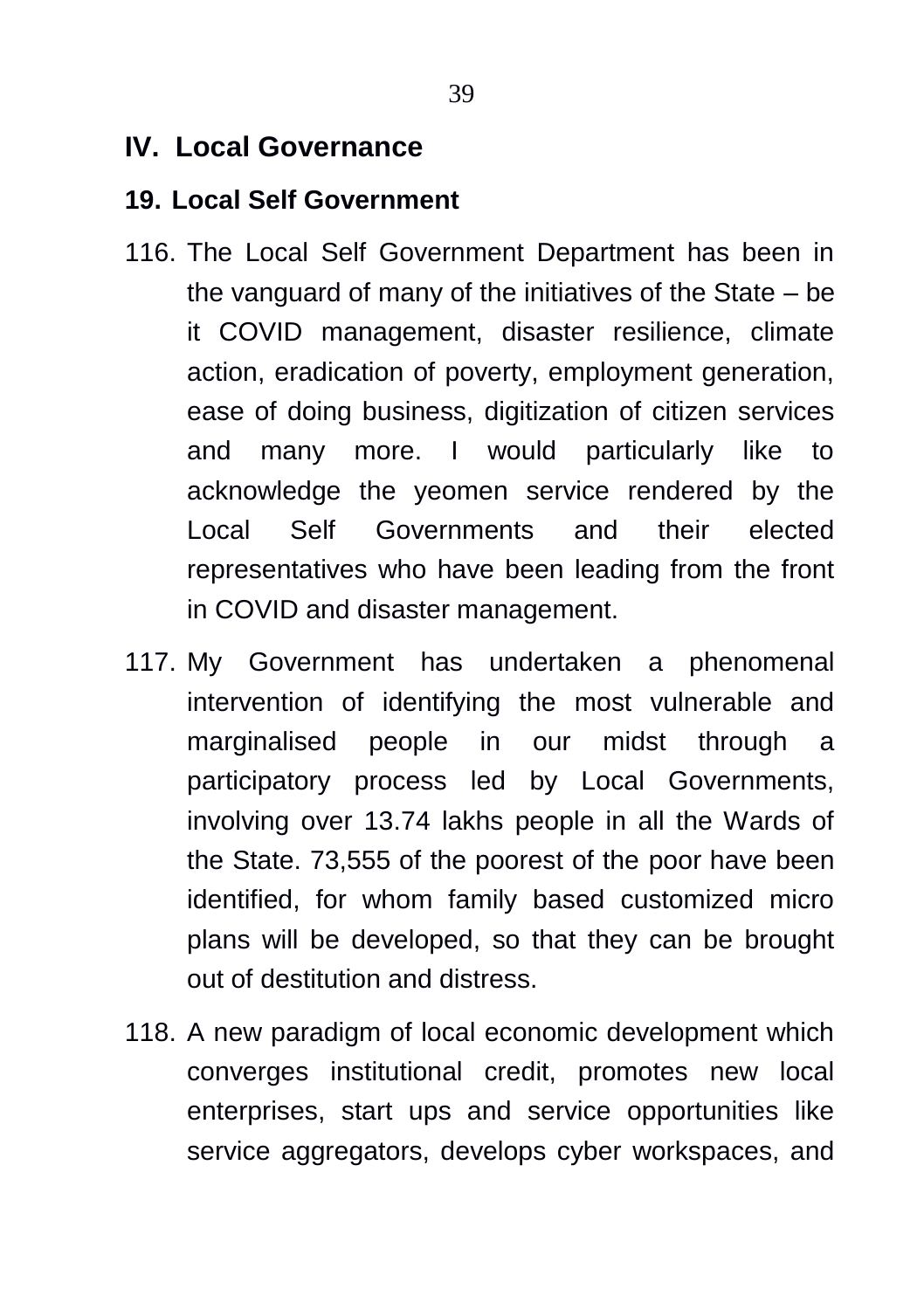supports skilling for employment, has been developed. In collaboration with the Industries and Co-operation Department, and foregrounding the Kudumbashree new gen entrepreneurial ventures, the "One Local Self Government One Product (OLOP)' will be implemented.

- 119. The 'Intelligent Building Plan Management Software' has been successfully implemented for building plan applications of low-risk buildings in all the urban local bodies. The Integrated Local Government Management System (ILGMS) will be scaled up to all Grama Panchayats this year.
- 120. Through concerted sanitation activities and scientific management of solid and liquid waste, 400 LSGs are expected to attain ODF-plus status by 2023. The Department also plans to launch an IT-enabled waste management system across the State. At least 20 urban local bodies are expected to attain garbagefree status in 2022.
- 121. This year will see a major influx of resources for waste management by urban local bodies through the Kerala Solid Waste Management Project supported by the World Bank for  $\bar{\tau}$  2500 crores which will address long standing problems like dumpsite remediation, sanitary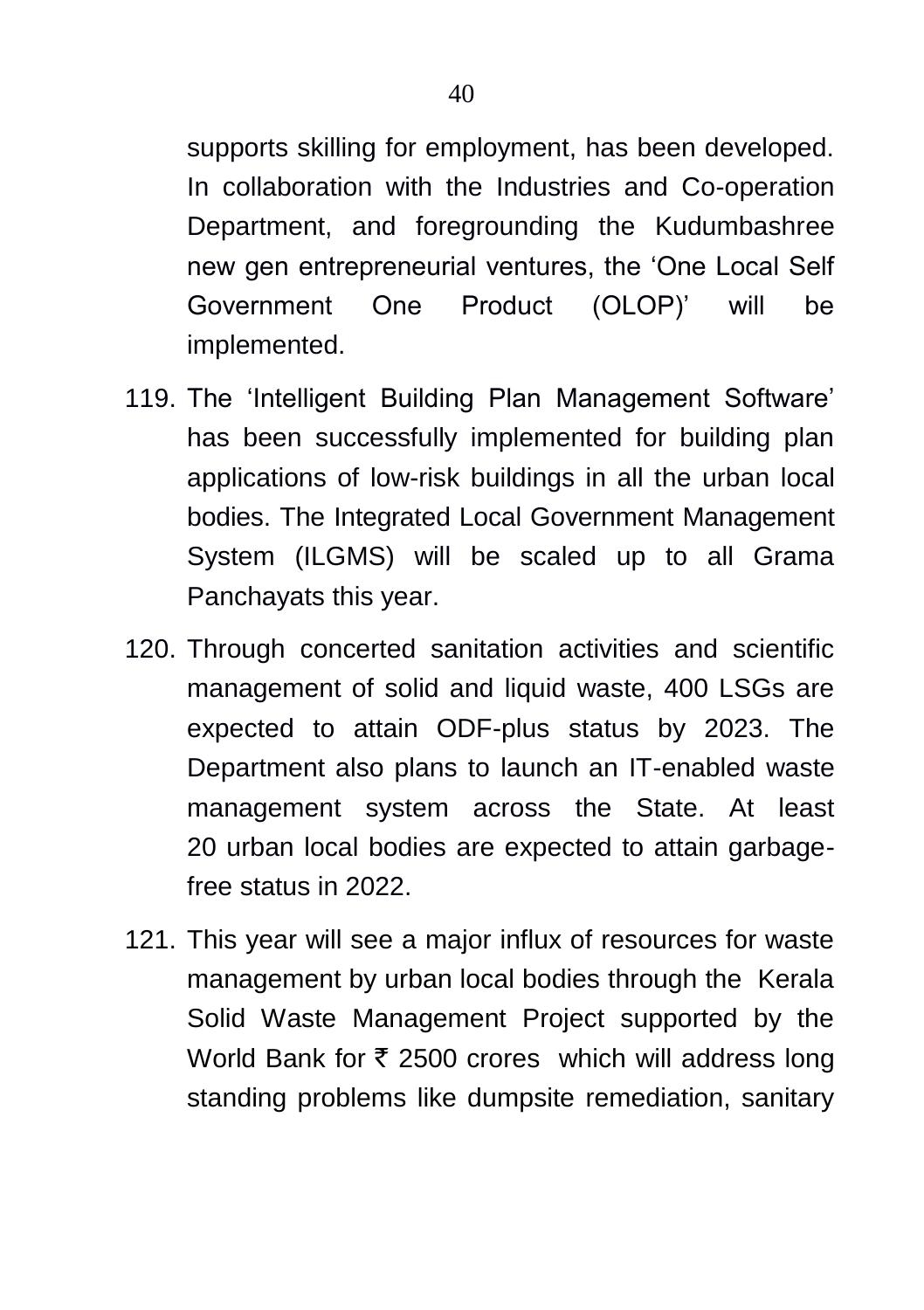landfills, waste processing of electronic waste, glass waste and construction and demolition waste.

- 122. A State wide communityled clean aquifer campaign for the mapping and protection of all major water bodies of the State – "Thelineer ozhukum nava keralam" - will be undertaken. My Government will also be comingout with a clear articulation of policy for Liquid waste management in the State.
- 123. Under LIFE, the flagship umbrella Programme for housing, as on 31<sup>st</sup> December 2021, construction of 2,78,812 houses has been completed. My Government has fixed an ambitious target of one lakh houses and 30 housing complexes using pre-fab technology, for the next Financial Year. A new intervention – "manassodithirimannu" – will be taken up to canvas providing land to the landless by philanthropic persons and institutions, to support the cause of a home for all.
- 124. I am happy to note that Kudumbashree has launched a new insurance scheme - "Jeevan Deepam" - for its NHG members, in which 4.25 lakhs members have already enrolled. As part of "Hunger free Kerala" Scheme, Kudumbashree has already established 1172 "Janakeeya" Hotels across the State. The 19550 newly created auxiliary groups of Kudumbashree will enable young women to access Kudumbashree as a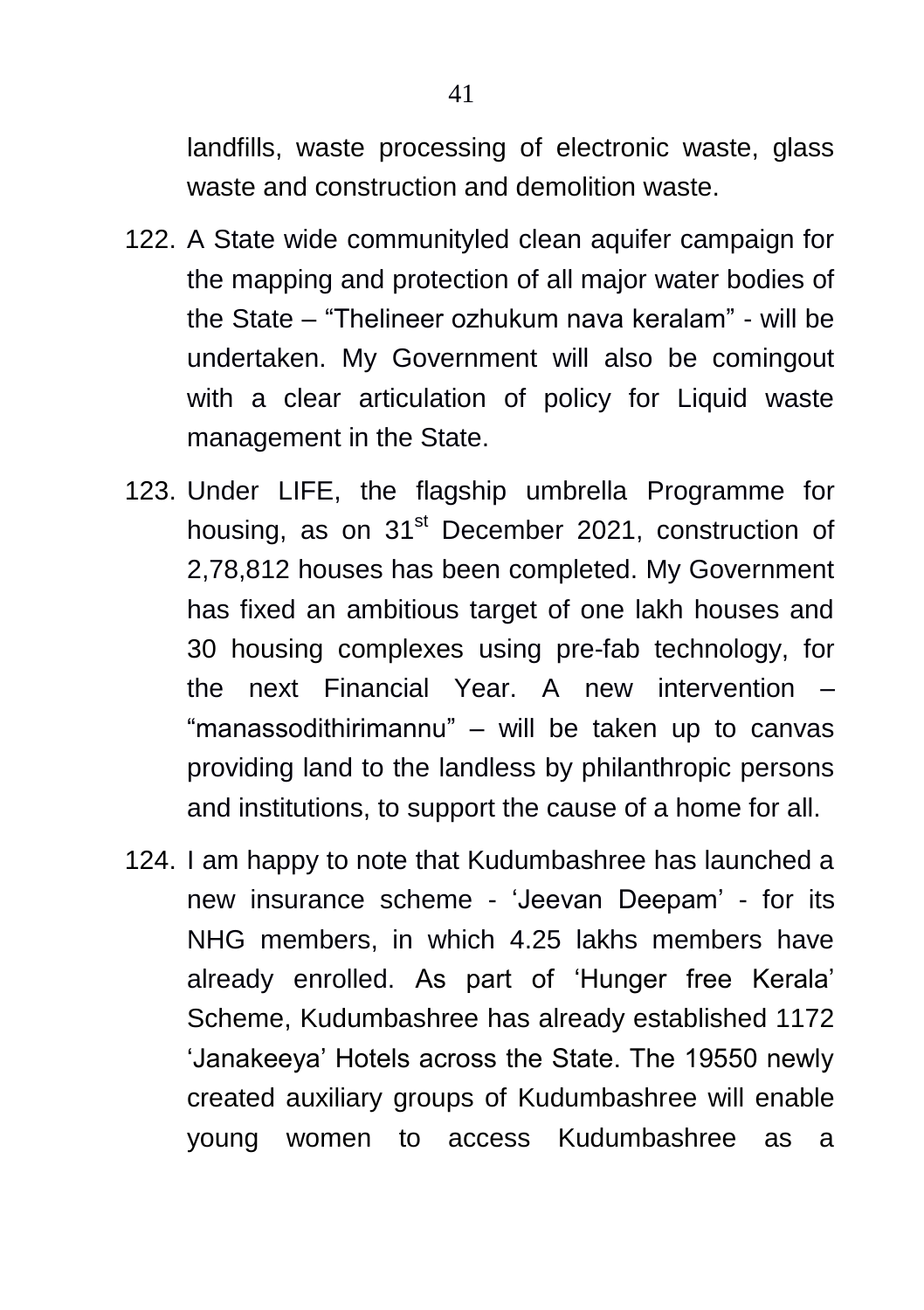discussion platform for social issues and as an avenue for new livelihood opportunities. Livelihood opportunities have been created for more than one lakh beneficiaries under the Rebuild Kerala Initiative.

- 125. In 2022-23, my Government intends to generate 1050 lakhs person days of wage employment in Kerala and to support at least 16 lakhs households through the MGNREGS and Ayyankali Urban Employment Guarantee Schemes. The Kerala Employment Guarantee Workers" Welfare Fund Act, 2021 has been enacted to create a welfare fund for wage earners under these Schemes.
- 126. Restoring play spaces to children who have been holed up on account of COVID is a priority to my Government, which is working to develop at least one playground in every Panchayat and ULB as a collaborative effort of the Sports Department and LSGD. Local body Sports Councils are all set to be formed in every LSG in the current year.

# **V. FINANCE AND TAXES**

### **20. Taxes, Lottery and KSFE**

127. The State GST Department has been proactive in adopting modernization of tax administration in the milieu of change in tax laws and on-going innovations in technology along with reorganization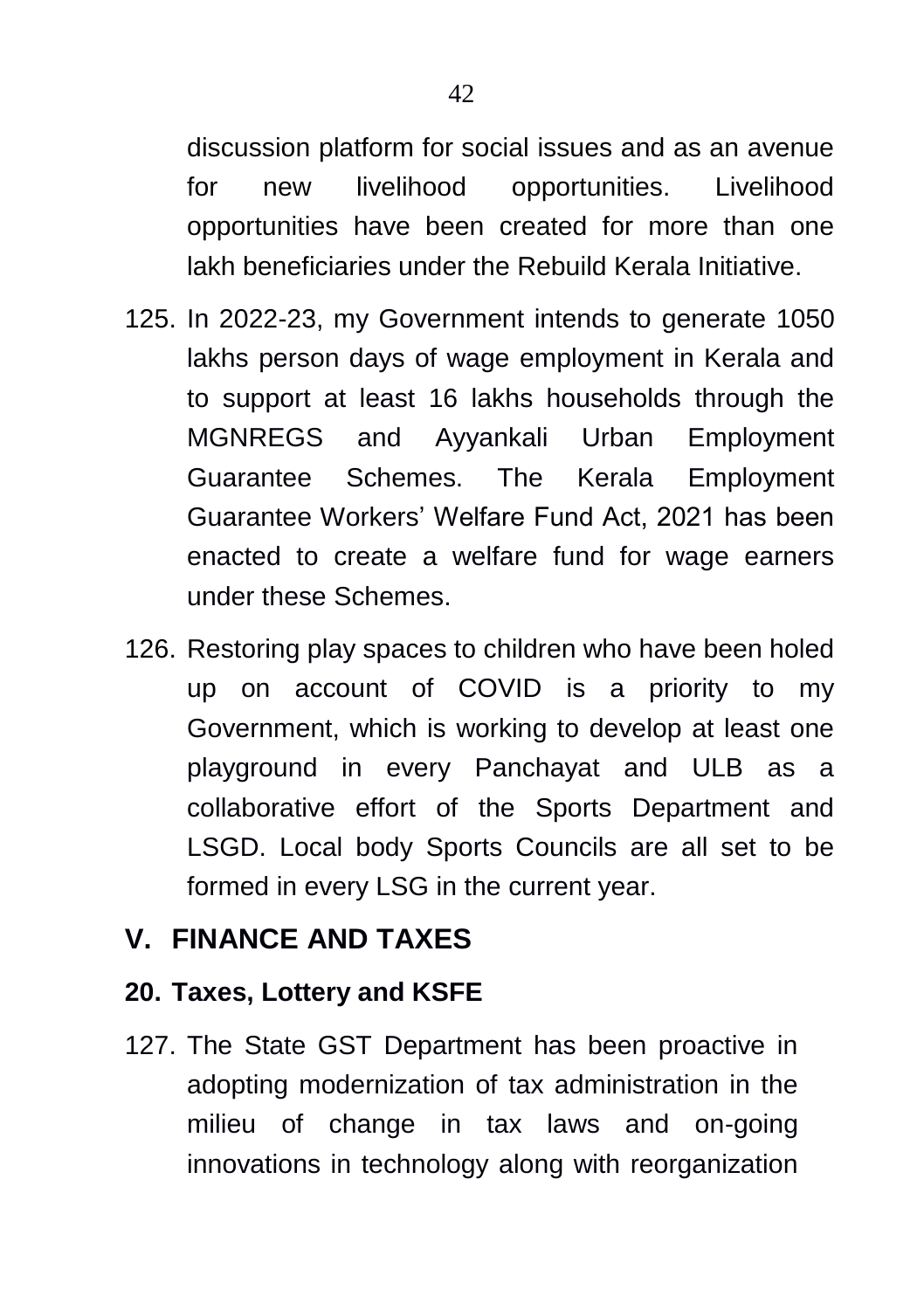of the Department. The improvement has been facilitated by the adoption of information technology solutions like the model 2 GSTN, number plate recognition system, fraud detection tools etc. to meet the operational and strategic needs of the Department ably supported by a virtual IT cadre. The initiative of the Department, viz, the "tax payer profile card" will drive the tax payers, customers, other stakeholders towards an environment of accurate voluntary tax compliance.

- 128. As part of resource mobilisation, prize structure of the lottery tickets has been revised and number of tickets printing enhanced up to One Crore Eight lakhs tickets in twelve series. Despite COVID, the Department was able to collect an amount of  $\bar{\zeta}$  4597.55 crores from sale proceeds and an amount of  $\bar{\tau}$  1287.31 crores as GST up to December 2021. A Portal has been launched for lottery agents facilitating online remittance for sale proceeds and GST.
- 129. The Kerala State Financial Enterprises (KSFE Ltd.) launched various Schemes to help persons who suffered financial dislocation in the wake of pandemic. The KSFE implemented Pravasimithram and Pravasi Sauhrudam Gold Loans with a nominal interest rate of 5 per cent to provide fund to NRKs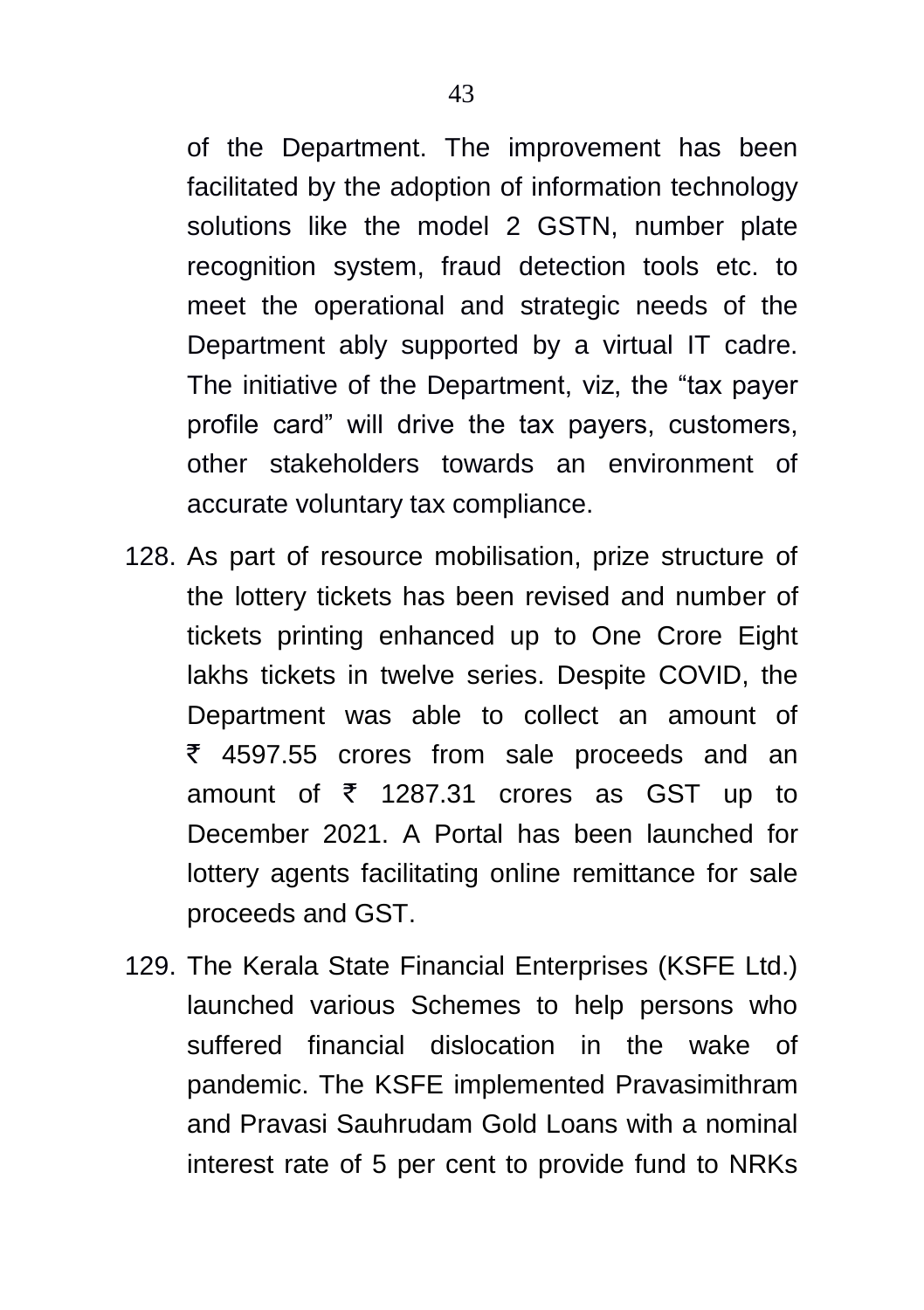who returned to homeland due to the pandemic for their survival.

# **21. Excise Department**

- 130. My Government will facilitate production of wine and low alcohol liquor from native agricultural produce that are currently being wasted in bulk due to lack of proper value addition. The Track and Trace System will be implemented to ensure greater transparency in the toddy industry by monitoring the production and distribution of toddy.
- 131. The Excise Department along with the Vimukthi Mission is formulating and implementing extensive Schemes to eliminate the drug abuse in the State. With an effort to achieve a holistic development of the tribal areas, new Janamaithri Excise Squads will be set up.

# **VI. INFRASTRUCTURE**

# **22. Power**

132. While being able to provide 24x7 power supply throughout, my Government is determined to minimize its dependability on external sources. The focus will continue to be on Sustainable Energy Solutions harnessing hydro, solar and wind.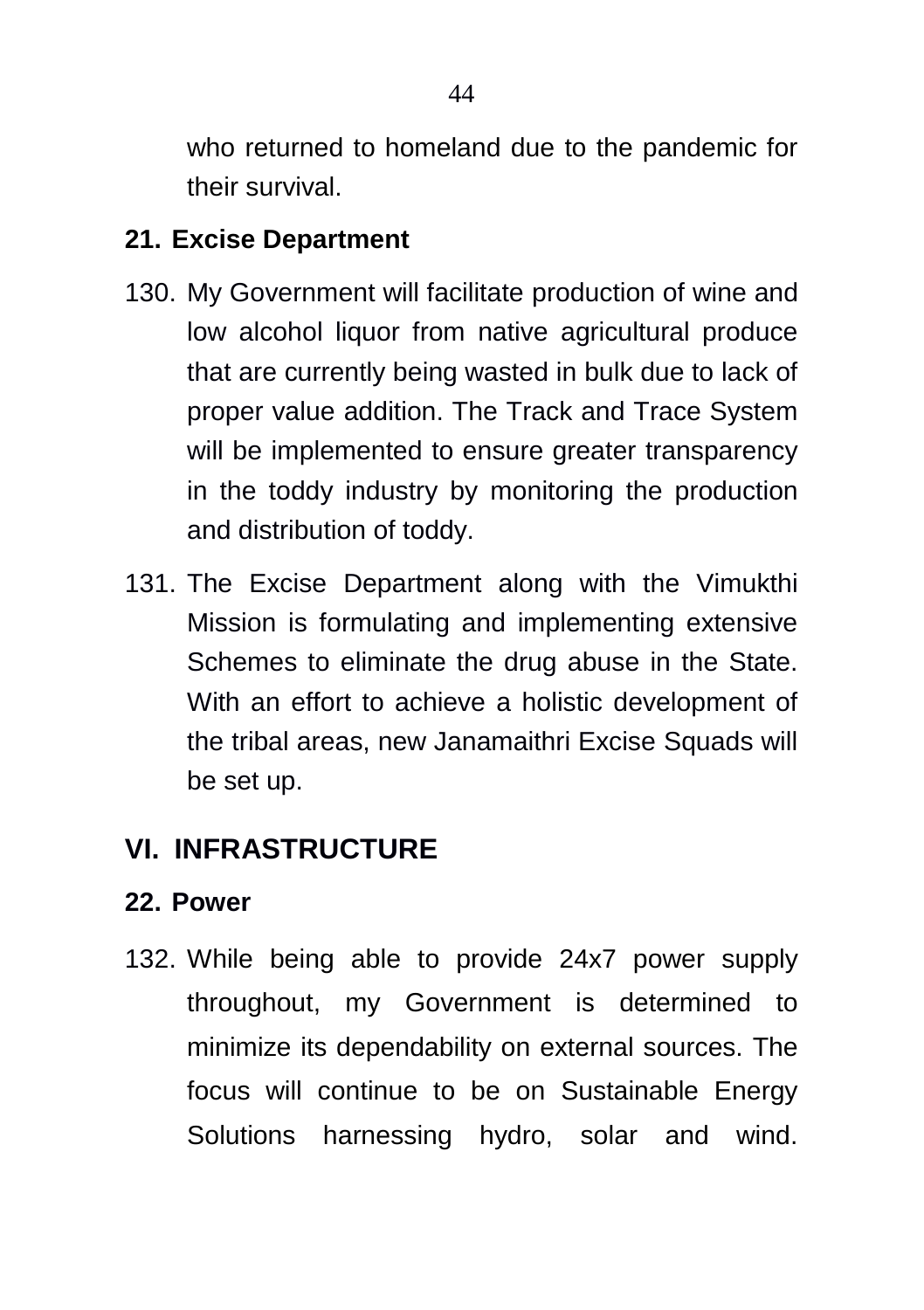My Government aims to ensure generation of at least 1000 MW of power from renewable sources by 2025.

- 133. My Government will pursue possibility of additional powerhouses of Idukki (800 MW) and Sabarigiri utilising water available in the existing reservoirs. Twin Kallar Multi-Purpose Project of 60 MW capacity for power generation and irrigation is also on the anvil.
- 134. It is expected that in another three decades 50 per cent of the energy requirement in transport sector will be met from electricity. To cater to the increasing demand a wide network of EV charging stations will be set up across the State.
- 135. The flagship Projects like Dyuthi and Transgrid 2.0 launched under Oorjja Kerala Mission have enabled hassle free integration of renewable energy sources and have brought down the distribution loss and transmission loss to among the lowest levels in the country. My Government proposes to continue the second phase of the Dyuthi at a total outlay of Rs.4400 crores. With the completion of Transgrid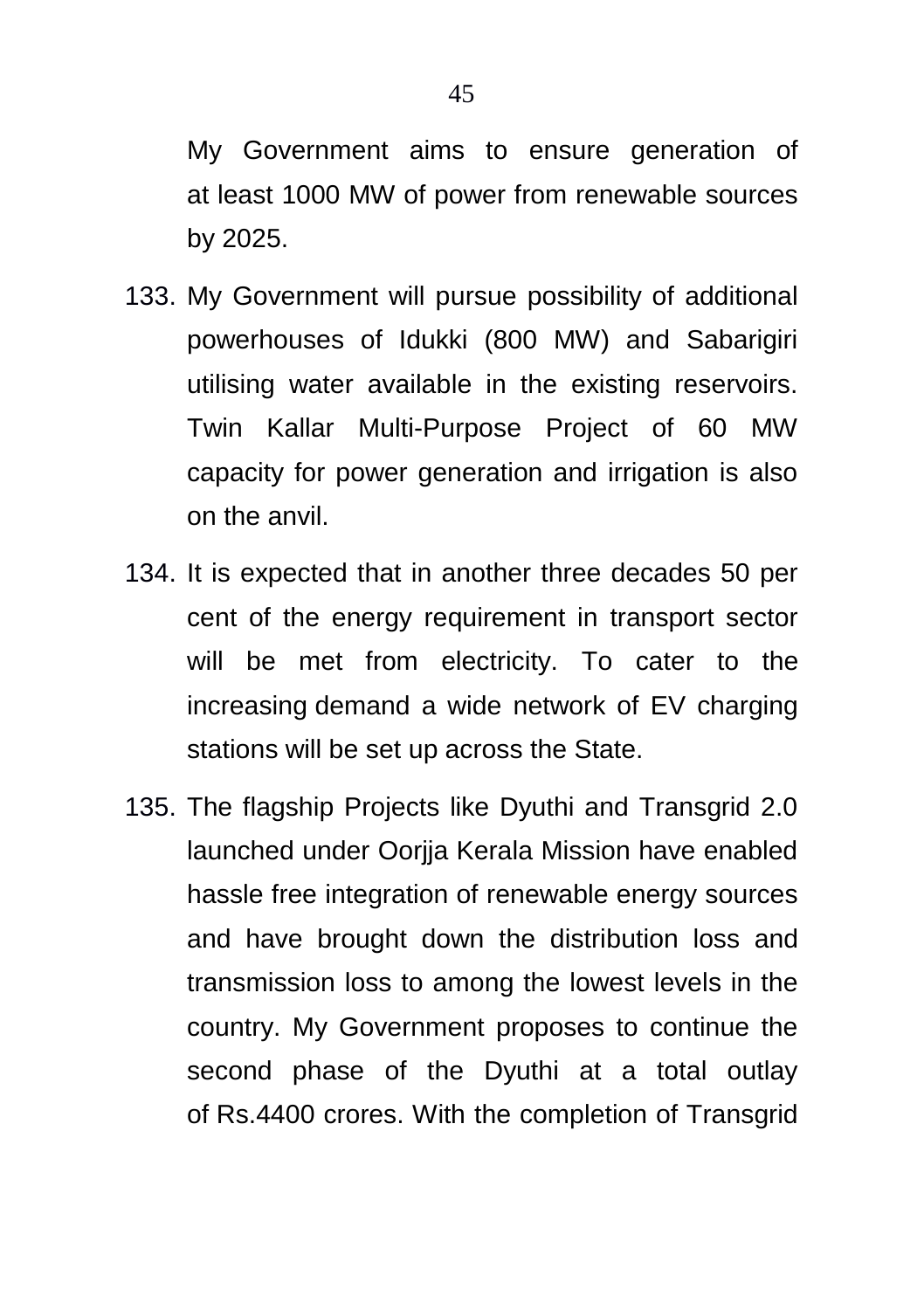2.0 and 400 KV transmission corridor projects, the import/export capability will reach 5,000 MW.

### **23. Public Works**

- 136. My Government has embarked upon a path of transformation to create quality public infrastructure to catalyze the economic development of the State and extend good experience to the citizens. This is reflected in the emphasis my Government has placed on the speedy implementation of National Highway, Coastal Highway and Hill Highway Projects.
- 137. Due importance will be given to road safety and the concept of "Streets for all" will be implemented with pedestrian friendly footpaths, cycle tracks and street furniture at suitable locations. All State Highways shall be developed to two lane/four lane standards based on traffic requirements in a phased manner.
- 138. The development of way side amenities along the highways and construction of multilevel parking facilities in coordination with the local authorities shall be undertaken.
- 139. My Government has initiated steps for "Pothole free Kerala" with appropriate systems and technologies. A running contract system for the maintenance of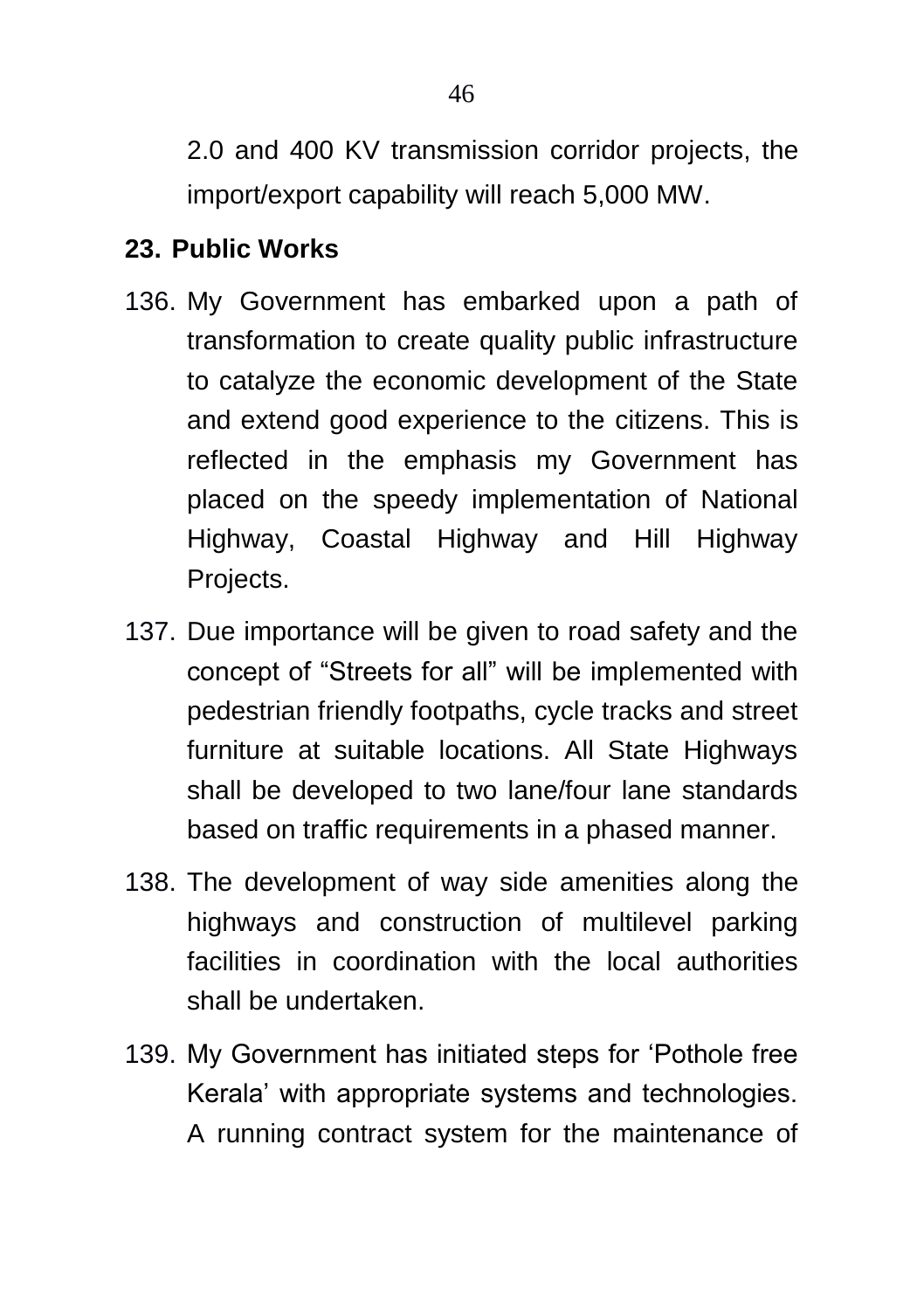roads will be adopted so as to ensure timely preventive and reactive maintenance.

- 140. PWD Rest Houses are being transformed to People's Rest Houses. The facilities will now be accessible online to travellers and tourists.
- 141. The buildings and architectural wing is making an audacious effort to change the face of Government Buildings. At least one building in each LAC will be constructed as per green building concept in the next five years.
- 142. My Government shall develop a comprehensive public infrastructure Design Policy and Guidelines to help create a public infrastructure of high quality and experiential value. State of the art facilities for quality control of assets are established at Kerala Highway Research Institute and regional laboratories. Mobile quality control laboratories are also being established for real-time field monitoring.
- 143. In order to promote total transparency and corruption free project execution, important project information like defect liability period and details of responsible officers and contractors are made available to the public. Mobile application based grievance redressal and monitoring system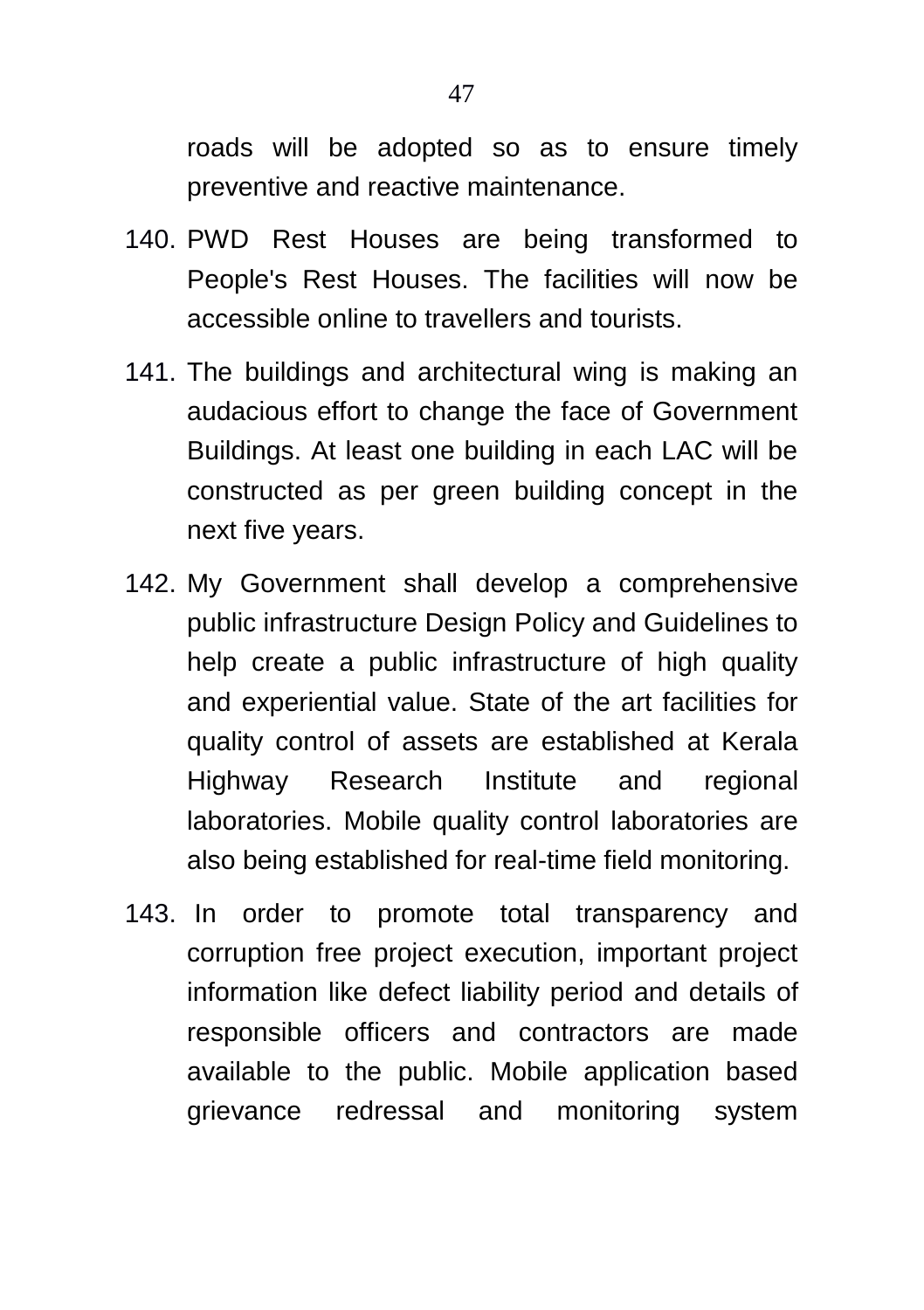"PWD4U" app is also implemented as a part of this initiative.

### **24. Water Resources**

- 144. Under the Jal Jeevan Mission Water Resources Department aims to provide 10,22,635 new Functional Household Tap Connections (FHTCs) during 2022.
- 145. It is the need of the hour to improve the sewage treatment capacity particularly in the wake of increasing pollution of water bodies in the State. Commissioning of sewage treatment plants at Elamkulam and Kureepuzha with sewage treatment capacity of 5 MLD and 12 MLD respectively are expected to be completed in 2022. Plans for constructing Sewage Treatment Plants (STPs) with a sewage treatment capacity of 30 MLD and 9 MLD at Alappuzha Municipality and Cherthala Municipality respectively are being devised among other Projects for implementation in the coming years.
- 146. There are 10 Municipalities in the State that do not have supply of treated water. Water Resources Department will address the water demands of the people in these cities by setting up water treatment plants and laying out distribution networks.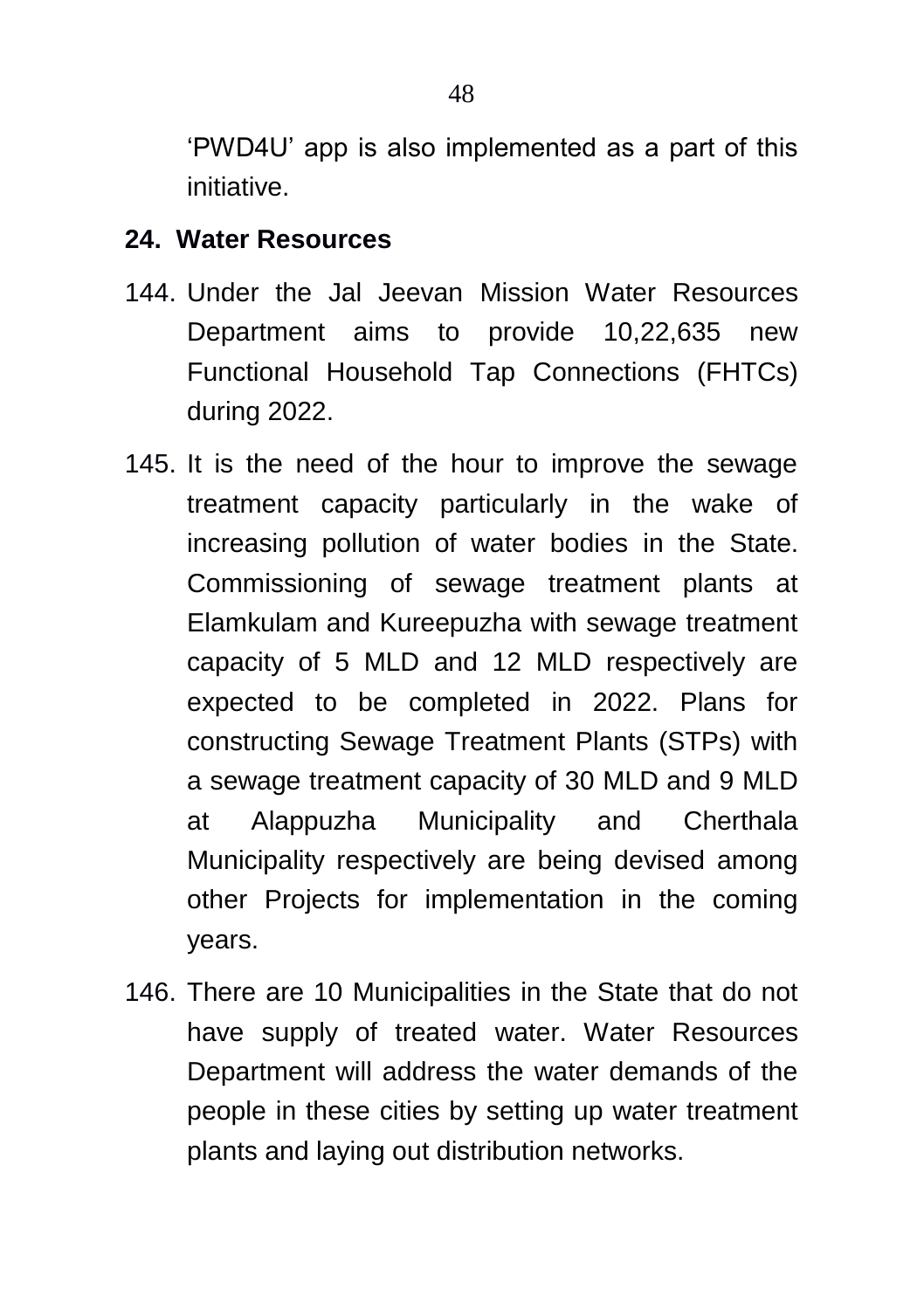- 147. My Government will give top most priority to realise the projects envisaged for Cauvery Basin. In Pamba Basin, construction of Pattissery dam and canal system is rapidly progressing. My Government will continue to focus on formulating innovative technologies suitable for coastal areas vulnerable to coastal erosion.
- 148. In the wake of recurring heavy rainfalls and flash flood events in the State, Government intends to strengthen its flood prediction capabilities by installing more hydro-meteorological stations and Flood Early Warning Systems (FEWS) in 2022.
- 149. During 2022, Water Resources Department will continue with dredging works of the leading channel and in the Pamba, Manimala and Achankoil Rivers for the renovation of Thottappally Spillway. Water Resources Department is committed to removing water hyacinth/weeds, silt and plastic wastes from the Vembanad Lake and connected water bodies for improving its flood carrying capacity.
- 150. State level Masterplans for each major river in Kerala will be prepared for the sustainable conservation of river eco systems. Plans are in place to convert 10,000 wells into protected and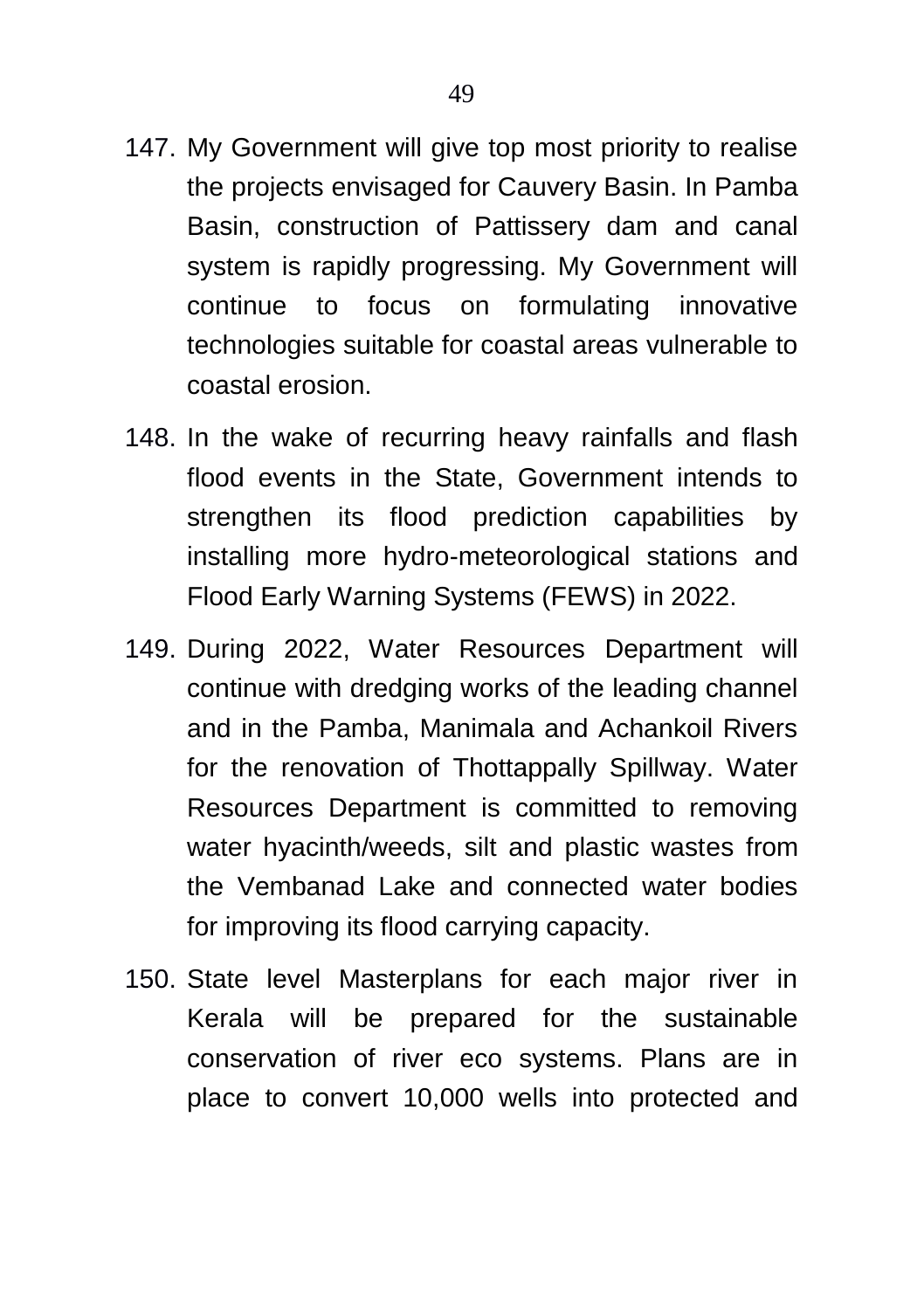sustainable sources of drinking water through groundwater recharging techniques.

- 151. During 2022, rehabilitation and improvement works of Kallada, Karapuzha, Kanjirapuzha, Malankara dams and Maniyar barrage are set to be executed.
- 152. My Government plans to transform Kerala Engineering Research Institute (KERI), under Irrigation Department, into a research oriented institute of academic excellence at national level to meet the challenges in the field of management of water resources, flood management, coastal engineering, hydraulic research etc.

### **25. Transport**

- 153. My Government proposes to implement "Smart Enforcement" Project which involves equipping field officers with most modern smart enforcement devices and latest technology. Safe Kerala Project has shown encouraging results from its inception through addressing more than 7.5 lakhs violations.
- 154. For ensuring ease of commuting, the Department proposes to implement Intelligent Public Transport System. My Government proposes to develop State Wide Vehicle Tracking Platform for ensuring safety of women and public under the Nirbhaya Framework.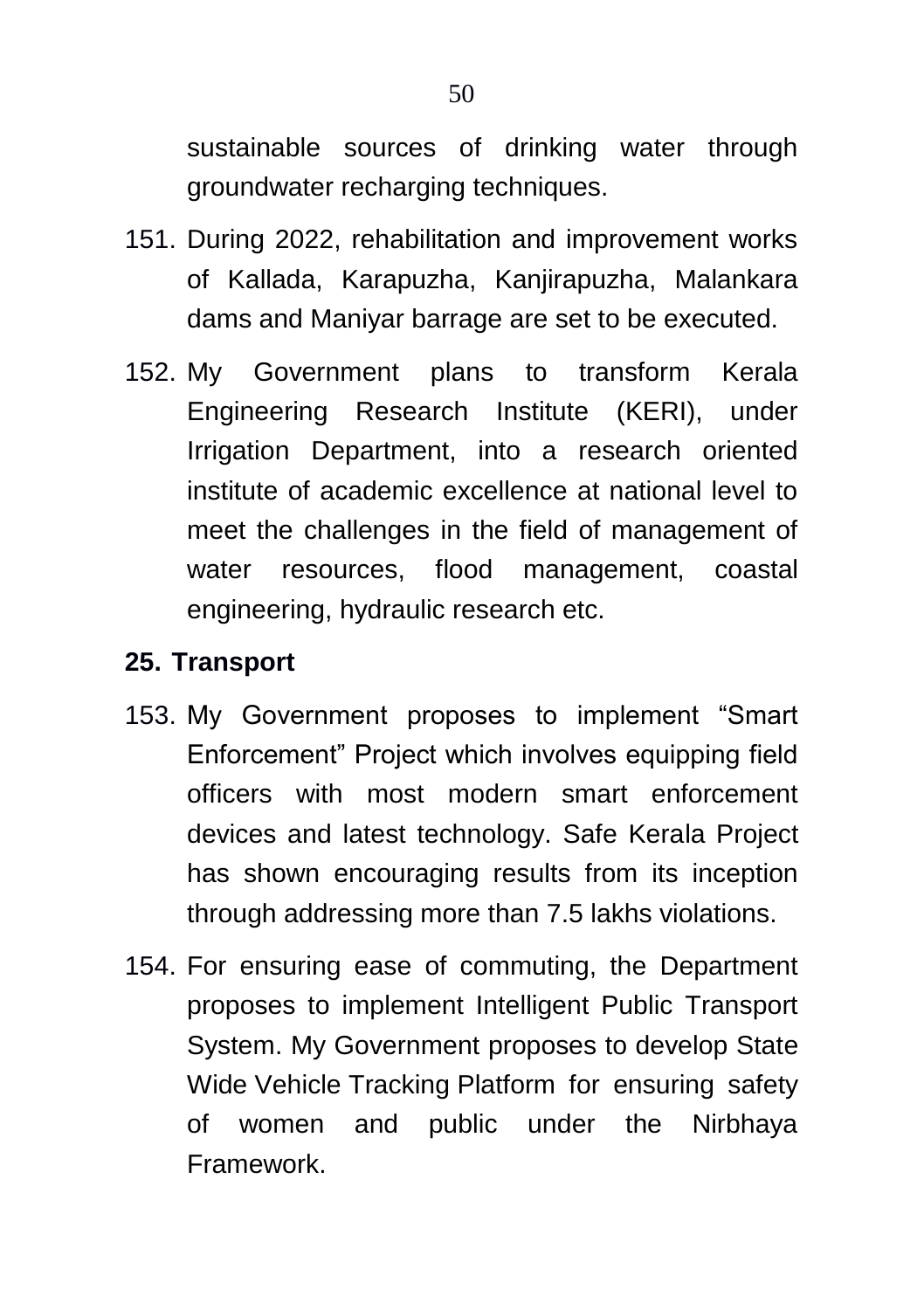- 155. A new Project "Gramavandi" will be implemented by KSRTC in collaboration with the Local Self Governments during the year 2022-23.
- 156. As part of zero carbon emission policy boats under the Department will be fully solarised by 3 years. The built of India"s first Solar Cruise Vessel is in good progress and likely to be completed within the current fiscal.
- 157. A new Programme has been formulated for supporting rescue operation of road crash victims at the site of accident. Through this Programme it is planned to develop a task force including the Public, School children, Police and volunteers for rescue operation at the site of accident(s). The Programme will formulate SOPs (Standard Operation Procedures) and guidelines for Ambulance Service providers.

### **26. Ports**

- 158. In order to launch a green freight corridor to improve coastal trading along the Western coast, Government of Kerala started Green Freight Corridor-2 service from Cochin to Beypore and Azhikkal Ports.
- 159. The development of West Coast Canal and the proposed new canal formation in Mahe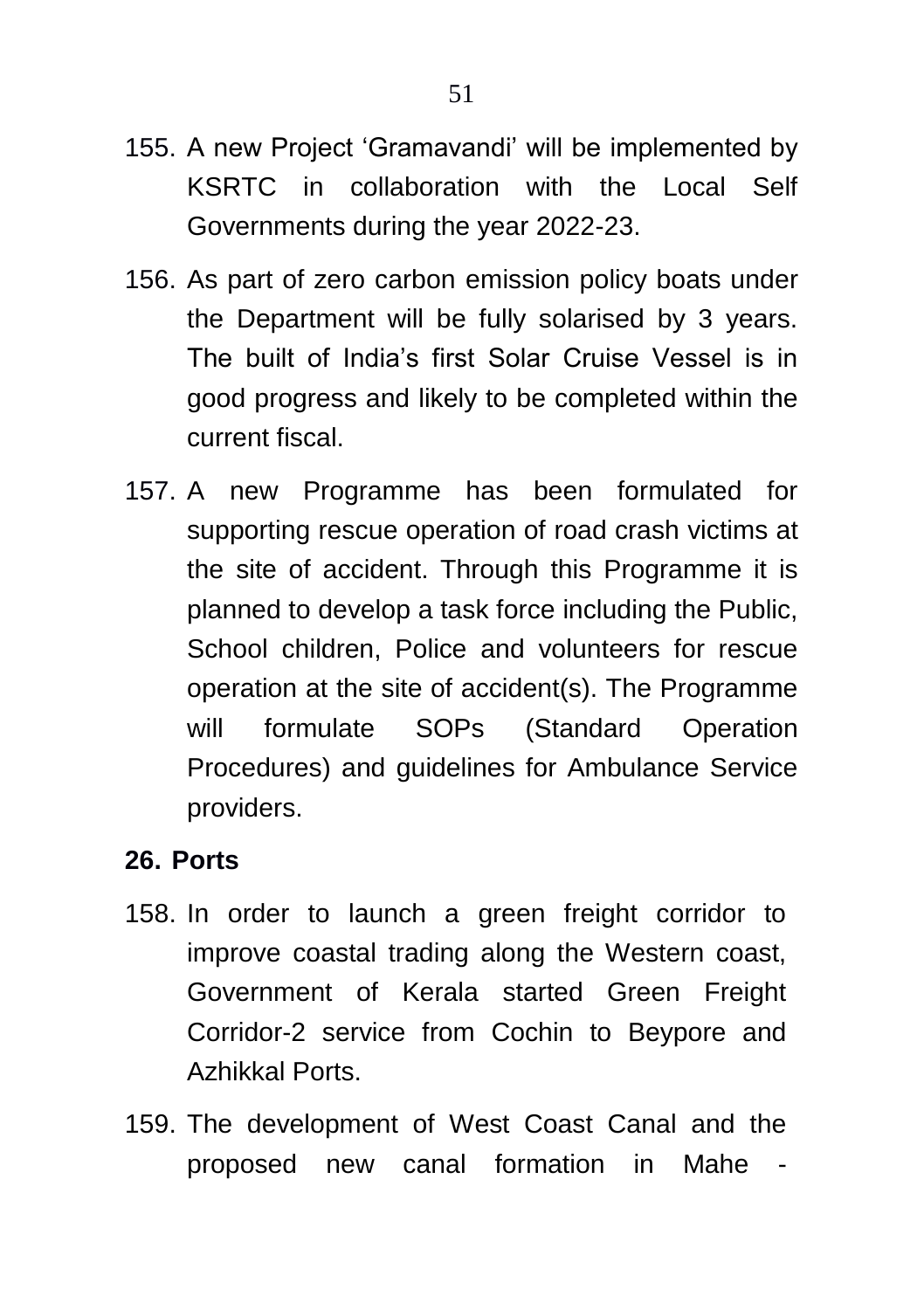Valapattanam reach and Neeleswaram – Bekal reach are envisaged in 3 stages. The proposed works envisaged in the first stage are to clean the canals and make the same fit for water traffic and tourism maintaining the present width. In the second stage it is envisaged to increase the width of the canals and to evict the encroachments through rehabilitation process by the end of 2022. In the third stage, it is expected to develop the canals to the National Waterway Standards for improving the cargo movement.

# **VII. NATURAL RESOURCES, ENVIRONMENT AND DISASTER MANAGEMENT**

## **27. Forests and Wild Life**

- 160. An Eco-restoration Policy 2021 has been brought out by the Government for restoring the natural forests and other ecosystems. This will be a combined initiative of Departments like Local Self Government, Environment and will involve Local Governments. Peoples participation will make this attain the character of a mass movement.
- 161. It is proposed to initiate a special project for eradication of prioritized invasive alien species from the forests of Kerala during 2022-23.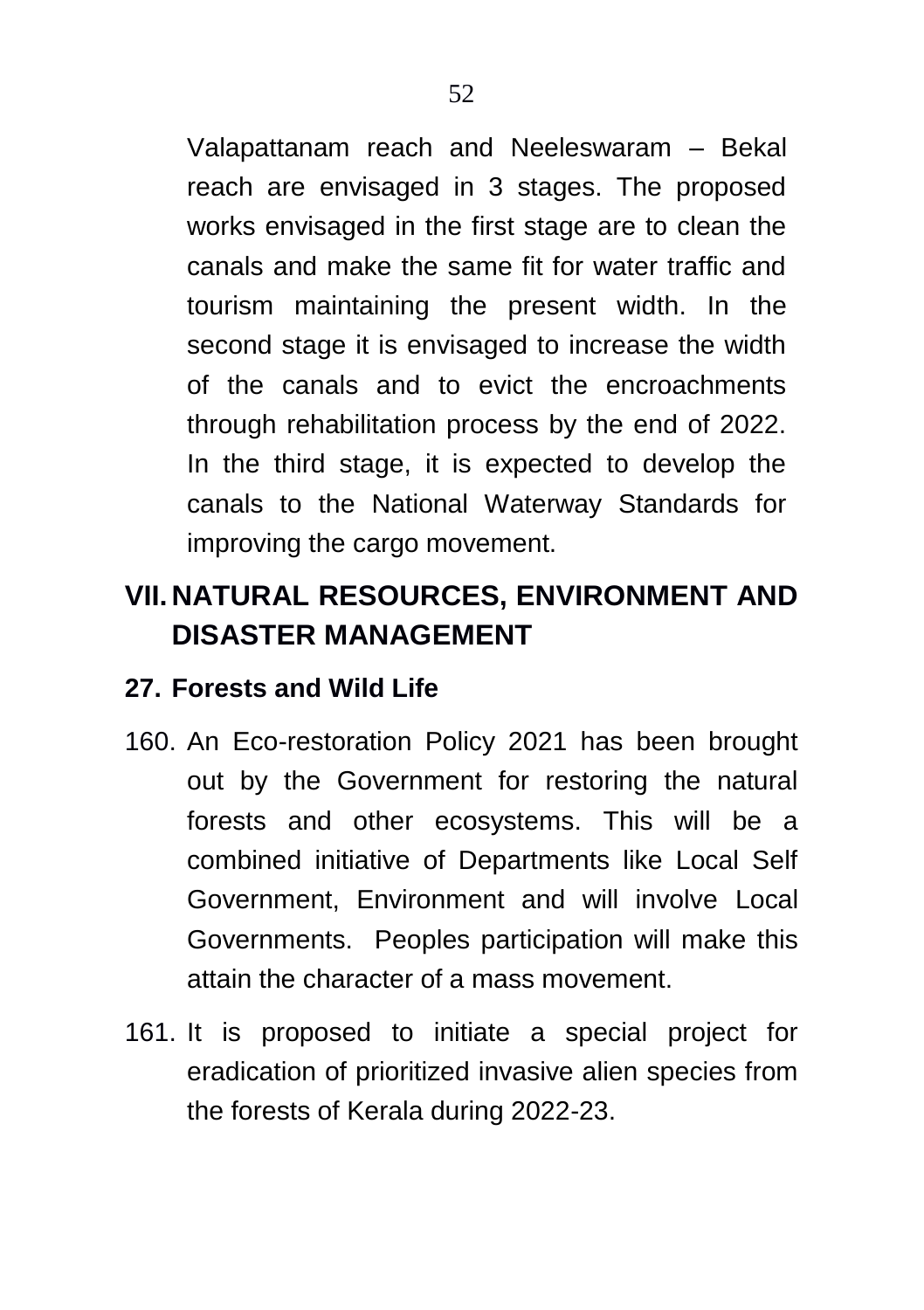- 162. The role of forests and tree cover outside the forests is of prime importance in achieving the goal of a "**Carbon Neutral Kerala**". There is significant potential for increasing this sequestration by forests through improving the quality of existing forests and also by expanding the tree cover.
- 163. The Eco-restoration Policy, 2021 adopted by the Government provides that the raw materials from the clear-felled commercial exotic monoculture plantations of Acacia, Eucalyptus and Wattle will be given to small-scale forest-based industries at a fair price fixed for the purpose.
- 164. In order to provide effective barrier against coastal erosion, it is proposed to establish a Bio-shield of mangrove and other vegetation along the coast of Kerala. This will be a cross-departmental effort with active participation of local communities. A special project for the same shall be supported under the Rebuild Kerala Development Project (RKDP).
- 165. My Government gives utmost priority to address the hardships caused by Human-Wildlife Conflict. A special project will be supported for addressing Human-Wildlife Conflict.
- 166. My Government is proposing to implement a special project to raise small urban forests in select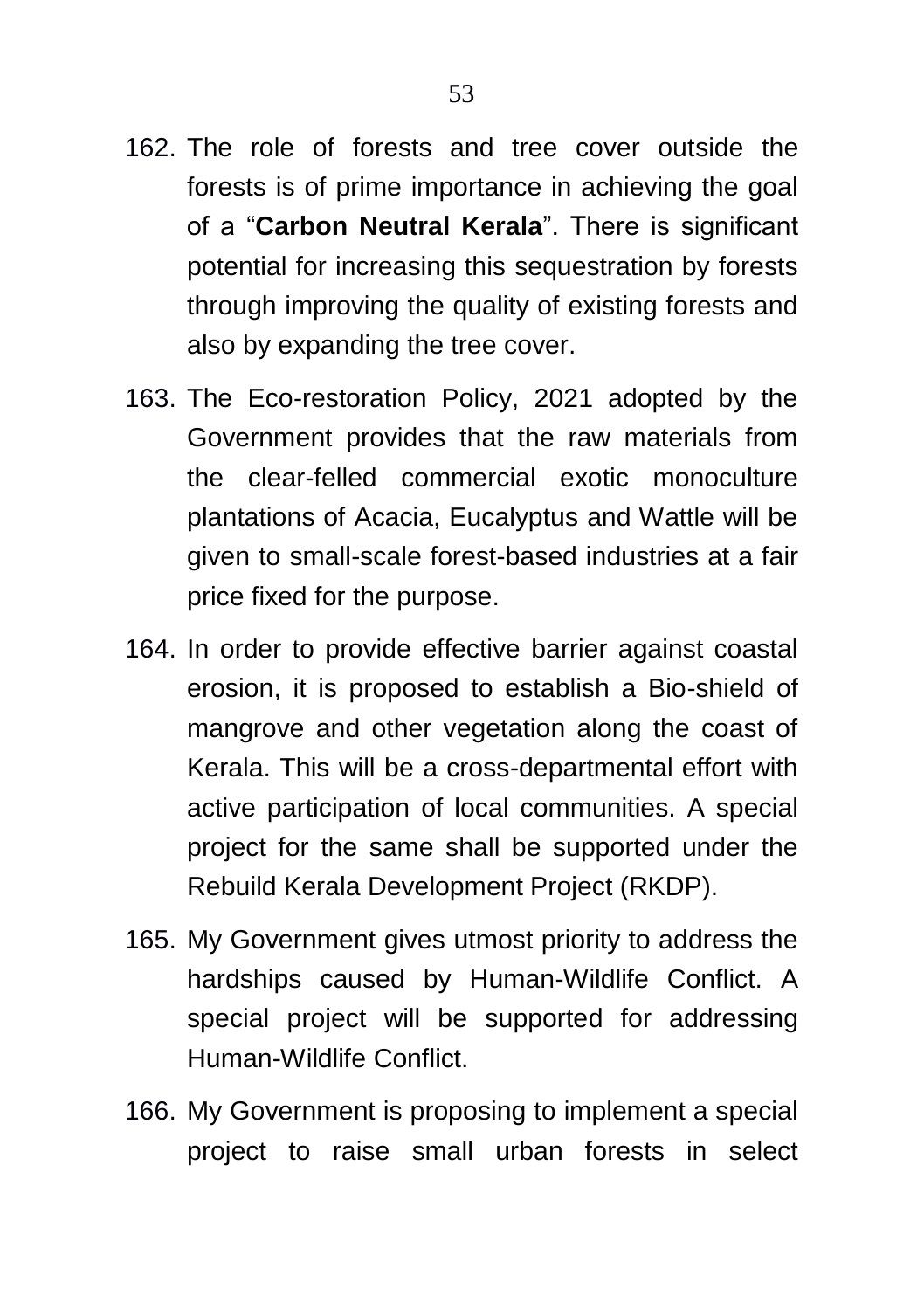locations. Forest Department has recently initiated a Programme to revive and expand the activities of Forestry Clubs in Kerala through "Mission Forestry Clubs".

167. To encourage the protection and conservation of sacred groves special Schemes will be implemented.

### **28. Environment**

- 168. Biodiversity conservation projects are in progress at different locations in Kerala focusing on different themes such as conservation of sacred groves, mangroves, riparian vegetation, endangered and threatened plants. Biodiversity Parks are being developed in association with Biodiversity Management Committees in 11 Districts.
- 169. Continuous Ambient Air Quality Monitoring Station at Palakkad and Alappuzha and Online Water Quality Monitoring Station upstream of Pathalam Bund are proposed to be completed.
- 170. The State Climate Change Cell (SCCC) will be strengthened by engaging professional human resources and developing a State Climate Change Knowledge Management Portal for effective coordination of the Climate Change related activities in the State. State Action Plan on Climate Change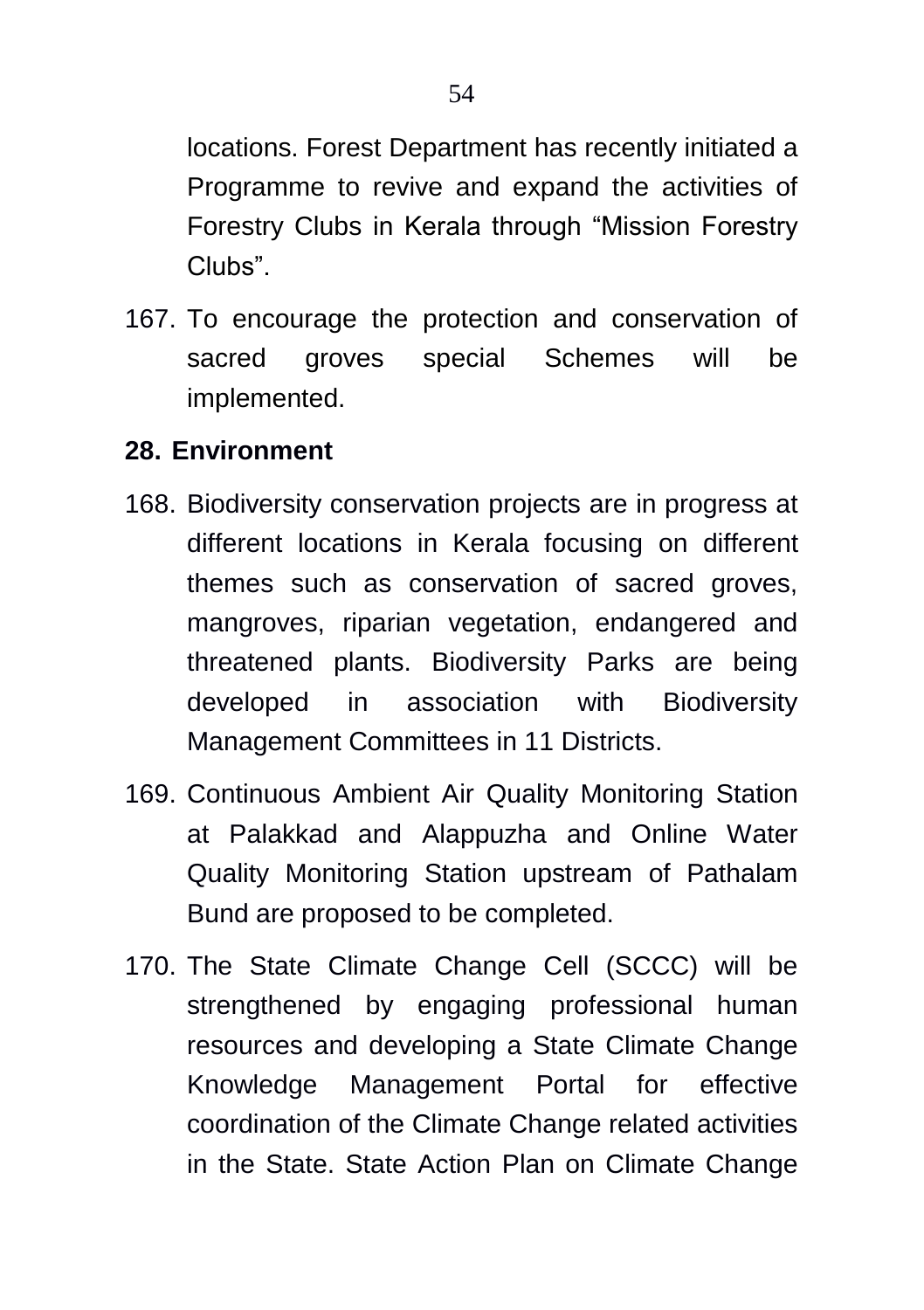(SAPCC) will be revised in consistence with the National Action Plan on Climate Change (NAPCC). Coastal Zone Management Plan will be revised in accordance with the latest Coastal Regulation Zone Notification and amendments.

## **29. Disaster Management and Climate Change**

- 171. My Government has taken every effort to enhance the resilience of the community towards disasters and thereby mitigate the risk of disasters. State Emergency Operations Centre currently has a Centralized Operations Command Centre solution for disaster management in the State to specifically address the IT needs for cooperative governance and cross agency collaboration during emergency needs and disaster management. A special campaign to make the people aware of disaster literacy will be carried out throughout the State.
- 172. Land use/Land cover map of five Districts and Wetland Information System for four Districts will be completed and Web -based LRIS will be upgraded with updated information on natural resources.
- 173. The Kerala State Remote Sensing and Environment Centre (KSREC) will also upgrade the server infrastructure, develop Disaster Data Recovery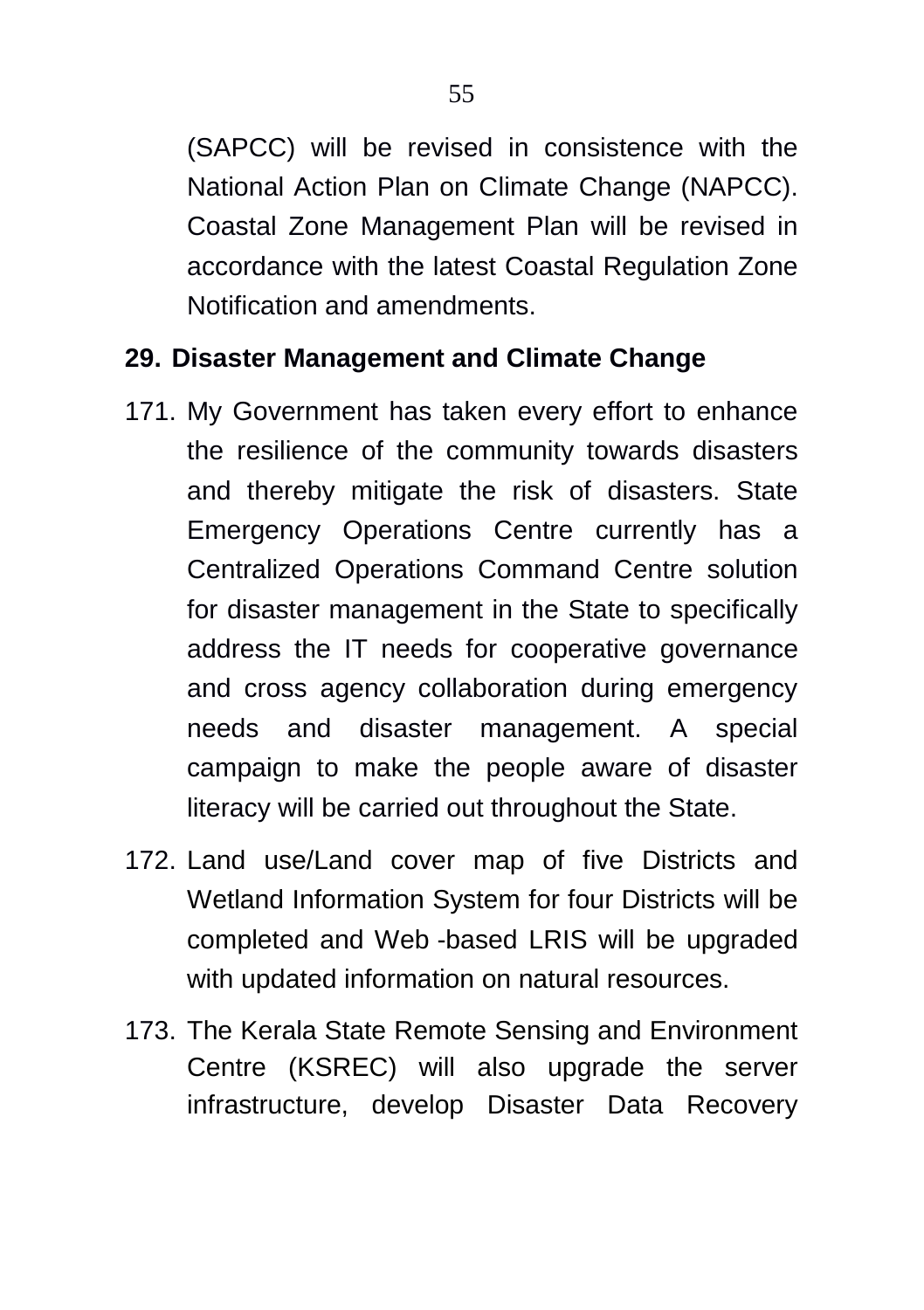Solution, and provide Satellite image based Wetland and Paddy Land change detection reports.

# **30. Rebuild Kerala Initiative**

174. Under the Rebuild Kerala Initiative (RKI), administrative sanction has been issued for ₹ 7823.43 crores worth of projects being anchored by 13 Departments, which are under implementation and Rs.5410.95 crores worth of projects have been tendered and awarded.

# **VIII. OTHER SECTORS**

## **31. Devaswom**

- 175. My Government will give top priority to the development of Sabarimala and will provide more facilities for the pilgrims arriving at Sabarimala. As a measure to increase the amenities and facilities of the Sabarimala Pilgrims, Midway Pilgrim Shelters (Idathavalams) will be strengthened.
- 176. My Government has initiated preparations for the formation of a Pilgrimage Corridor connecting the famous temples under the Malabar Devaswom Board.

# **32. Culture**

177. My Government proposes to enact a new Act to regulate the management, administration and preservation of public records of the State. It is also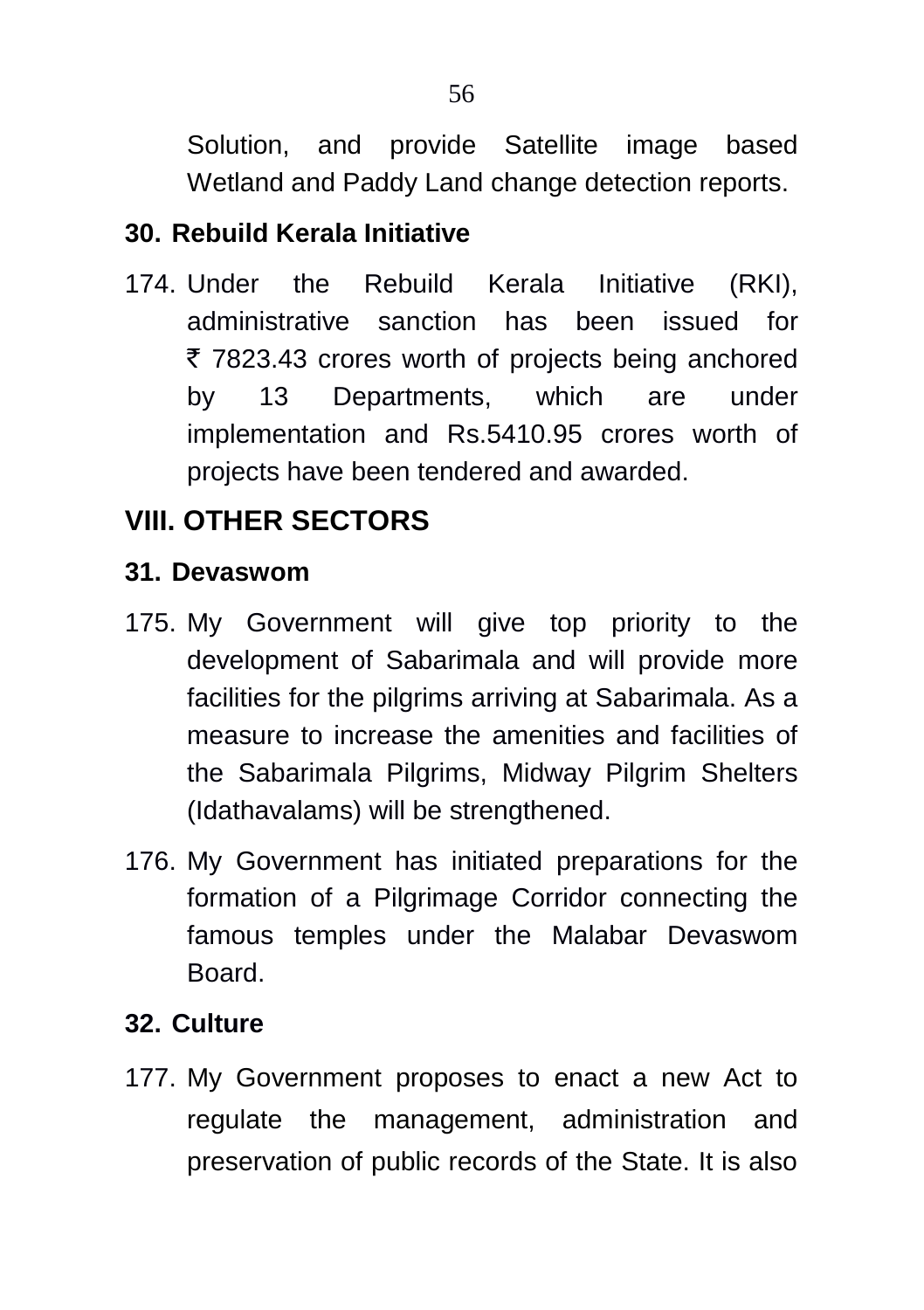proposed to decentralize conservation of Archival records by commencing District Heritage Centres at the sites proposed by the District Administrations. Under the aegis of the Department, it is proposed to implement a cultural circuit for people visiting various cultural and heritage centres of Kerala, a cultural heritage village to showcase the traditions of Kerala and four other special initiatives in this regard.

## **33. Food and Civil Supplies Department**

- 178. Food and Civil Supplies Department played a vital role in keeping the State as hunger free during the pandemic period by providing free food kits to all families. The price of essential commodities including vegetables, food grains and pulses was controlled by effective market intervention by Supplyco.
- 179. It is planned to construct 83 Taluk wise godowns all across Kerala so that one-month ration food articles can be stored in such locations. It is also planned to implement VTFMS and CCTV surveillance in all the 209 NFSA godowns to monitor and ensure prompt delivery of food grains and protect against delay and diversion.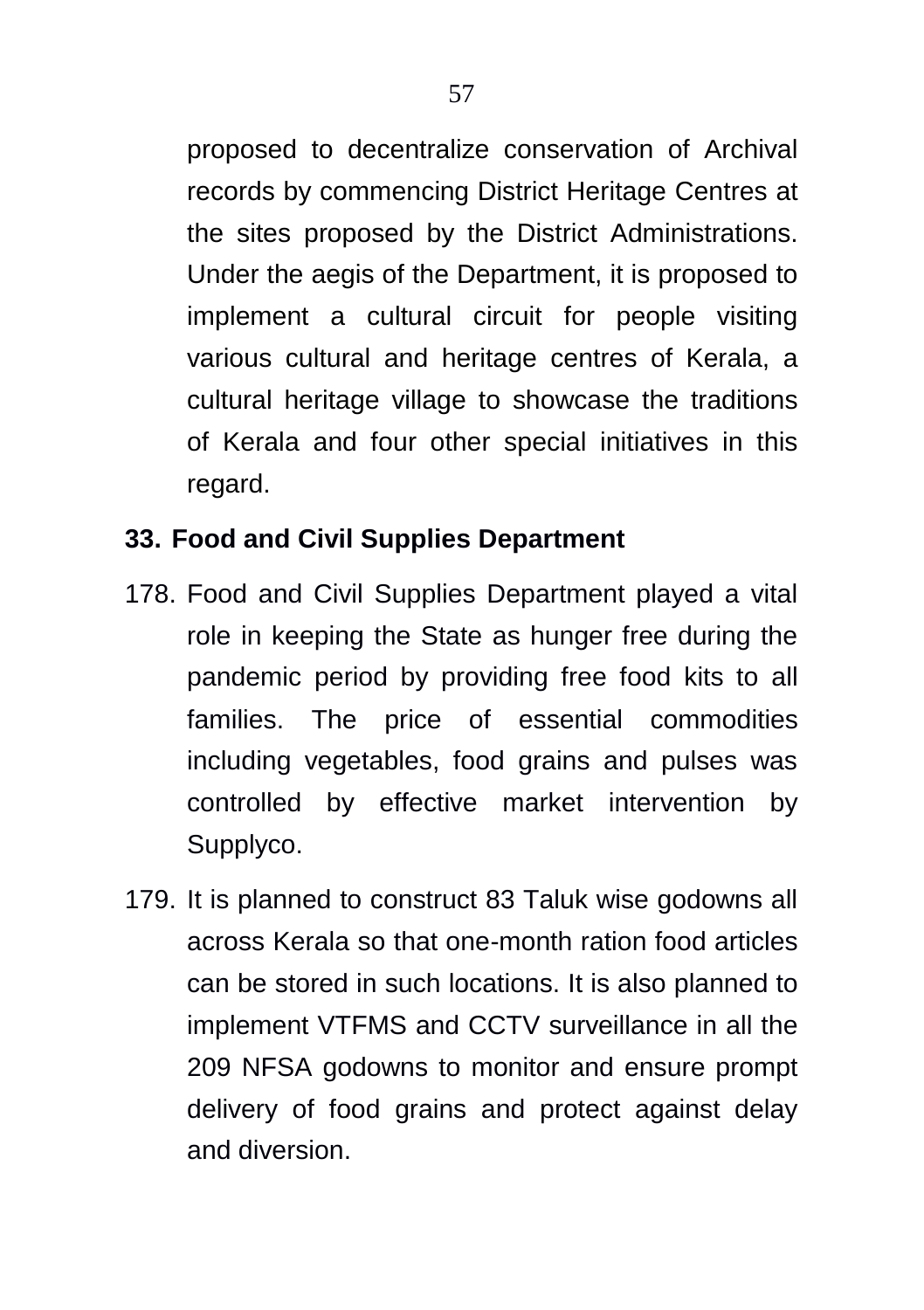- 180. My Government has introduced a PVC ration card in the size of an ATM card from November 2nd, 2021. It is proposed to provide Banking services up to  $\bar{\tau}$  5000 and the payment of all utility bills through the fair price shops by incorporating the services of bankers in the field.
- 181. Highest procurement price for paddy in India to farmers ie  $\oslash$  ₹ 28/kg during the running season is prevailing in the State. For the sale of products marketed by Supplyco, Matsyafed, Horticorp & Kepco, an integrated online delivery system has been evolved under the leadership of Supplyco.
- 182. An enterprise Resource Management Solution will be established at Supplyco which works with blockchain technology to identify stock position, information regarding fast or slow moving articles, outlet cash balance etc.

### **34. Home Department**

183. My Government has shown keen commitment in adopting modern technology in Policing. As part of this, we have established a Drone Forensic Laboratory at Thiruvananthapuram. District Forensic Science Laboratories have been established in all Revenue Districts.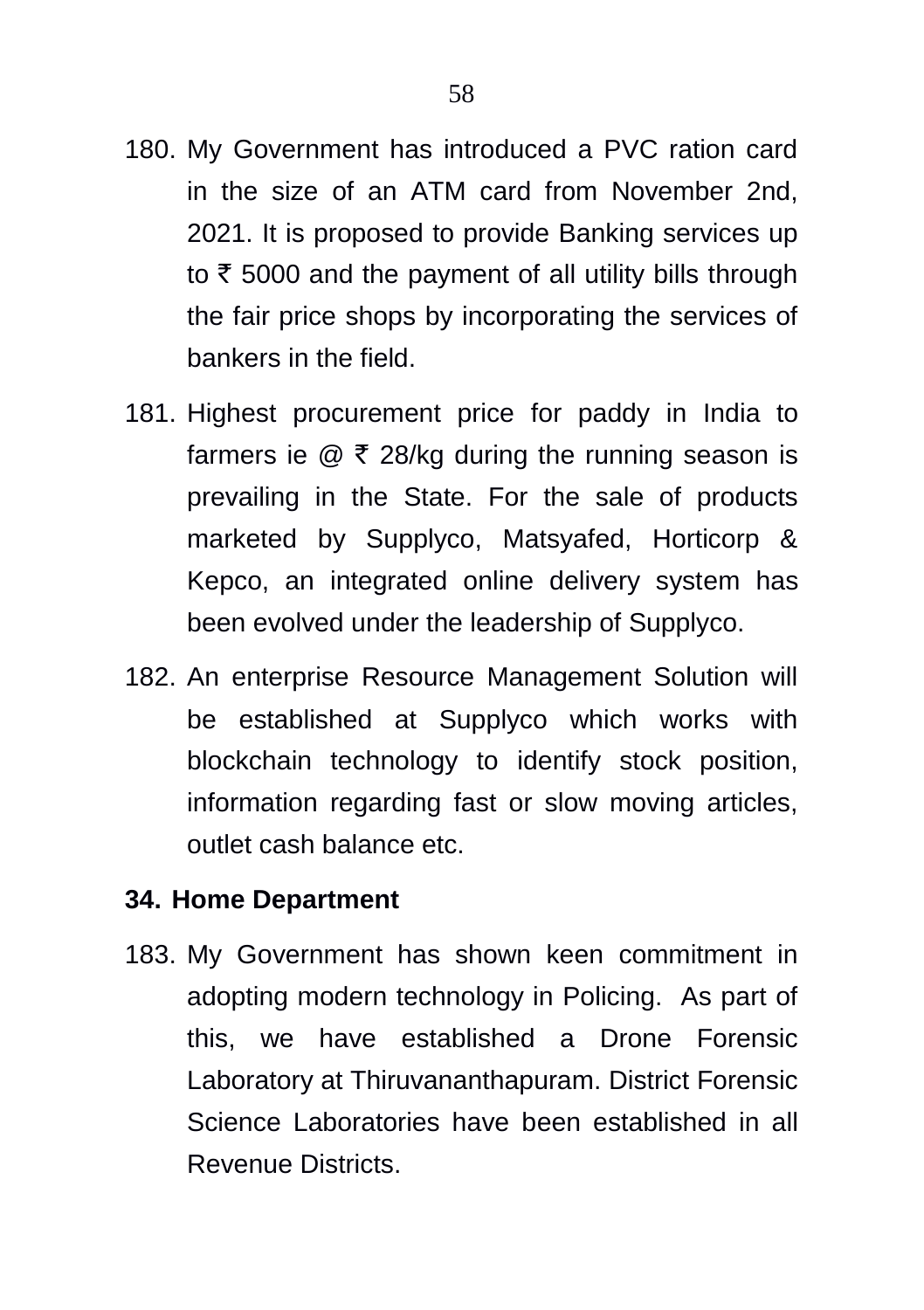- 184. Special initiatives of Kerala Police include:
	- i) Strengthening of India"s first Drone Research and Forensic Centre at Thiruvananthapuram and development of Drones of various capabilities to be used for disaster management, police patrolling, VIP security and surveillance. A Mobile Anti Drone Facility also will be set up in this Centre to handle enemy drones.
	- ii) Setting up Digital De-addiction Centre in the four Police Ranges, where all students and persons suffering from digital addiction will be effectively counselled.
	- iii) Implementation of Totally Integrated Digital Enforcement System which will ensure that no vehicles are stopped for traffic checking and "traffic checking to fine payment" will become digital, throughout the State.
- 185. Construction of Central Prison at Thavanur is nearing completion and this would be the first Central Prison in Kerala State after its formation.
- 186. It is a matter of pride that our Fire & Rescue Services Department has been in the forefront during the days of calamities and Covid-19 pandemic. To augment the Department's capacity, five new Fire & Rescue Stations were opened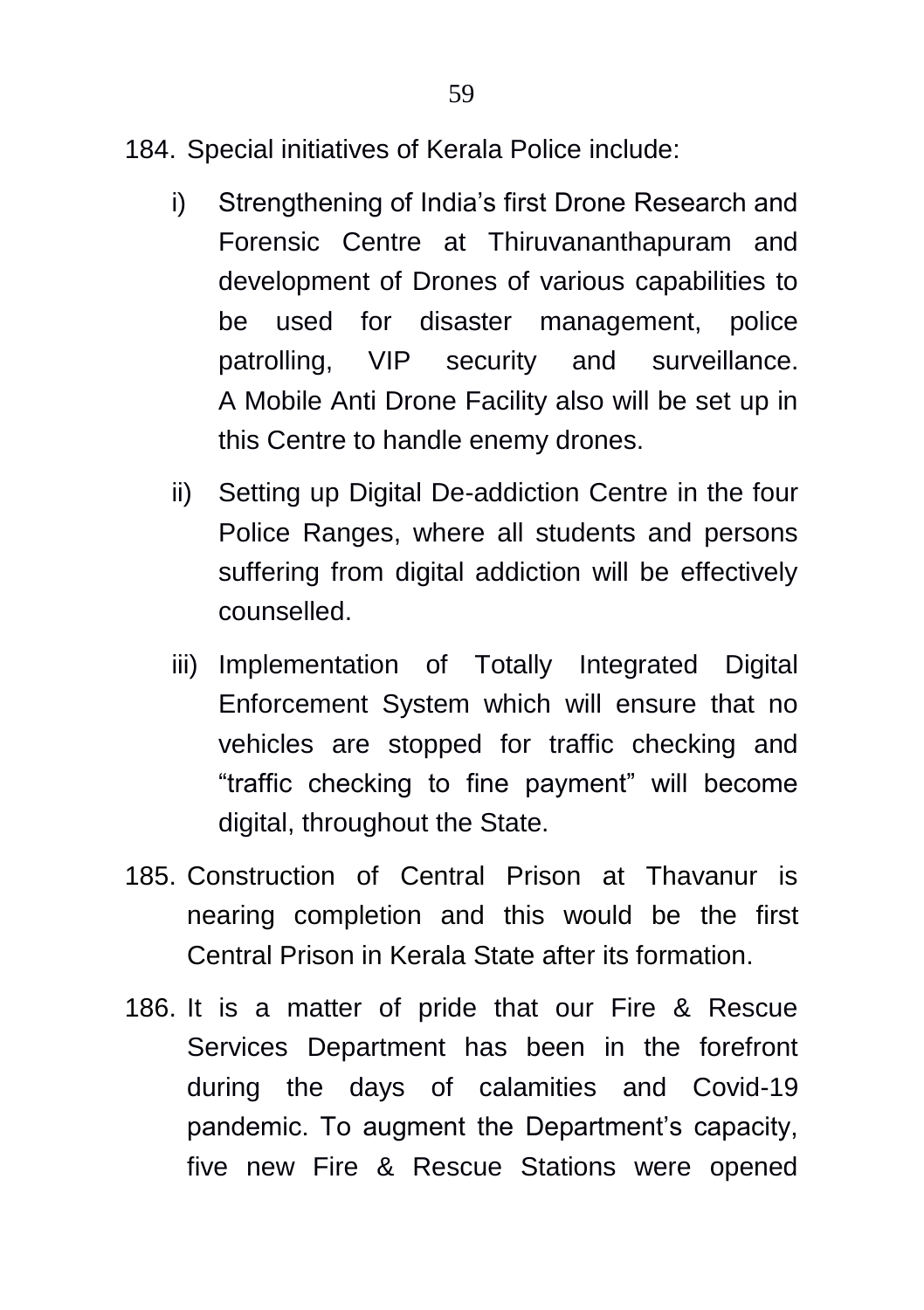in 2021. Sanction has also been accorded to start Fire Safety Science Post Graduate Research Centre in Kannur.

- 187. As a mark of the State"s commitment to efficient management of cases filed in the High Court, Case Management System has been developed as an inhouse case management software with various features. As part of e-Governance Project in Judiciary, it is proposed to set up a Data Centre and to digitize and preserve records in the High Court of Kerala.
- 188. Out of the 28 Fast Track Special Courts, 14 have been notified as exclusive POCSO Courts during the Financial Year.
- 189. My Government proposes to constitute Kerala's own "Specially Trained Brave Brigade" which is capable of facing any calamities by imparting training similar to that of Air Force/Navy.
- 190. Steps are in progress for preparing the Kerala Police Manual in Malayalam, the Official Language of the State.

### **35. Law Department**

191. Due to the COVID-19 pandemic, various sessions of the 14<sup>th</sup> Kerala Legislative Assembly could not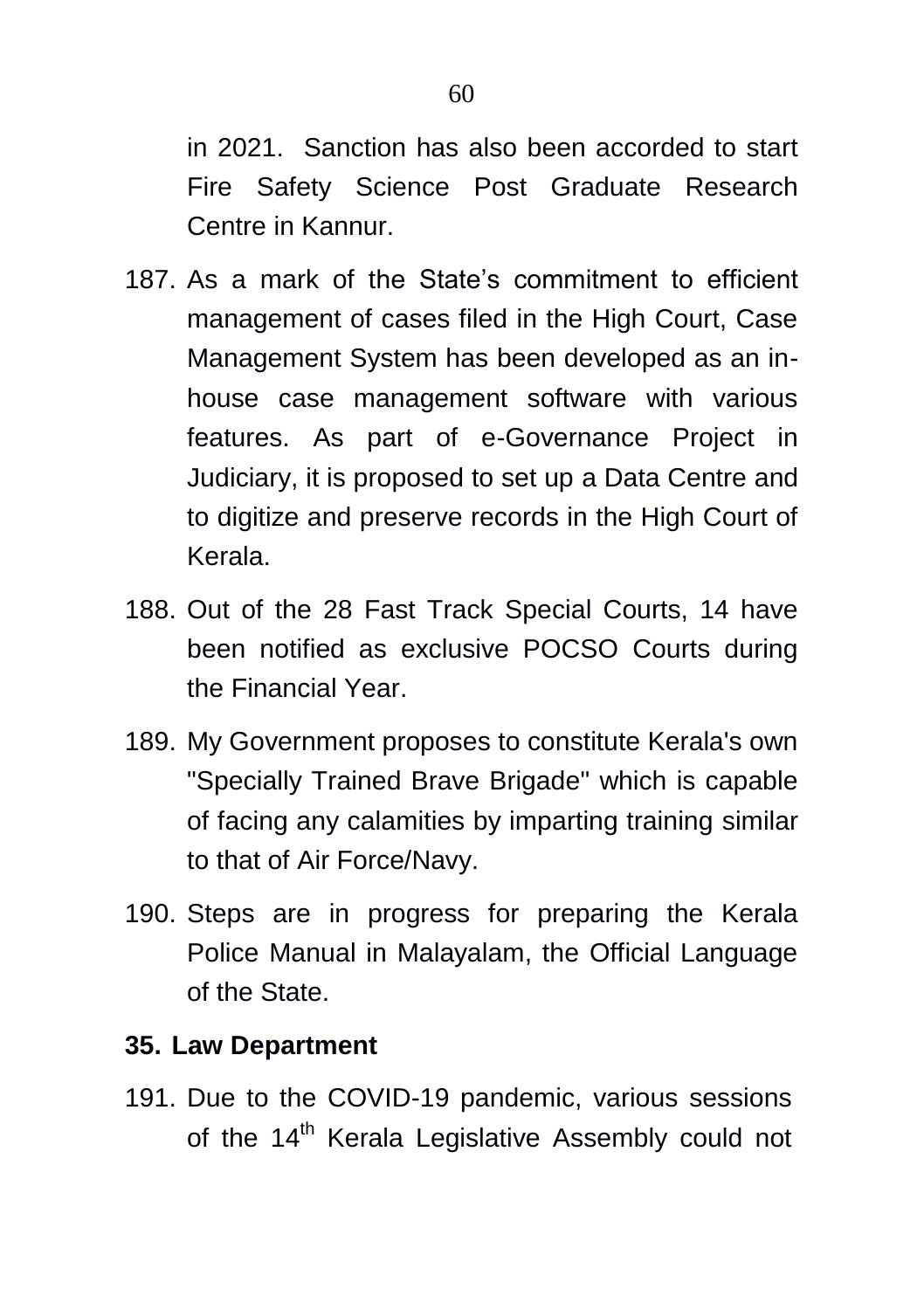be held and hence Government had to issue 45 Ordinances at various points of time. Giving emphasis to replace the said Ordinances by Acts of the State Legislature, the  $3<sup>rd</sup>$  Session of the  $15<sup>th</sup>$ Kerala Legislative Assembly was specially convened to pass Bills and 34 laws could be enacted.

#### **36. Non Resident Keralites' Affairs Department**

- 192. During Covid-19 pandemic period around 1.75 million Pravasis returned to Kerala. About 70% of them were constrained to return due to job loss. NORKA has launched a new Scheme REHABILITATION, REINTEGRATION AND COORDINATION OF NRKS – PRAVASI BHADRATHA which aims to provide sustainable livelihood opportunities to returnees for assisting them to start nano, small and micro enterprises.
- 193. NORKA ROOTS, the State run overseas recruitment agency has entered into a MoU with German Federal Employment Agency, as part of Triple Win Programme for recruiting nurses to Germany. It has opened up more than 10,000 job opportunities for nurses from the State in the German health care sector in the post-Covid scenario.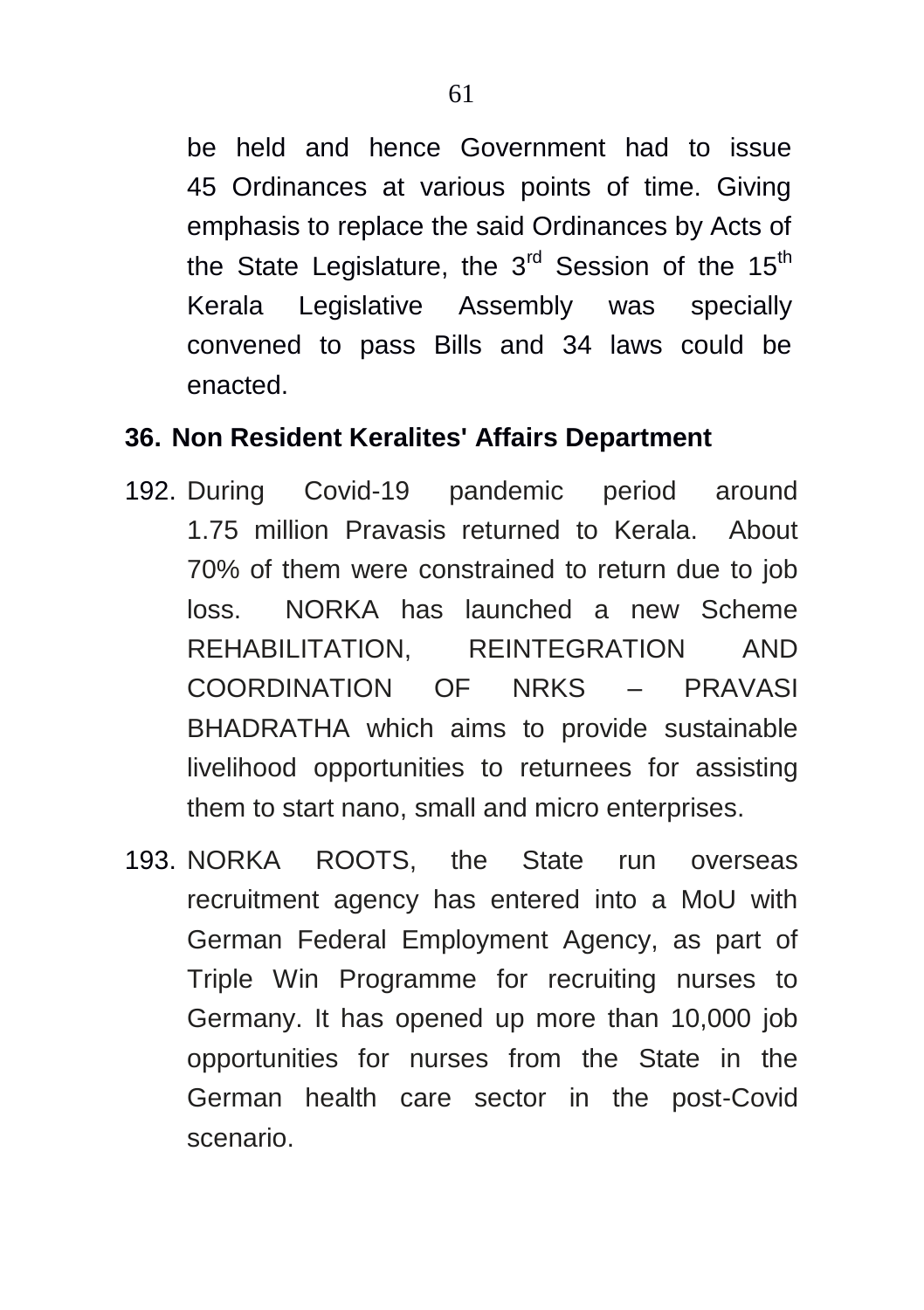# **37. Personnel and Administrative Reforms Department**

194. A Centre for Good Governance was set up at Institute of Manangement in Government (IMG) for addressing complex issues and providing timely inputs to Government. A DARPG guided study to develop competency frameworks for functionaries at the cutting edge level for various Departments in Government of Kerala, evaluation of the effectiveness of programmes and service delivery by documentation of factors affecting the effectiveness of training and upgradation of training and residential facilities at IMG are planned for the next year.

# **38. Planning, Economics and Statistics**

- 195. The State Planning Board published "Kerala Development Report: Initiatives, Achievements and Challenges" which analyses of the major features of economic policy and development in Kerala with an emphasis on the years from 2016-2020.
- 196. The Kerala Development and Innovation Strategic Council (KDISC) is responsible for setting up the 'Innovation for Government (i4G)' crowd sourcing platform for start-ups in Emerging Technologies and for 'One Department-One Idea 2021', an exclusive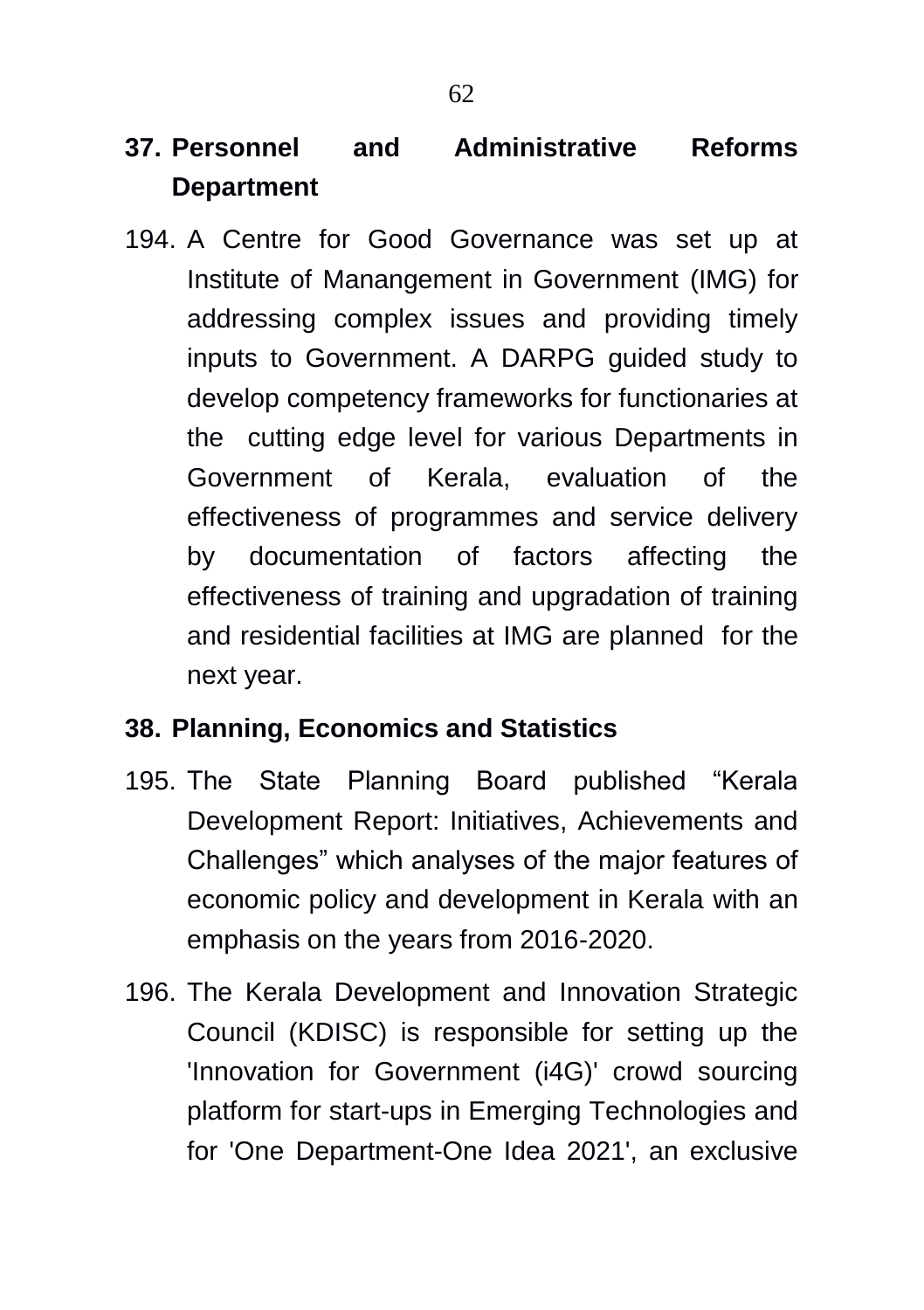platform for the employees of Government Departments and agencies. Ten State and five District innovation hubs, a crowd sourcing platform for innovation and a programme for training and positioning innovation fellows are also planned.

197. My Government proposes to study the extent to which Government efforts addressed the challenges faced by the Pravasis and to study the social and economic status of Pravasis who are unable to return due to Covid- 19.

### **39. Registration**

198. My Government has successfully rolled out Digital Document Execution Platform for financial contracts. In the coming year, e-stamping below one lakh and providing e-certified copies will be implemented and necessary rules for e-registration and e-filing will also be formulated.

## **40. Land Revenue**

199. My Government aims to complete the Digital Re-Survey Project in 4 years with the aim of providing a clear and authentic record of right for all land owners, for which an amount of 339.438 crores has been set apart in the first phase under the Rebuild Kerala Initiative.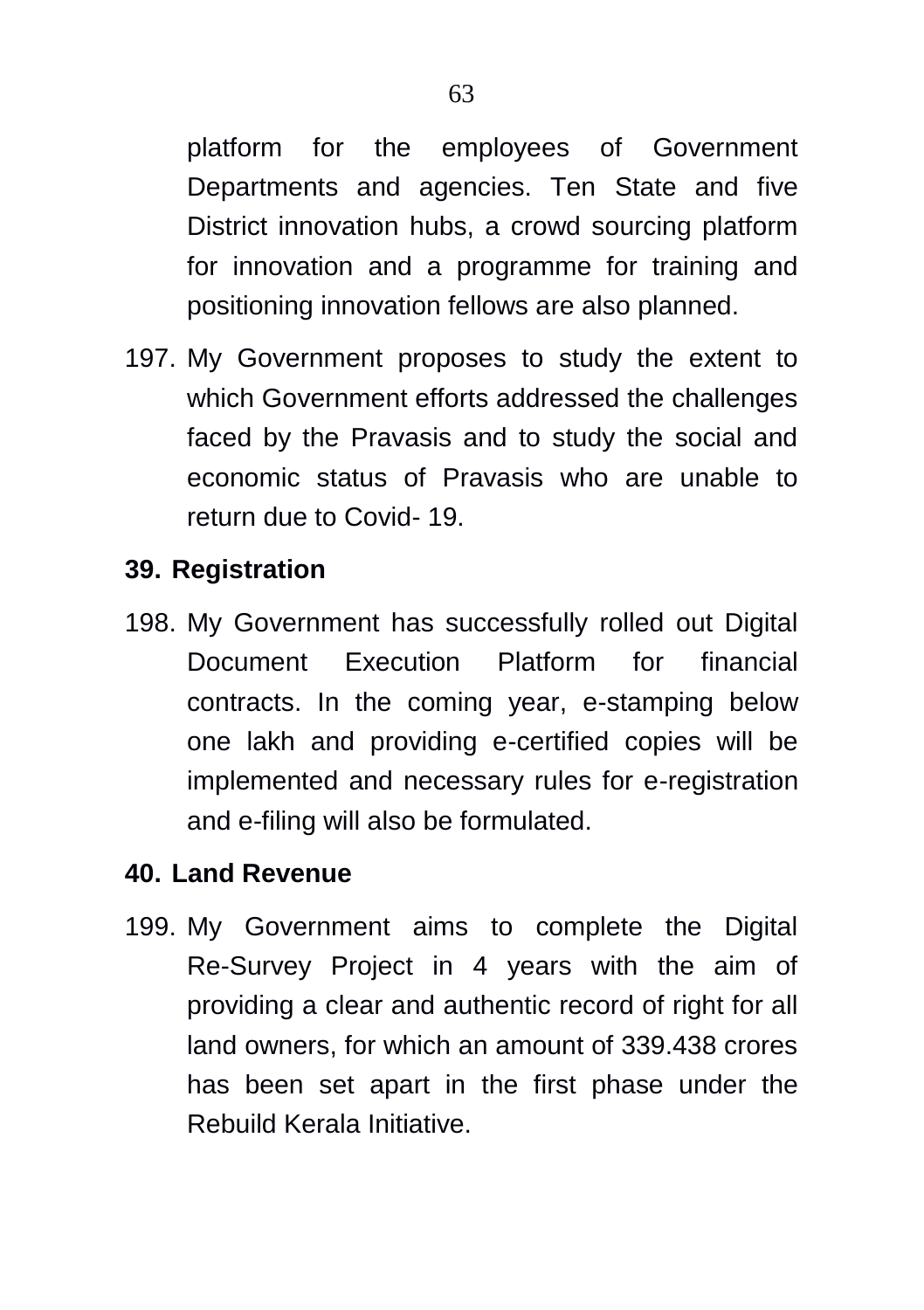- 200. My Government intends to issue pattayams to all the deserving landless people in the State.
- 201. The Unique Thandapper System will be implemented in the State of Kerala, which will provide a unique identification number for all the land holders holding lands in different parts of the State under multiple survey numbers and thandapper numbers.
- 202. My Government shall address all the pending land issues on mission mode. My Government will continue to work and take a new leap to transform the ambiance of offices like Village offices, Taluk offices and Civil Stations to promote a new work culture of transparency, efficiency and citizen friendliness.
- 203. The steps will be taken to strictly enforce the Kerala Conservation of Paddy Land and Wetland Act, 2008 to protect the paddy fields in the State. The Government will take strong legal action against the encroachers by intensifying measures to reclaim illegally held Government land.
- 204. It is intended to develop the Institute of Land and Disaster Management (ILDM) as a Centre for Excellence, for which a new endeavour called Revenue Information Bureau (RIB) will be launched.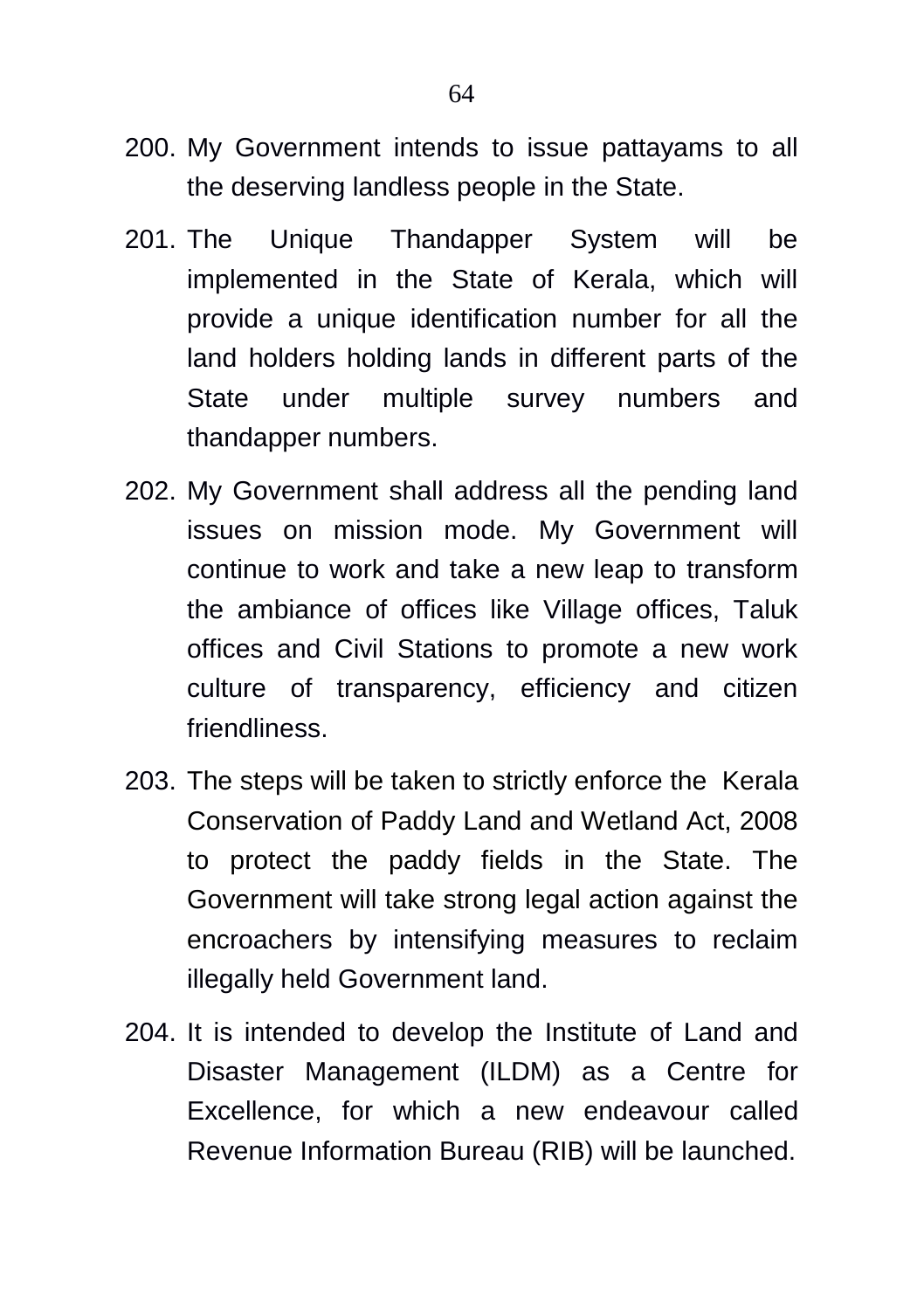205. District Survey Reports will be prepared for 10 Districts in the State for the first time to ensure sustainable removal of sand resources from rivers without harming the environment.

## **41. Sports and Youth Affairs Department**

- 206. My Government will ensure a new sports culture by implementing Multi-purpose District Sports Complexes, encourage cycling, strengthening playfor-health scheme, establishing residential sports schools etc.
- 207. Sports Kerala Elite Residential Football Academies were inaugurated at GV Raja Sports School, Thiruvananthapuram and Kannur Sports School for Girls.
- 208. A free legal guidance system to the youth with a tollfree number is intended to implement. Awareness campaigns against dowry, drug use and such social evils at District level are also being planned.

# **42. Vigilance Department**

209. Vigilance and Anti-Corruption Bureau has initiated several innovative measures in support of the Government Policy of "Zero Tolerance to Corruption". During 2020-2021, the Vigilance & Anti-Corruption Bureau has completed the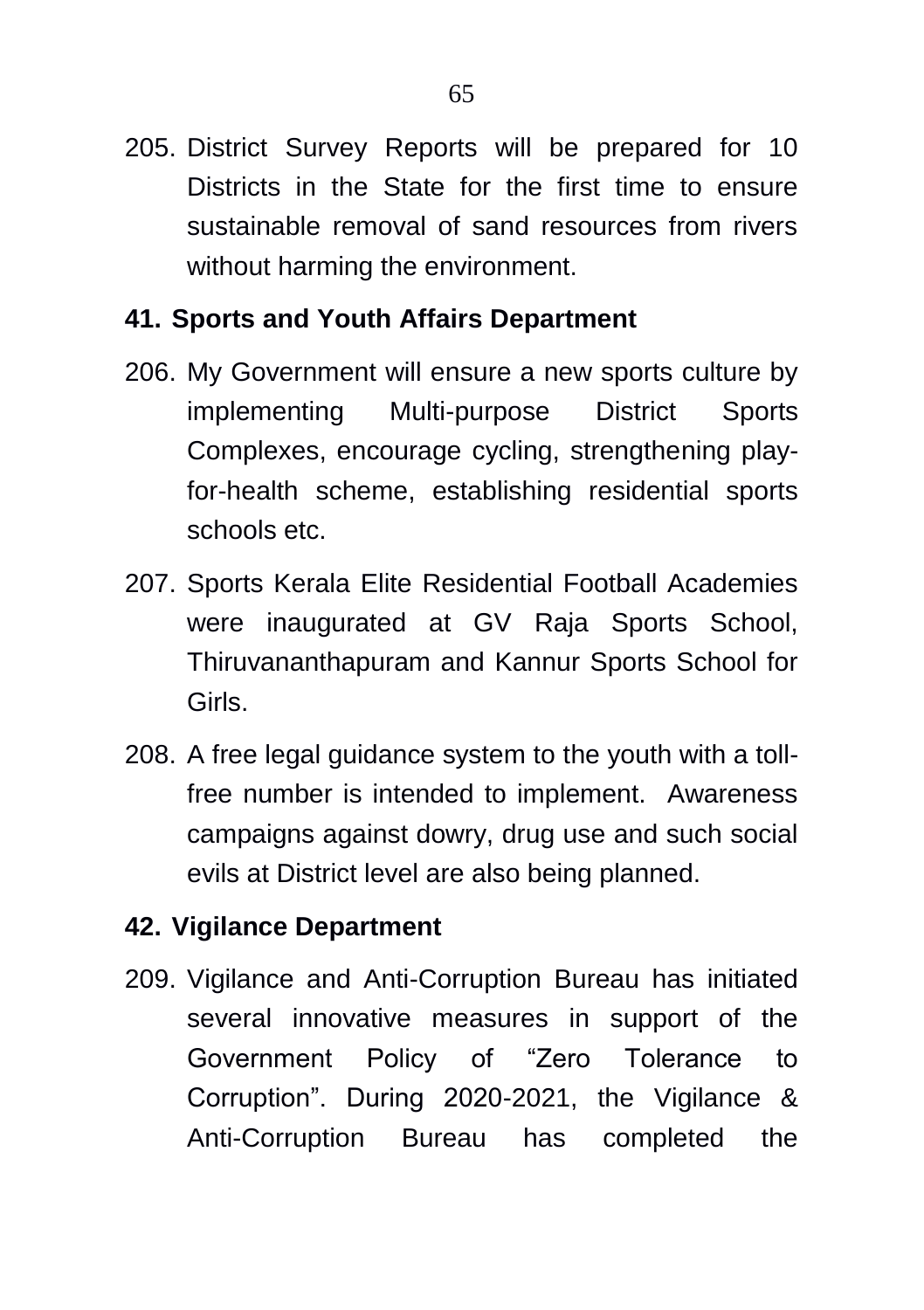digitization of administration, opened new officebuildings at Idukki, Palakkad, and Kannur Districts, and established the Cyber Cell at the Vigilance Headquarters.

#### **43. Conclusion**

- 210. The federal polity requires the Union and State Governments to work together harmoniously to do justice to the people. In these difficult times, it behoves us to imbibe the principles of cooperative federalism and find areas of synergy and resolution.
- 211. No State deserves to survive which does not put the well being of all its citizens first. In order to do so the State has to be consciously inclusive, particularly of people who are not in the mainstream – marginalised communities, minorities, genders, people with special needs and disabilities. These are lessons that COVID teaches us. It teaches us that the well being of one person is the well being of us all. It teaches us that to survive uncertain and volatile times we need to work together, we need to work for everyone. The global scenario has also been impacted by this disruptive experience. Challenging times bring out the best in us by way of innovation and the spirit to persevere and overcome. The future is one of responsive, inclusive